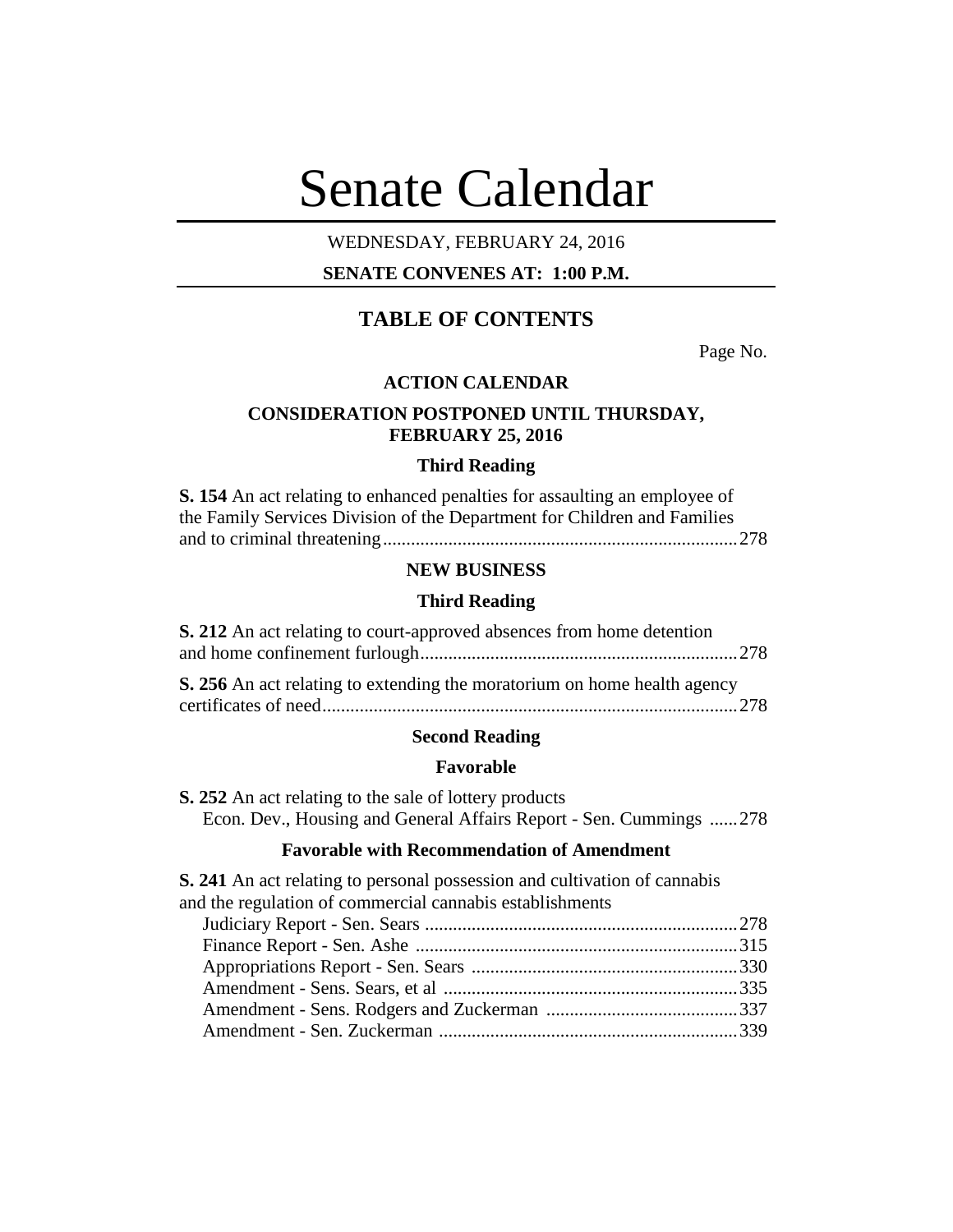# **Favorable with Proposal of Amendment**

| <b>H.</b> 84 An act relating to internet dating services  |  |
|-----------------------------------------------------------|--|
| Econ. Dev., Housing and General Affairs - Sen. Balint 343 |  |

# **NOTICE CALENDAR**

# **Second Reading**

# **Favorable with Recommendation of Amendment**

| <b>S. 10</b> An act relating to the State DNA database                                                                           |  |
|----------------------------------------------------------------------------------------------------------------------------------|--|
|                                                                                                                                  |  |
| S. 223 An act relating to regulating fantasy sports contests<br>Econ. Dev., Housing and General Affairs Report - Sen. Mullin 349 |  |
| <b>House Proposal of Amendment to Senate Proposal of Amendment</b>                                                               |  |

**H. 611** An act relating to fiscal year 2016 budget adjustments.....................352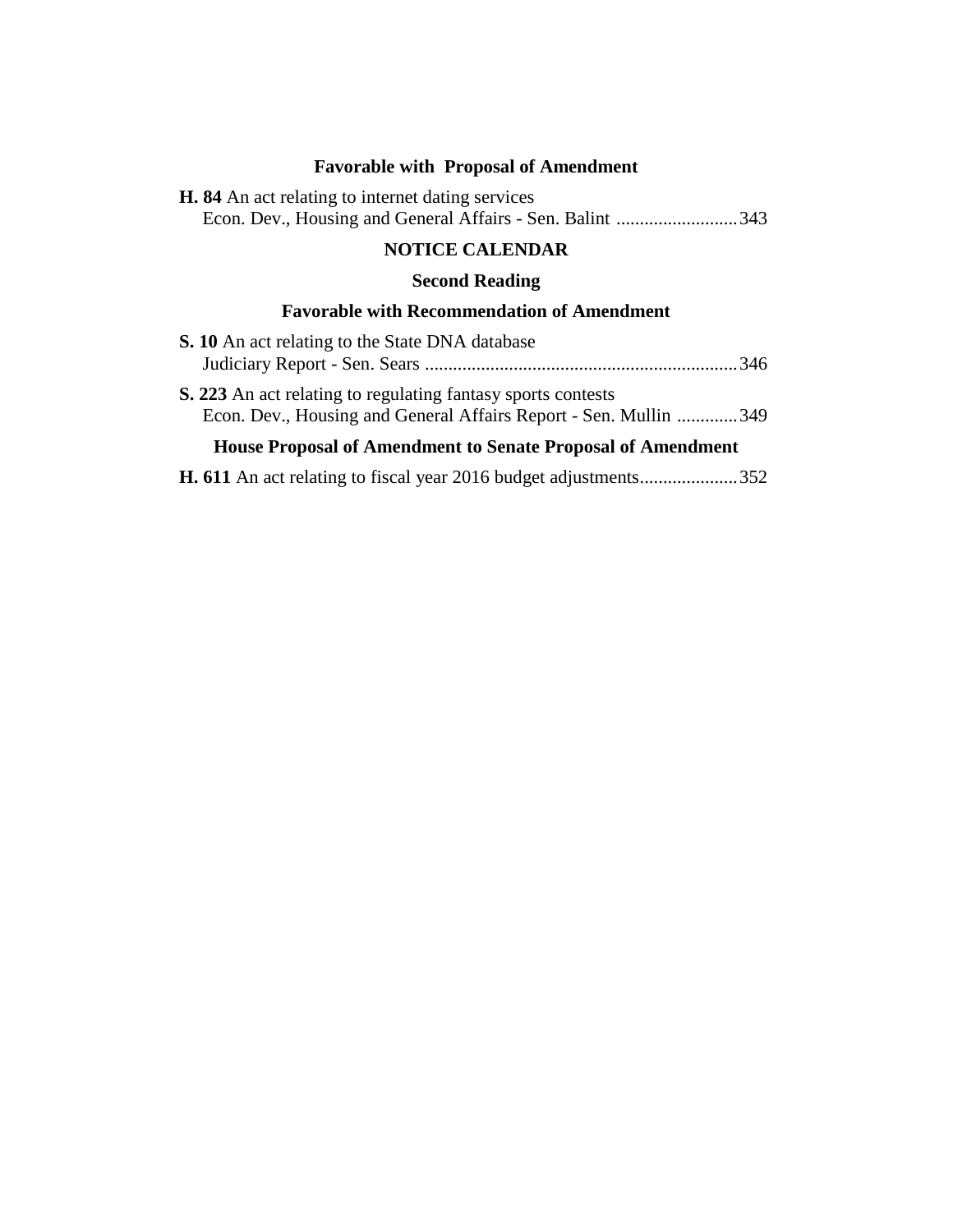#### **ORDERS OF THE DAY**

#### **ACTION CALENDAR**

## **CONSIDERATION POSTPONED UNTIL THURSDAY, FEBRUARY 25, 2016**

#### **Third Reading**

#### **S. 154.**

An act relating to enhanced penalties for assaulting an employee of the Family Services Division of the Department for Children and Families and to criminal threatening.

## **NEW BUSINESS**

#### **Third Reading**

#### **S. 212.**

An act relating to court-approved absences from home detention and home confinement furlough.

## **S. 256.**

An act relating to extending the moratorium on home health agency certificates of need.

#### **Second Reading**

#### **Favorable**

#### **S. 252.**

An act relating to the sale of lottery products.

**Reported favorably by Senator Cummings for the Committee on Economic Development, Housing & General Affairs.**

(Committee vote: 5-0-0)

#### **Favorable with Recommendation of Amendment**

#### **S. 241.**

An act relating to personal possession and cultivation of cannabis and the regulation of commercial cannabis establishments.

**Reported favorably with recommendation of amendment by Senator Sears for the Committee on Judiciary.**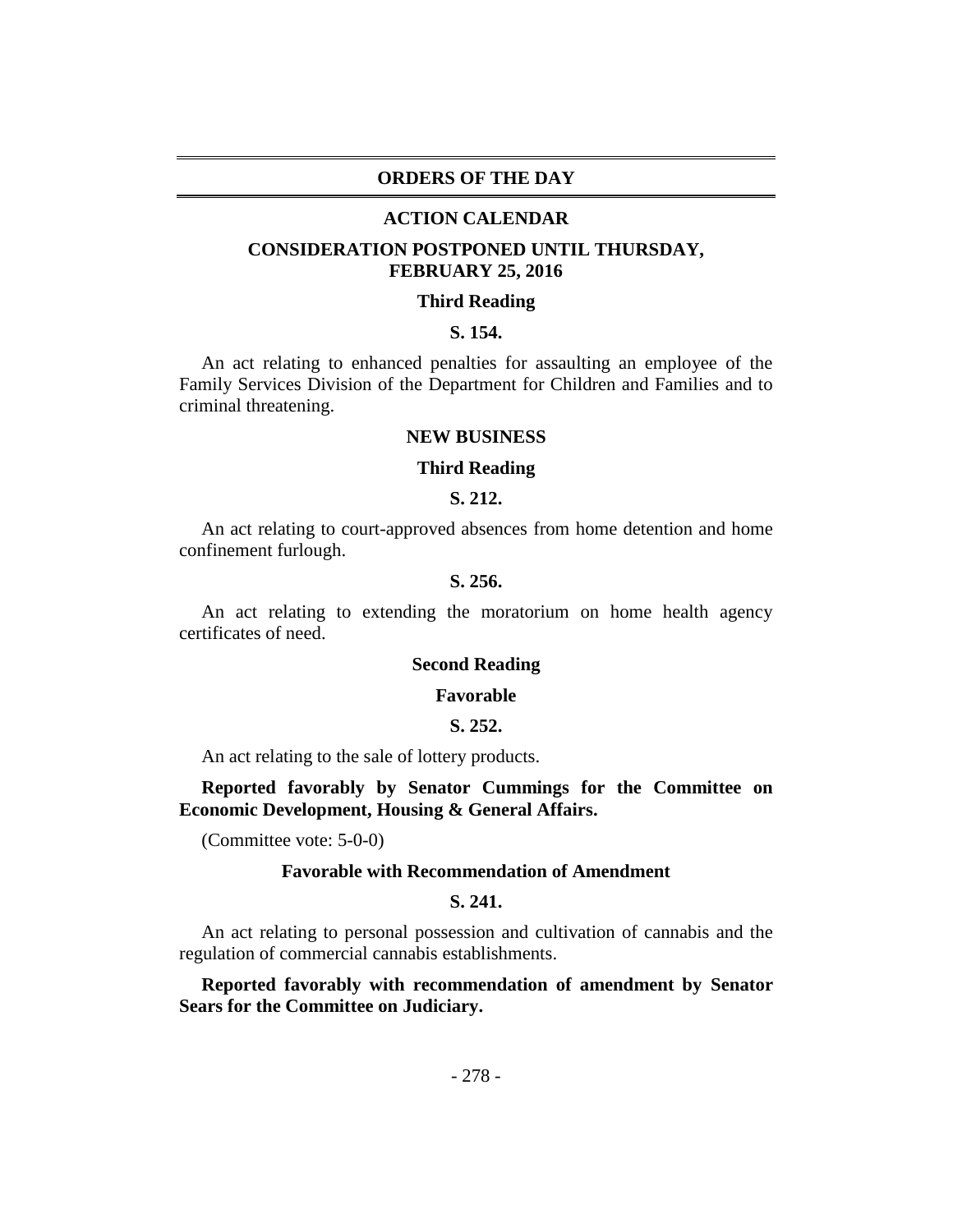The Committee recommends that the bill be amended by striking out all after the enacting clause and inserting in lieu thereof the following:

#### \* \* \* Findings \* \* \*

## Sec. 1. LEGISLATIVE FINDINGS AND INTENT

The General Assembly finds the following:

(1) According to a 2014 study commissioned by the administration and conducted by the RAND Corporation, marijuana is commonly used in Vermont with an estimated 80,000 residents having used marijuana in the last month.

(2) For over 75 years, Vermont has debated the issue of marijuana regulation and amended its marijuana laws numerous times in an effort to protect public health and safety. Criminal penalties for possession rose in the 1940s and 50s to include harsh mandatory minimums, dropped in the 1960s and 70s, rose again in the 1980s and 90s, and dropped again in the 2000s. A study published in the American Journal of Public Health found that no evidence supports the claim that criminalization reduces marijuana use.

(3) Vermont seeks to take a new comprehensive approach to marijuana use and abuse that incorporates prevention, education, regulation, treatment, and law enforcement which results in a net reduction in public harm and an overall improvement in public safety. Responsible use of marijuana by adults 21 years of age or older should be treated the same as responsible use of alcohol, the abuse of either treated as a public health matter, and irresponsible use of either that causes harm to others sanctioned with penalties.

(4) Policymakers recognize legitimate federal concerns about marijuana reform and seek through this legislation to provide better control of access and distribution of marijuana in a manner that prevents:

(A) distribution of marijuana to persons under 21 years of age;

(B) revenue from the sale of marijuana going to criminal enterprises;

(C) diversion of marijuana to states that do not permit possession of marijuana;

(D) State-authorized marijuana activity from being used as a cover or pretext for the trafficking of other illegal drugs or activity;

(E) violence and the use of firearms in the cultivation and distribution of marijuana;

(F) drugged driving and the exacerbation of any other adverse public health consequences of marijuana use;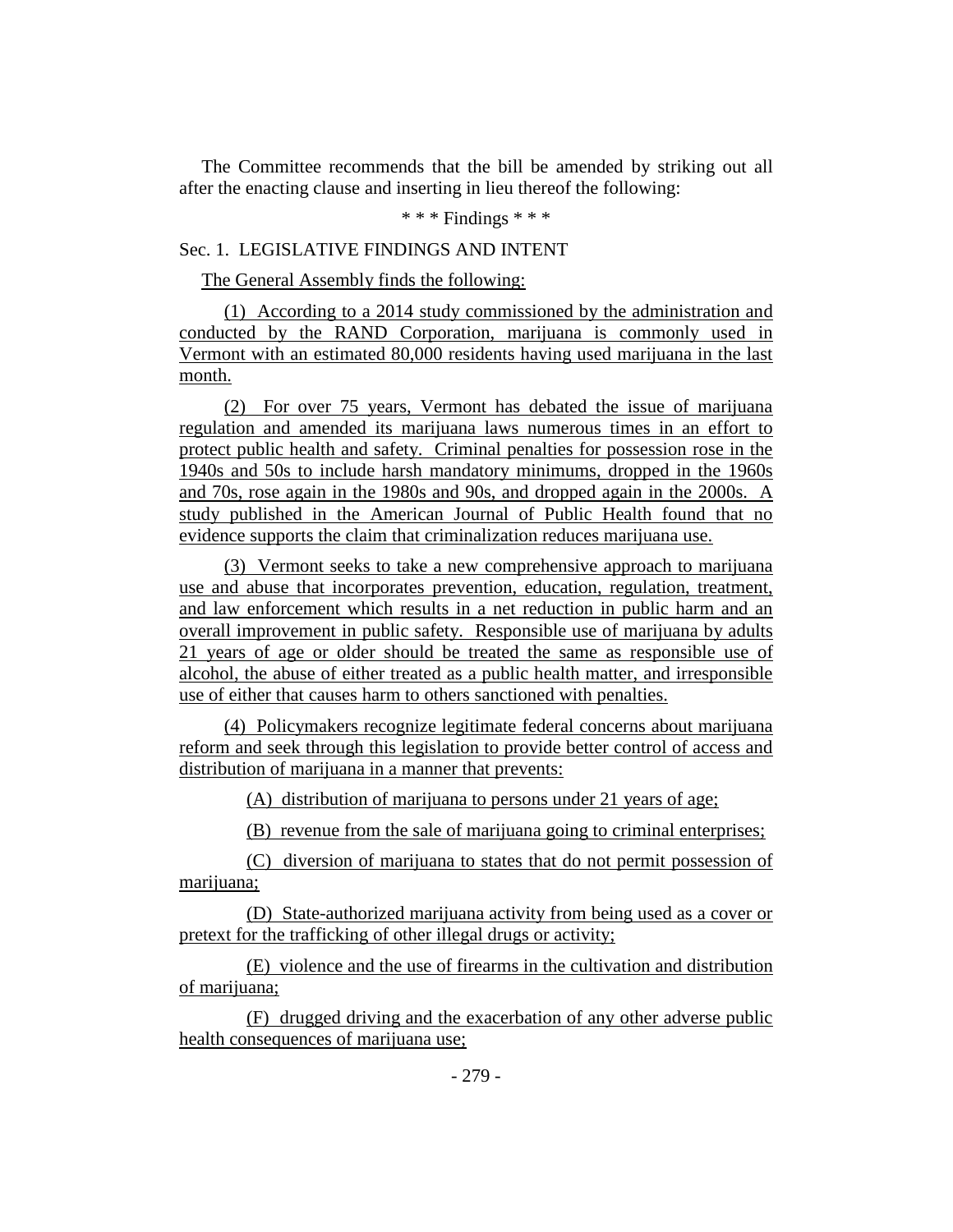(G) growing of marijuana on public lands and the attendant public safety and environmental dangers posed by marijuana production on public lands; and

(H) possession or use of marijuana on federal property.

(5) In his 2016 State of the State address, the Governor identified five essential elements to a well-regulated framework for marijuana legalization, which the General Assembly believes have been addressed in this Act:

(A) Keeping marijuana and other drugs out of the hands of youth.

(B) Creating a regulated marijuana market that shifts demand away from the illegal market and the inherent public health and safety risks associated with the illegal market.

(C) Using revenue from commercial marijuana sales to expand drug prevention and treatment programs.

(D) Strengthening law enforcement's capacity to improve the response to impaired drivers under the influence of marijuana or other drugs.

(E) Prohibiting the commercial production and sale of marijuana concentrates and edible marijuana products until other states that are currently permitting such products successfully develop consumer protections that are shown to prevent access by youth and potential misuse by adults.

(6) Revenue generated by this act shall be allotted in the following formula:

(A) 25 percent to prevention of substance abuse;

(B) 25 percent to treatment of substance abuse;

(C) 25 percent to criminal justice efforts to combat the illegal drug trade and impaired driving; and

(D) 25 percent to the General Fund for the implementation, administration, and enforcement of this act with any remaining funds allocated equally among subdivisions  $(A)$ – $(C)$  of this subdivision (6).

\* \* \* Prevention \* \* \*

Sec. 2. MARIJUANA YOUTH EDUCATION AND PREVENTION

(a) The Department of Health shall develop and administer an education and prevention program to address evidence that early and persistent use of marijuana may be detrimental to the health and well-being of youth.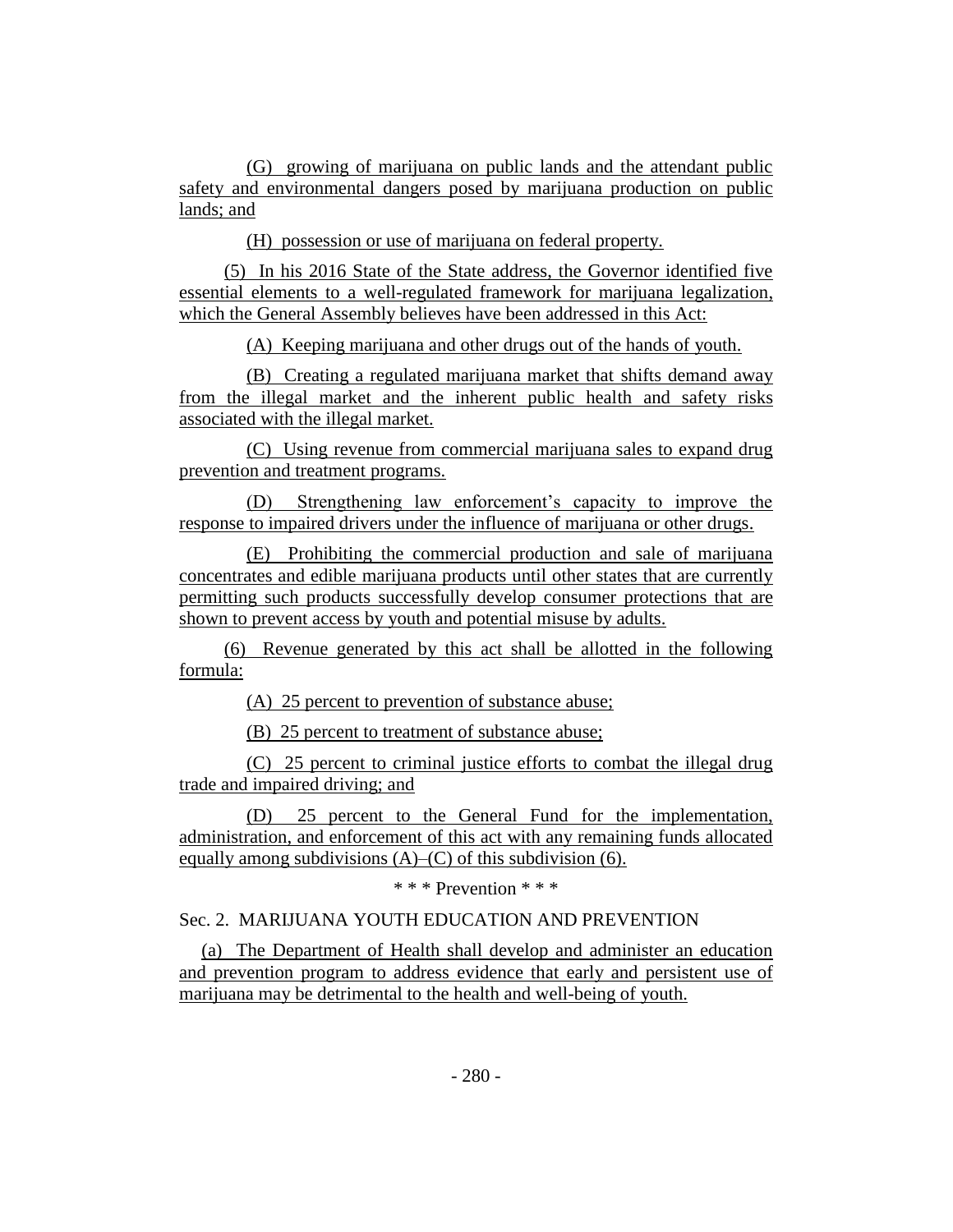(b) To the extent funding permits, the Department shall establish a Substance Abuse Youth Prevention and Education Program. The Program shall be evidence-based and shall include:

(1) Community- and school-based youth and family focused prevention initiatives that strive to:

(A) expand the number of school-based grants for substance abuse services to enable each Supervisory Union to develop a plan for comprehensive substance abuse prevention education in a flexible manner that ensures the needs of individual communities are addressed;

(B) improve the Screening, Brief Intervention and Referral to Treatment (SBIRT) practice model for professionals serving youth in schools and other settings; and

(C) expand family education programs.

(2) An information and counter-marketing campaign using a public website, printed materials, mass and social media, and advertisements for the purpose of preventing underage marijuana use.

(3) Education for parents and health care providers to encourage screening for substance use disorders and other related risks.

(4) Expansion of the use of SBIRT among the State's pediatric practices and school-based health centers.

(c) On or before March 15, 2017, the Department shall adopt rules to implement this section.

Secs. 3–5. RESERVED

\* \* \* Legal Possession; Civil and Criminal Penalties \* \* \*

Sec. 6. LEGISLATIVE INTENT; CIVIL AND CRIMINAL PENALTIES

It is the intent of the General Assembly to eliminate all civil penalties for possession of one ounce or less of marijuana for a person who is 21 years of age or older while retaining the current criminal penalties for possession of larger amounts of marijuana and criminal penalties for unauthorized dispensing or sale of marijuana. This act also retains the current civil and criminal penalties for possession of marijuana by a person under 21 years of age, which are the same as possession of alcohol by a person under 21 years of age.

Sec. 7. 18 V.S.A. § 4201(15) is amended to read:

 $(15)(A)$  "Marijuana" means any plant material of the genus licenses or any preparation, compound, or mixture thereof except: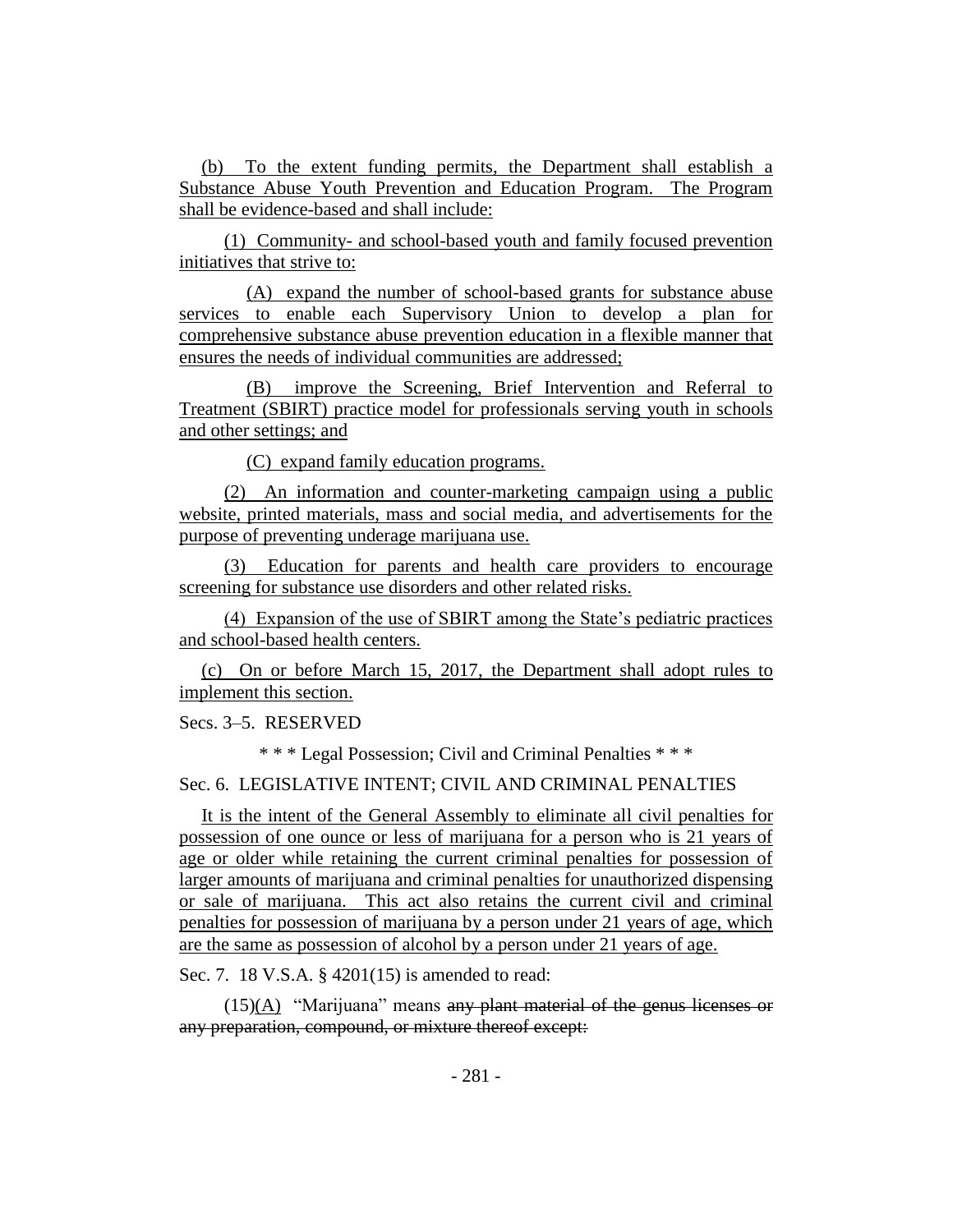(A) sterilized seeds of the plant;

(B) fiber produced from the stalks; or

(C) hemp or hemp products, as defined in 6 V.S.A. § 562 all parts of the plant Cannabis sativa L., except as provided by subdivision (B) of this subdivision (15), whether growing or harvested, and includes:

(i) the seeds of the plant;

(ii) the resin extracted from any part of the plant; and

(iii) any compound, manufacture, salt, derivative, mixture, or preparation of the plant, its seeds, or resin.

(B) "Marijuana" does not include:

(i) the mature stalks of the plant and fiber produced from the stalks;

(ii) oil or cake made from the seeds of the plant;

(iii) any compound, manufacture, salt, derivative, mixture, or preparation of the mature stalks, fiber, oil, or cake; or

(iv) the sterilized seed of the plant that is incapable of germination.

Sec. 8. 18 V.S.A. § 4230(b) is amended to read:

(b) Selling or dispensing.

(1) A person knowingly and unlawfully selling marijuana or hashish shall be imprisoned not more than two years or fined not more than \$10,000.00, or both.

(2) A person knowingly and unlawfully selling or dispensing one-half  $\theta$  ounce or more than one ounce of marijuana or  $2.5$  five grams or more of hashish shall be imprisoned not more than five years or fined not more than \$100,000.00, or both.

(3) A person knowingly and unlawfully selling or dispensing one pound or more of marijuana or 2.8 ounces of hashish shall be imprisoned not more than 15 years or fined not more than \$500,000.00, or both.

Sec. 9. 18 V.S.A. § 4230a is amended to read:

§ 4230a. MARIJUANA POSSESSION BY A PERSON 21 YEARS OF AGE OR OLDER; CIVIL VIOLATION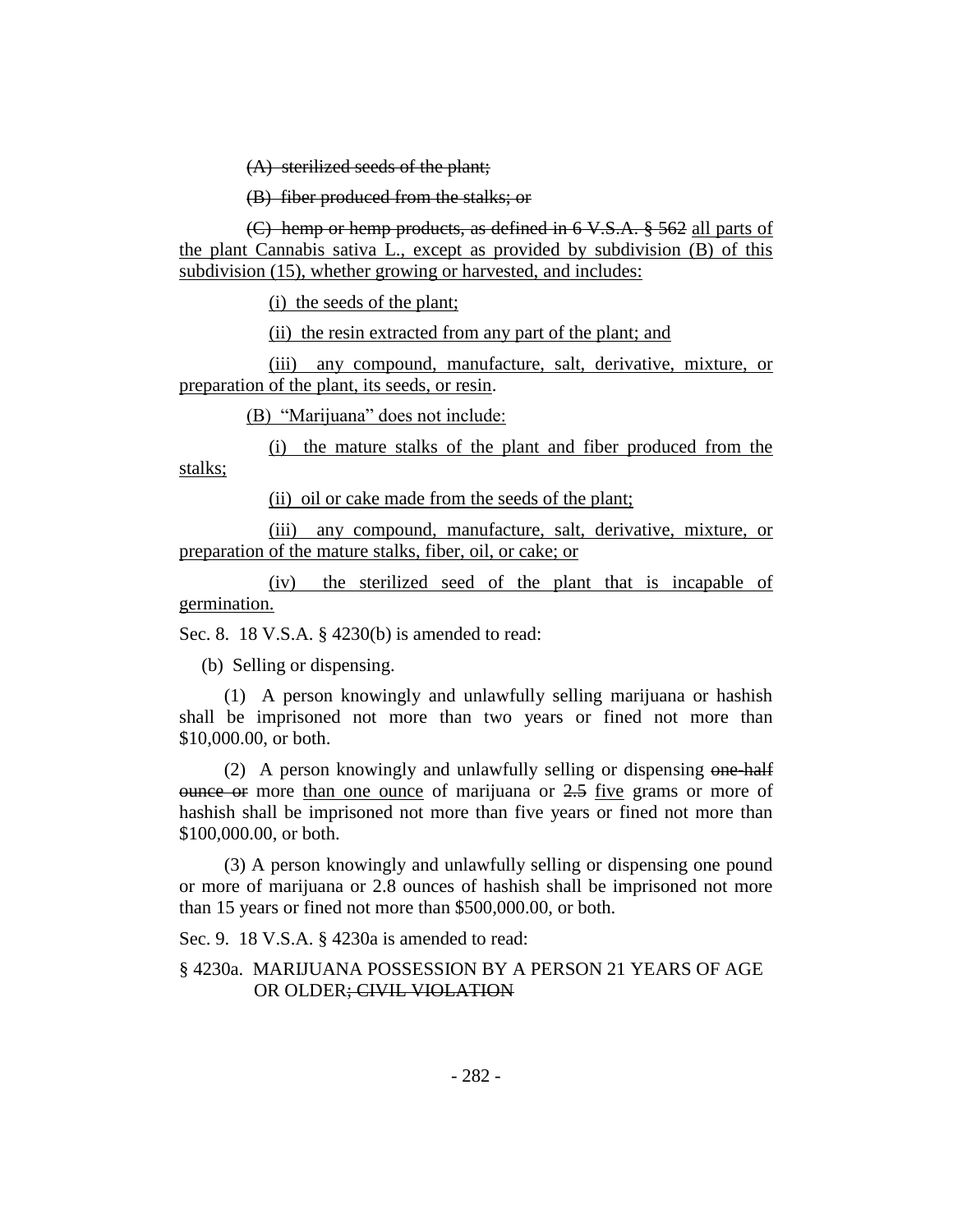$(a)(1)$  A person 21 years of age or older who knowingly and unlawfully possesses one ounce or less of marijuana or five grams or less of hashish commits a civil violation and shall be assessed a civil penalty as follows:

(1) not more than \$200.00 for a first offense;

(2) not more than \$300.00 for a second offense;

(3) not more than \$500.00 for a third or subsequent offense.

 $(b)(1)$  Except as otherwise provided in this section, a person 21 years of age or older who possesses one ounce or less of marijuana or five grams or less of hashish or who possesses paraphernalia for marijuana use shall not be penalized or sanctioned in any manner by the State or any of its political subdivisions or denied any right or privilege under State law.

 $(2)$ (A) A violation of this section shall not result in the creation of a criminal history record of any kind A person shall not consume marijuana in a public place. "Public place" means any street, alley, park, sidewalk, public building other than individual dwellings, any place of public accommodation as defined in 9 V.S.A. § 4501, and any place where the possession of a lighted tobacco product is prohibited pursuant to section 1421 of this title or chapter 37 of this title.

(B) A person who violates this subdivision (a)(2) shall be assessed a civil penalty as follows:

(i) not more than \$100.00 for a first offense;

(ii) not more than \$200.00 for a second offense; and

(iii) not more than \$500.00 for a third or subsequent offense.

 $(e)(1)(b)$  This section does not exempt any person from arrest or prosecution for being under the influence of marijuana while operating a vehicle of any kind and shall not be construed to repeal or modify existing laws or policies concerning the operation of vehicles of any kind while under the influence of marijuana.:

(1) permit a person to cultivate marijuana without a license from the Department of Public Safety;

(2) exempt a person from arrest, citation, or prosecution for being under the influence of marijuana while operating a vehicle of any kind or for consuming marijuana while operating a motor vehicle;

(3) repeal or modify existing laws or policies concerning the operation of vehicles of any kind while under the influence of marijuana or for consuming marijuana while operating a motor vehicle;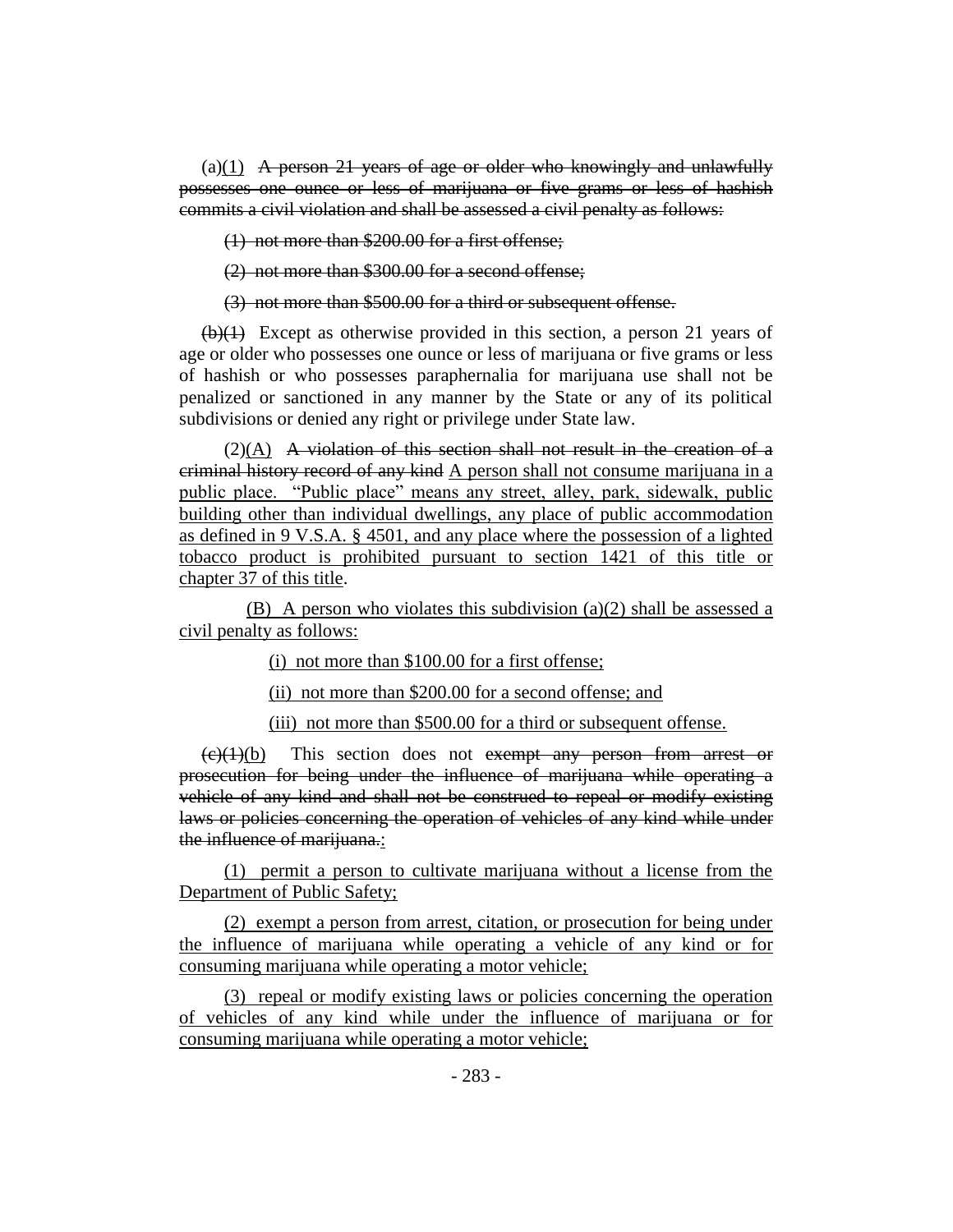(4) limit the authority of primary and secondary schools to impose administrative penalties for the possession of marijuana on school property;

(5) prohibit a municipality from adopting a civil ordinance to provide additional penalties for consumption of marijuana in a public place;

(6) require an employer to accommodate the possession or use of marijuana or being under the influence of marijuana in a place of employment;

(7) prohibit a landlord from banning possession or use of marijuana in a lease agreement; or

(8) allow an inmate of a correctional facility to possess or use marijuana or to limit the authority of law enforcement, the courts, the Department of Corrections, or the Parole Board to impose penalties on offenders who use marijuana in violation of a court order, conditions of furlough, parole, or rules of a correctional facility.

(2) This section is not intended to affect the search and seizure laws afforded to duly authorized law enforcement officers under the laws of this State. Marijuana is contraband pursuant to section 4242 of this title and subject to seizure and forfeiture unless possessed in compliance with chapter 86 of this title (therapeutic use of cannabis).

(3) This section shall not be construed to prohibit a municipality from regulating, prohibiting, or providing additional penalties for the use of marijuana in public places.

(d) If a person suspected of violating this section contests the presence of cannabinoids within 10 days of receiving a civil citation, the person may request that the State Crime Laboratory test the substance at the person's expense. If the substance tests negative for the presence of cannabinoids, the State shall reimburse the person at state expense.

 $(e)(c)(1)$  A law enforcement officer is authorized to detain a person if:

(A) the officer has reasonable grounds to believe the person has violated subsection (b) of this section; and

(B) the person refuses to identify himself or herself satisfactorily to the officer when requested by the officer.

(2) The person may be detained only until the person identifies himself or herself satisfactorily to the officer or is properly identified. If the officer is unable to obtain the identification information, the person shall forthwith be brought before a judge in the Criminal Division of the Superior Court for that purpose. A person who refuses to identify himself or herself to the Court on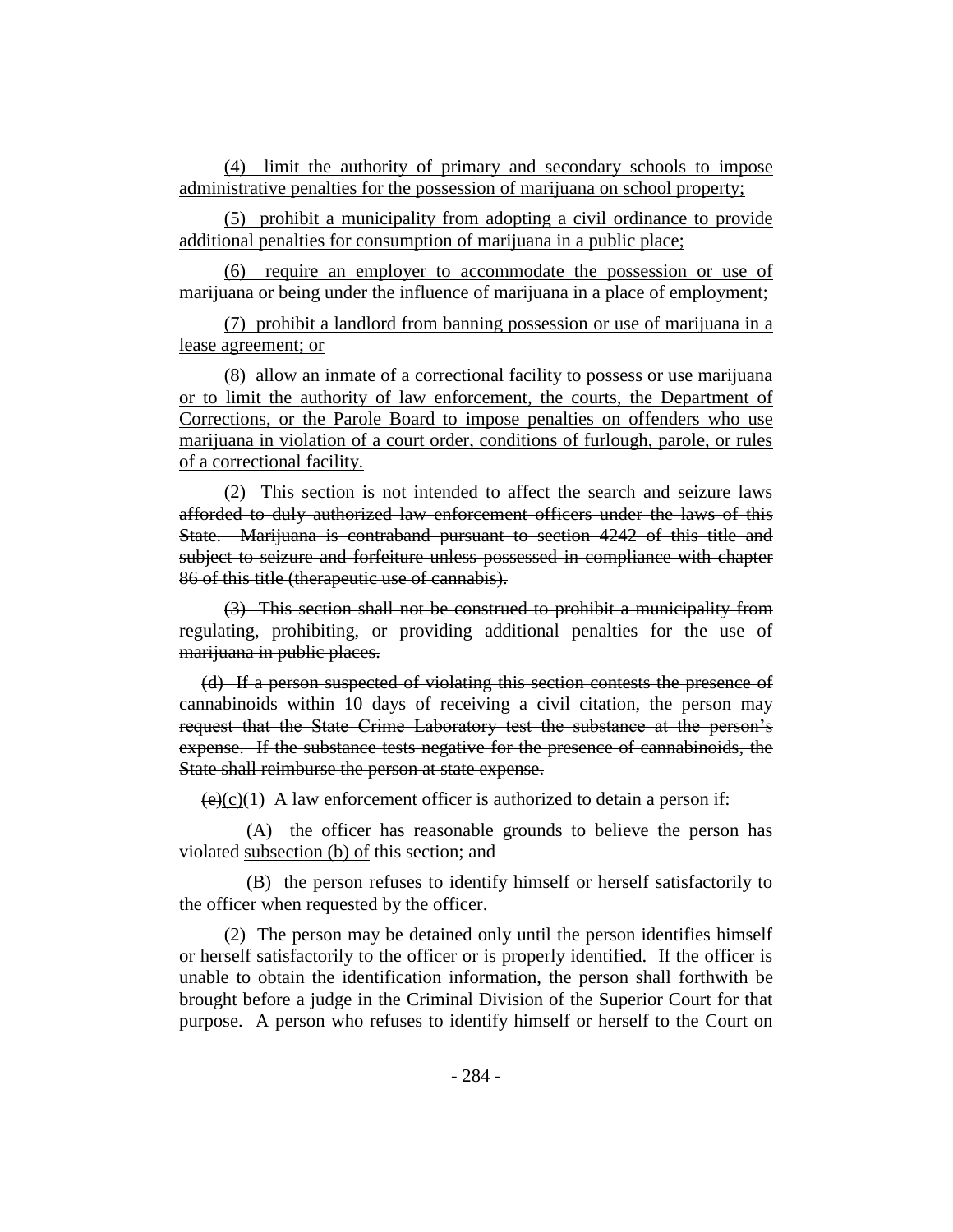request shall immediately and without service of an order on the person be subject to civil contempt proceedings pursuant to 12 V.S.A. § 122.

 $(f)(d)$  Fifty percent of the civil penalties imposed by the Judicial Bureau for violations of this section shall be deposited in the Drug Task Force Special Fund, hereby created to be managed pursuant to 32 V.S.A. chapter 7, subchapter 5, and available to the Department of Public Safety for the funding of law enforcement officers on the Drug Task Force, except for a \$12.50 administrative charge for each violation which shall be deposited in the Court Technology Special Fund, in accordance with 13 V.S.A. § 7252. The remaining 50 percent shall be deposited in the Youth Substance Abuse Safety Program Special Fund, hereby created to be managed pursuant to 32 V.S.A. chapter 7, subchapter 5, and available to the Court Diversion Program for funding of the Youth Substance Abuse Safety Program as required by section 4230b of this title.

Sec. 10. 18 V.S.A. § 4230e is added to read:

## § 4230e. SALE OR FURNISHING MARIJUANA TO A PERSON UNDER 21 YEARS OF AGE

(a) No person shall:

(1) sell or furnish marijuana to a person under 21 years of age; or

(2) knowingly enable the consumption of marijuana by a person under 21 years of age.

(b) As used in this section, "enable the consumption of marijuana" means creating a direct and immediate opportunity for a person to consume marijuana.

(c)(1) Except as provided in subdivision (2) of this subsection (c) and subsection (d) of this section, a person who violates subsection (a) of this section shall be imprisoned not more than two years or fined not more than \$2,000.00, or both.

(2) A person who violates subdivision (a)(1) of this section by selling or furnishing marijuana to a person under 18 years of age shall be imprisoned not more than four years or fined not more than \$4,000.00, or both.

(d) An employee of a marijuana establishment licensed pursuant to chapter 87 of this title, who, in the course of employment, violates subdivision (a)(1) of this section during a compliance check conducted by a law enforcement officer shall be: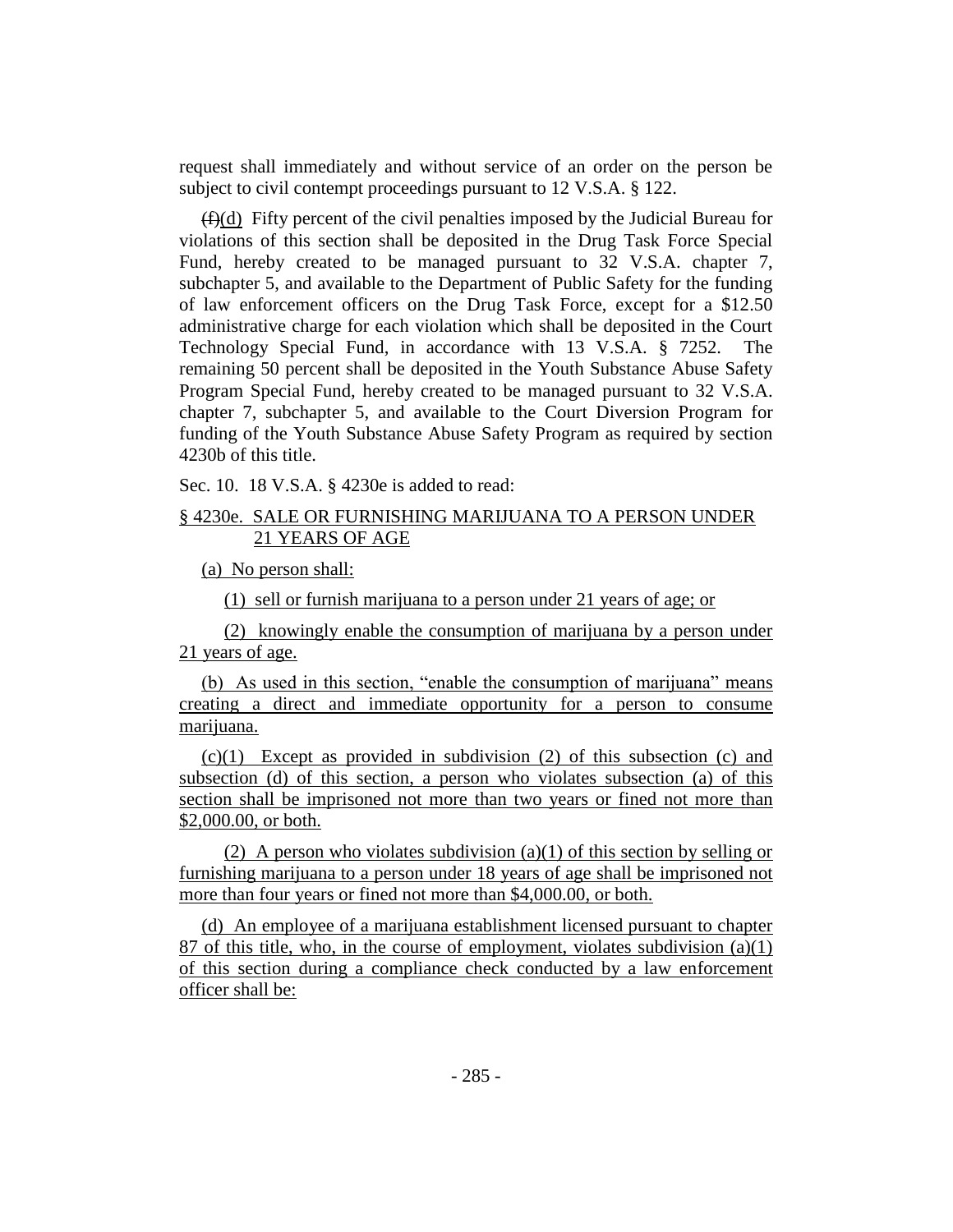(1) assessed a civil penalty of not more than \$100.00 for the first violation and a civil penalty of not less than \$100.00 nor more than \$500.00 for a second violation that occurs more than one year after the first violation; and

(2) subject to the criminal penalties provided in subsection (c) of this section for a second violation within a year of the first violation, and for a third or subsequent violation within three years of the first violation.

(e) An employee alleged to have committed a violation of subsection (d) of this section may plead as an affirmative defense that:

the purchaser exhibited and the employee carefully viewed photographic identification that indicated the purchaser to be 21 years of age or older;

(2) an ordinary prudent person would believe the purchaser to be of legal age to make the purchase; and

(3) the sale was made in good faith, based upon the reasonable belief that the purchaser was of legal age to purchase marijuana.

(f) A person who violates subsection (a) of this section, where the person under 21 years of age, while operating a motor vehicle on a public highway, causes death or serious bodily injury to himself or herself or to another person as a result of the violation, shall be imprisoned not more than five years or fined not more than \$10,000.00, or both.

(g) This section shall not apply to:

(1) A person under 21 years of age who sells or furnishes marijuana to a person under 21 years of age or who knowingly enables the consumption of marijuana by a person under 21 years of age. Possession of an ounce or less of marijuana by a person under 21 years of age shall be punished in accordance with sections 4230b–4230d of this title and dispensing or selling marijuana shall be punished in accordance with sections 4230 and 4237 of this title.

(2) A dispensary registered pursuant to chapter 86 of this title.

Sec. 11. 18 V.S.A. § 4230f is added to read:

# § 4230f. CHEMICAL EXTRACTION PROHIBITED

(a) No person shall manufacture concentrated marijuana by chemical extraction or chemical synthesis using a solvent such as butane, hexane, isopropyl alcohol, ethanol, or carbon dioxide unless authorized as a dispensary pursuant to a registration issued by the Department of Public Safety pursuant to chapter 86 of this title. This section does not preclude extraction by vegetable glycerin.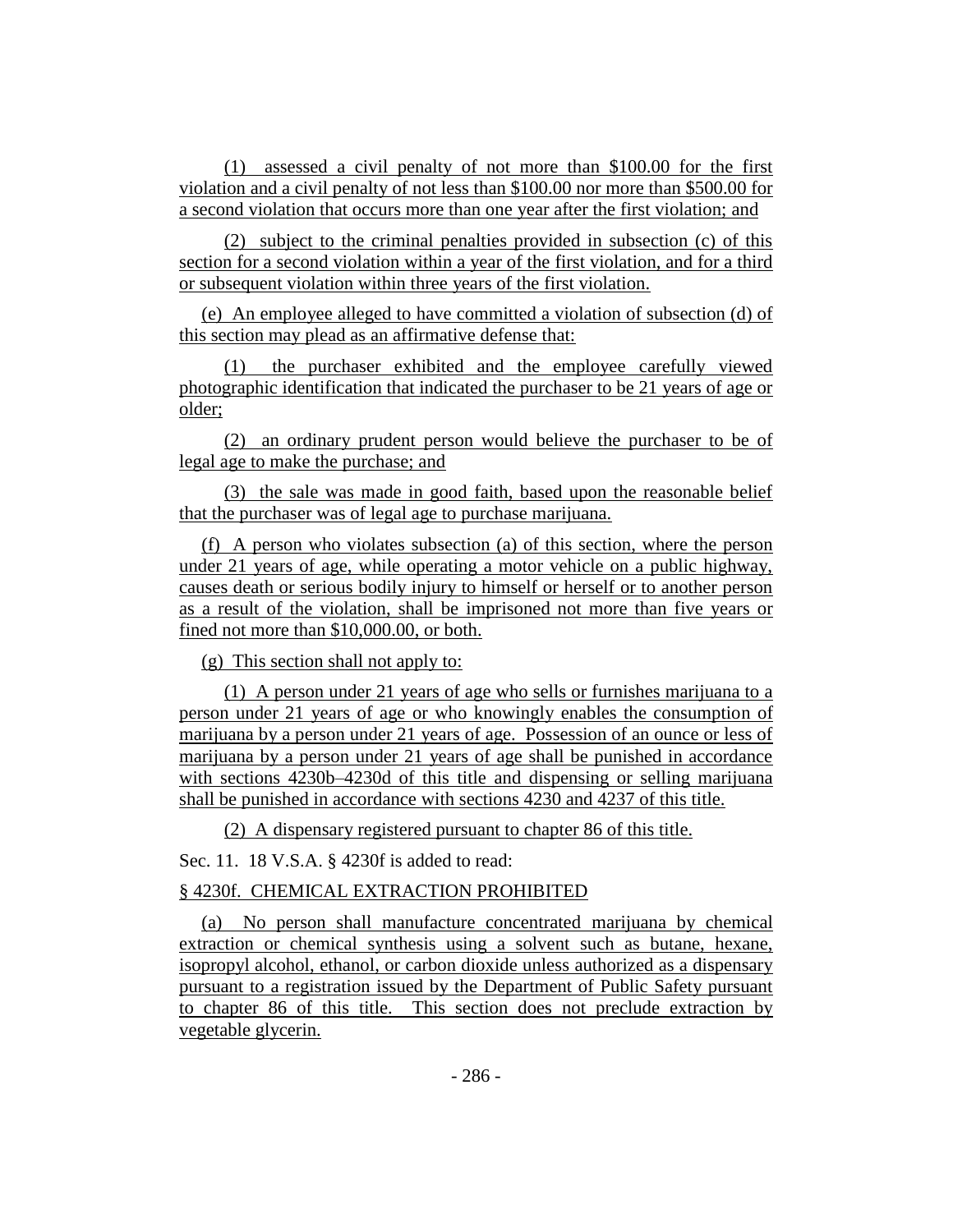(b) A person who violates subsection (a) of this section shall be imprisoned not more than two years or fined not more than \$2,000.00, or both. A person who violates subsection (a) of this section and causes serious bodily injury to another person shall be imprisoned not more than five years or fined not more than \$5,000.00, or both.

\* \* \* Commercial Marijuana Regulation \* \* \*

Sec. 12. 18 V.S.A. chapter 87 is added to read:

## CHAPTER 87. MARIJUANA ESTABLISHMENTS

Subchapter 1. General Provisions

## § 4501. DEFINITIONS

As used in this chapter:

(1) "Applicant" means:

(A) an individual who has a ten percent or greater ownership interest in a business entity that seeks to operate a marijuana establishment pursuant to this chapter;

(B) a director, officer, or manager of business entity that seeks to operate a marijuana establishment pursuant to this chapter;

(C) if the business entity that seeks to operate a marijuana establishment pursuant to this chapter is a subsidiary of a parent entity, an individual who has a ten percent or greater ownership interest in the parent entity; or

(D) a principal officer or board member of a dispensary.

(2) "Child care facility" means a child care facility or family day care home licensed or registered under 33 V.S.A. chapter 35.

(3) "Commissioner" means the Commissioner of Public Safety.

(4) "Department" means the Department of Public Safety.

(5) "Dispensary" means a person registered under section 4474e of this title that acquires, possesses, cultivates, manufactures, transfers, transports, supplies, sells, or dispenses marijuana, marijuana-infused products, and marijuana-related supplies and educational materials for or to a registered patient who has designated it as his or her center and to his or her registered caregiver for the registered patient's use for symptom relief.

(6) "Enclosed, locked facility" shall be either indoors or outdoors, not visible to the public, and may include a building, room, greenhouse, fully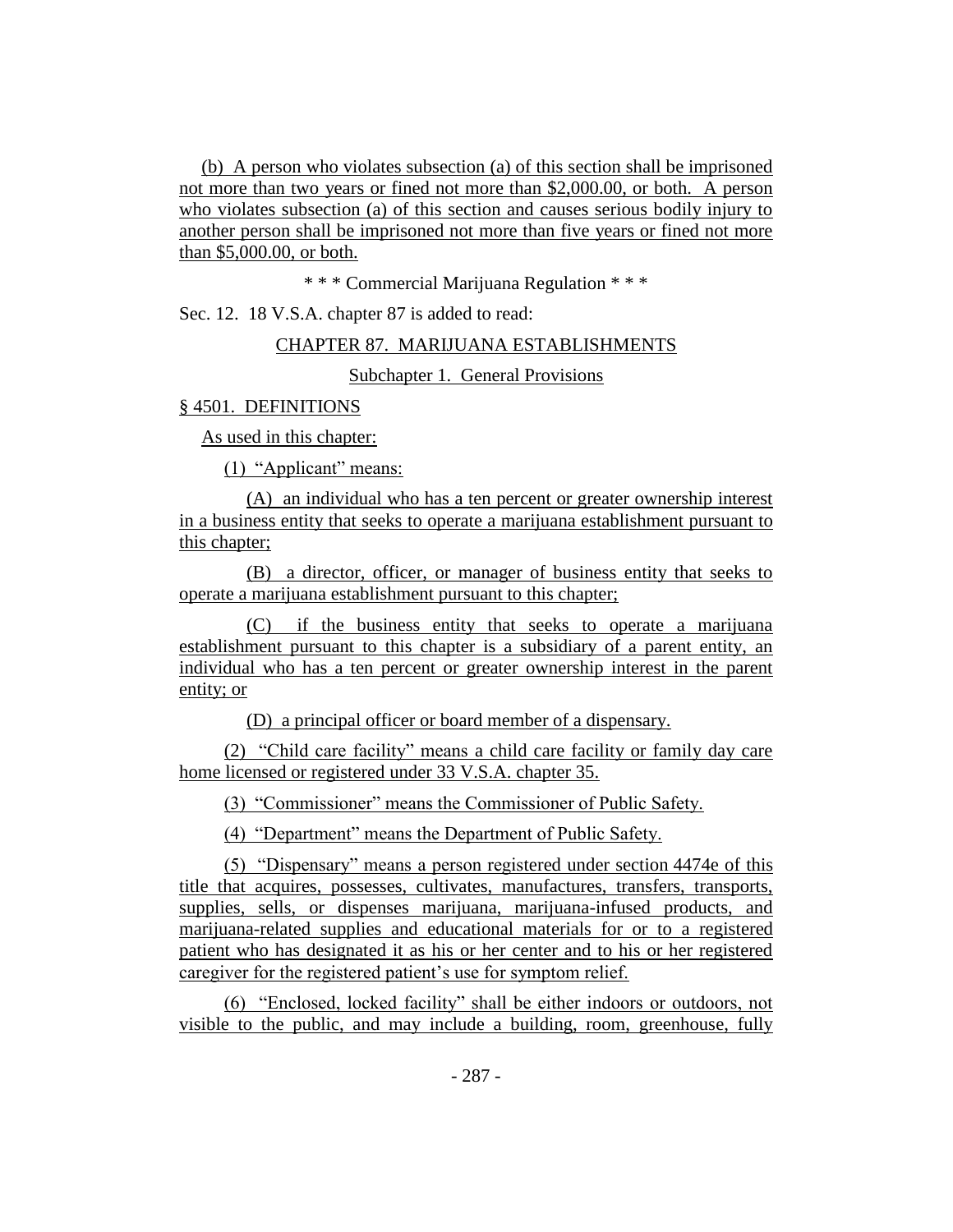enclosed fenced-in area, or other location enclosed on all sides and equipped with locks or other security devices that permit access only by:

(A) Employees, agents, or owners of the cultivator, all of whom shall be 21 years of age or older.

(B) Government employees performing their official duties.

(C) Contractors performing labor that does not include marijuana cultivation, packaging, or processing. Contractors shall be accompanied by an employee, agent, or owner of the cultivator when they are in areas where marijuana is being grown, processed, or stored.

(D) Registered employees of other cultivators, members of the media, elected officials, and other individuals 21 years of age or older visiting the facility, provided they are accompanied by an employee, agent, or owner of the cultivator.

(7) "Financier" means any person other than a banking institution that has made or will make an investment in the licensed business. A financier can be a person that provides money as a gift, loans money to the applicant and expects to be paid back the amount of the loan with or without interest, or expects any percentage of the profits from the business in exchange for a loan or expertise.

(8) "Handbill" means a flyer, leaflet or sheet that advertises marijuana or a marijuana establishment.

(9) "Marijuana" shall have the same meaning as provided in section 4201 of this title.

(10) "Marijuana cultivator" or "cultivator" means a person registered with the Department to engage in commercial cultivation of marijuana in accordance with this chapter.

(11) "Marijuana establishment" means a marijuana cultivator, retailer, or testing laboratory licensed by the Department to engage in commercial marijuana activity in accordance with this chapter.

(12) "Marijuana retailer" or "retailer" means a person licensed by the Department to sell marijuana to consumers for off-site consumption in accordance with this chapter.

(13) "Marijuana testing laboratory" or "testing laboratory" means a person licensed by the Department to test marijuana for cultivators and retailers in accordance with this chapter.

(14) "Person" shall include any natural person; corporation; municipality; the State of Vermont or any department, agency or subdivision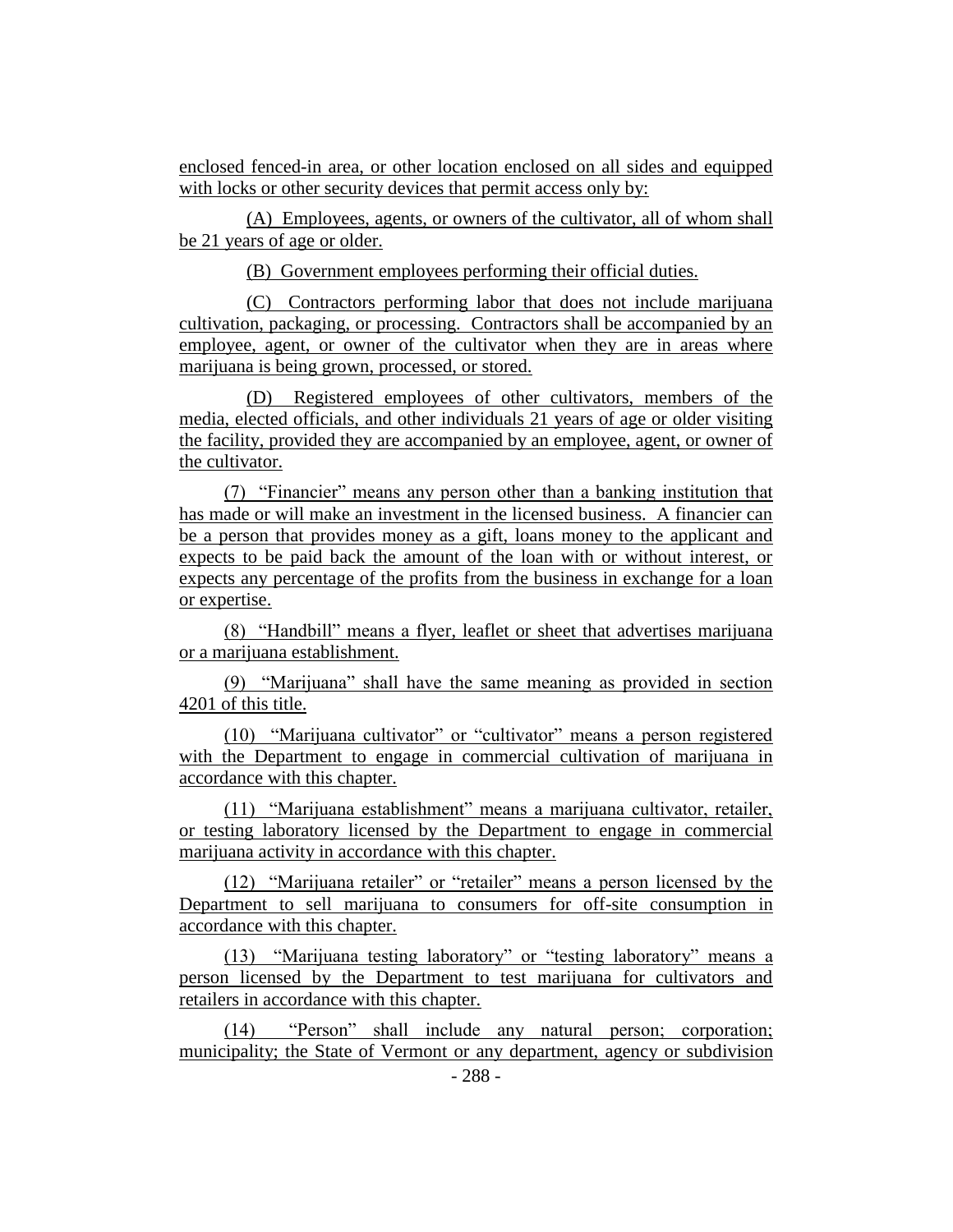of the State; and any partnership, unincorporated association or other legal entity.

(15) "Plant canopy" means the square footage dedicated to live plant production and does not include areas such as office space or areas used for the storage of fertilizers, pesticides, or other products.

(16) "Public place" means any street, alley, park, sidewalk, public building other than individual dwellings, any place of public accommodation as defined in 9 V.S.A. § 4501, and any place where the possession of a lighted tobacco product is prohibited pursuant to section 1421 of this title or chapter 37 of this title.

(17) "Resident" means a person who is domiciled in Vermont. For purposes of licensing under this chapter, the process for determining domicile shall be the same as that required by rules adopted by the Department of Taxes related to determining domicile for the purpose of the interpretation and administration of 32 V.S.A. § 5401(14).

(18) "School" means a public school, independent school, or facility that provides early childhood education as those terms are defined in 16 V.S.A. § 11.

## § 4502. MARIJUANA POSSESSED UNLAWFULLY SUBJECT TO SEIZURE AND FORFEITURE

Marijuana possessed unlawfully in violation of this chapter may be seized by law enforcement and is subject to forfeiture.

## § 4503. NOT APPLICABLE TO HEMP OR THERAPEUTIC USE OF CANNABIS

This chapter shall not apply to activities regulated by 7 V.S.A. chapter 34 (hemp) or chapter 86 (therapeutic use of cannabis) of this title.

# § 4504. CONSUMPTION OF MARIJUANA IN A PUBLIC PLACE PROHIBITED

This chapter shall not be construed to permit consumption of marijuana in a public place. Violations shall be punished in accordance with section 4230 of this title.

# § 4505. REGULATION BY LOCAL GOVERNMENT

(a)(1) A marijuana establishment shall obtain a permit from a town, city, or incorporated village prior to beginning operations within the municipality.

(2) A municipality that hosts a marijuana establishment may establish a board of marijuana control commissioners, who shall be the members of the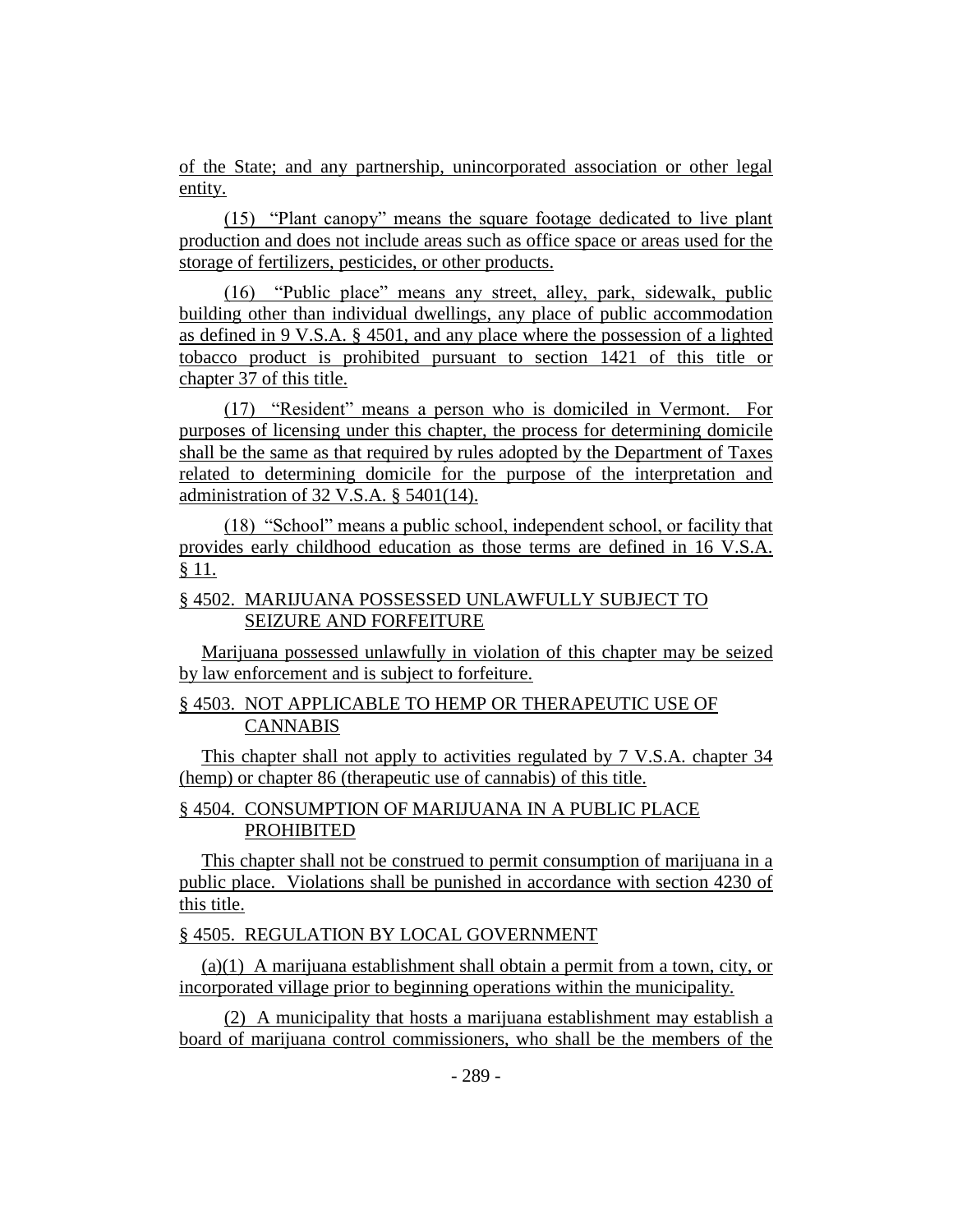municipal legislative body. The board shall administer the municipal permits for the marijuana establishments within the municipality.

(b) Nothing in this chapter shall be construed to prevent a town, city, or incorporated village from regulating marijuana establishments through local ordinances as set forth in 24 V.S.A. § 2291 or through land use bylaws as set forth in 24 V.S.A. § 4414.

 $(c)(1)$  A town, city, or incorporated village, by majority vote of those present and voting at annual or special meeting warned for the purpose, may prohibit the operation of a marijuana establishment within the municipality. The provisions of this subdivision shall not apply to a marijuana establishment that is operating within the municipality at the time of the vote.

(2) A vote to prohibit the operation of a marijuana establishment within the municipality shall remain in effect until rescinded by majority vote of those present and voting at an annual or special meeting warned for the purpose.

#### § 4506. YOUTH RESTRICTIONS

(a) A marijuana establishment shall not dispense or sell marijuana to a person under 21 years of age or employ a person under 21 years of age.

(b) A marijuana establishment shall not be located within 1,000 feet of a preexisting public or private school or licensed or regulated child care facility.

(c) A marijuana establishment shall not permit a person under 21 years of age to enter a building or enclosure on the premises where marijuana is located. This subsection shall not apply to a registered patient visiting his or her designated dispensary even if that dispensary is located in a building that is located on the same premises of a marijuana establishment.

## § 4507. ADVERTISING

(a) Marijuana advertising shall not contain any statement or illustration that:

(1) is false or misleading;

(2) promotes overconsumption;

(3) represents that the use of marijuana has curative or therapeutic effects;

(4) depicts a person under 21 years of age consuming marijuana; or

(5) is designed to be appealing to children or persons under 21 years of age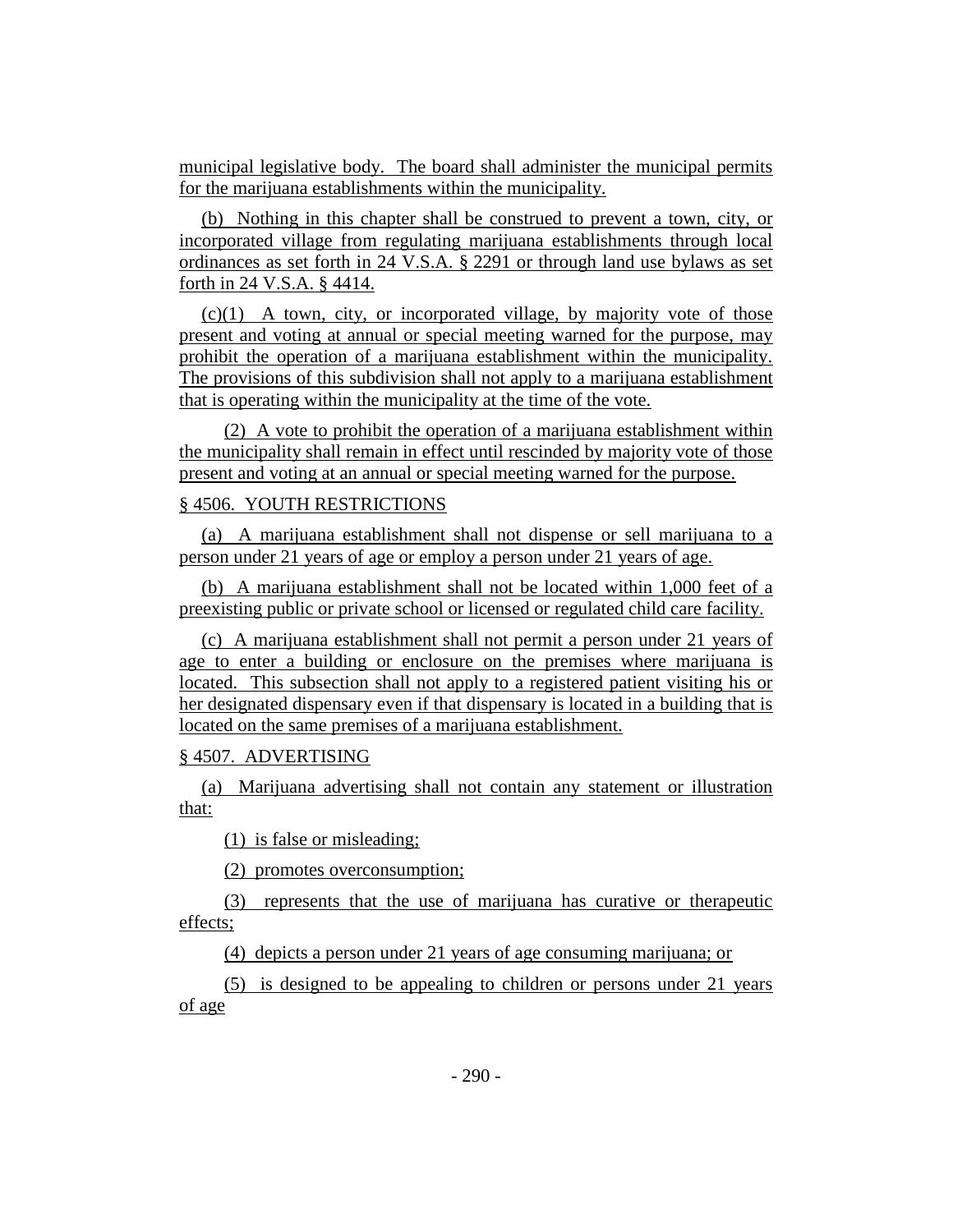(b) Outdoor marijuana advertising shall not be located within 1,000 feet of a preexisting public or private school or licensed or regulated child care facility.

(c) Handbills shall not be posted or distributed.

(d) In accordance with section 4512 of this chapter, the Department shall adopt regulations on marijuana establishment advertising that reflect the policies of subsection (a) of this section and place restrictions on the time, place, and manner, but not content, of the advertising.

(e) All advertising shall contain the following warnings:

(1) For use only by adults 21 years of age or older. Keep out of the reach of children.

(2) Marijuana has intoxicating effects and may impair concentration, coordination, and judgment. Do not operate a motor vehicle or heavy machinery or enter into any contractual agreement under the influence of marijuana.

Subchapter 2. Department of Public Safety

## § 4511. AUTHORITY

For the purpose of regulating the cultivation, processing, packaging, transportation, testing, purchase, and sale of marijuana in accordance with this chapter, the Department shall have the following authority and duties:

(1) rulemaking in accordance with this chapter and 3 V.S.A. chapter 25;

(2) administration of a program for the licensure of marijuana establishments, which shall include compliance and enforcement; and

(3) submission of an annual budget to the Governor.

#### § 4512. RULEMAKING

The Department shall adopt rules to implement this chapter on or before March 15, 2017, in accordance with subdivisions (1)–(3) of this section.

(1) Rules concerning any marijuana establishment shall include:

(A) the form and content of license and renewal applications;

(B) qualifications for licensure that are directly and demonstrably related to the operation of a marijuana establishment, including submission of an operating plan and the requirement for a fingerprint-based criminal history record check and regulatory record check for all principals and financiers of the proposed marijuana establishment;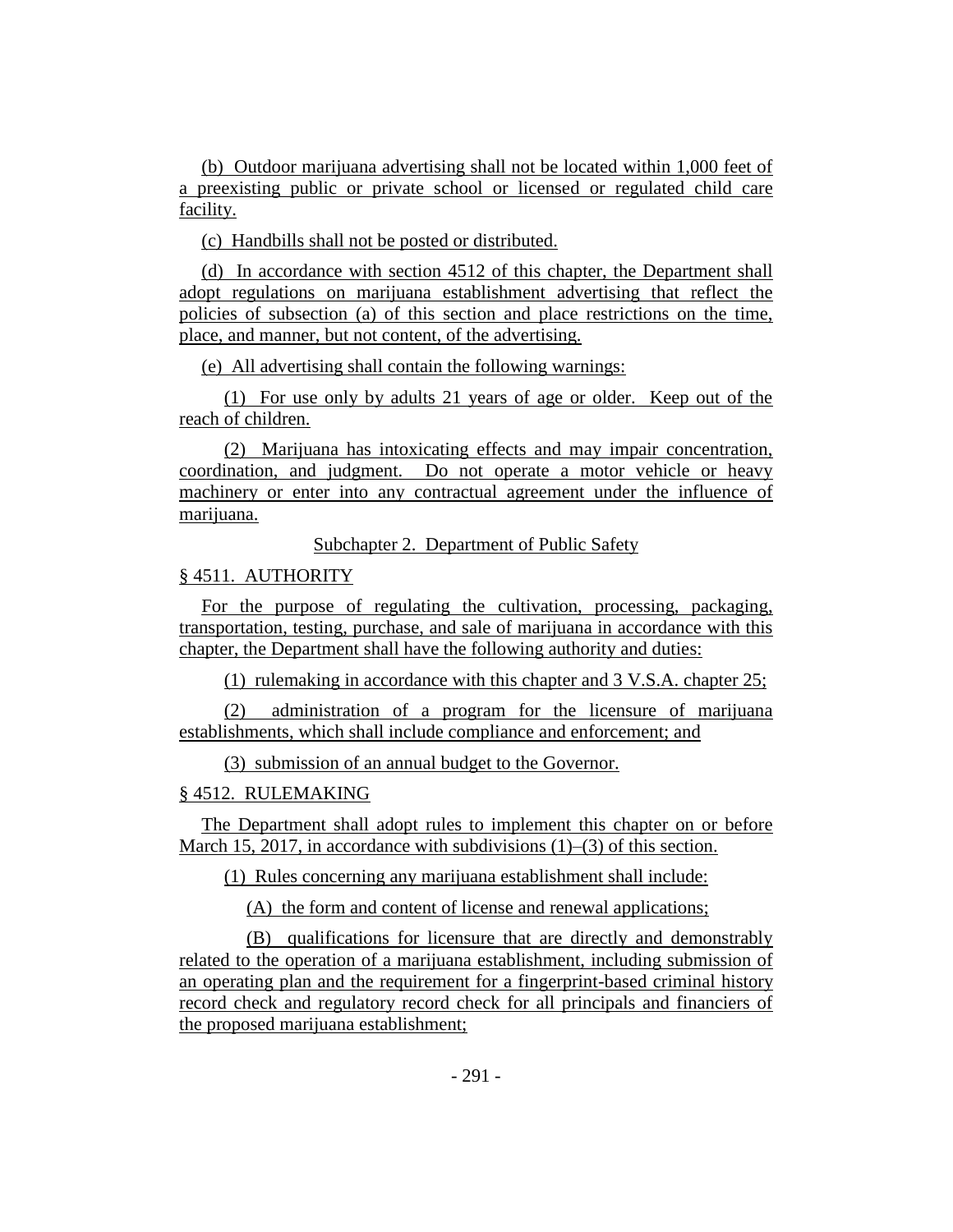(C) oversight requirements;

(D) inspection requirements;

(E) records to be kept by licensees and the required availability of the records;

(F) employment and training requirements, including requiring that each marijuana establishment create an identification badge for each employee;

(G) security requirements, including lighting, physical security, video, and alarm requirements;

(H) restrictions on advertising, marketing, and signage;

(I) health and safety requirements;

(J) regulation of additives to marijuana, including those that are toxic or designed to make the product more addictive, more appealing to children, or to mislead consumers;

(K) procedures and standards for testing marijuana for contaminants and potency;

(L) regulation of the storage and transportation of marijuana;

(M) sanitary requirements;

(N) pricing guidelines with a goal of ensuring marijuana is sufficiently affordable to undercut the illegal market;

(O) procedures for the renewal of a license, which shall allow renewal applications to be submitted up to 90 days prior to the expiration of the marijuana establishment's license; and

(P) procedures for suspension and revocation of a license.

(2) Rules concerning cultivators shall include:

(A) seed to sale tracking of marijuana plants;

(B) restrictions on the use of pesticides that are injurious to human health;

(C) standards for both the indoor and outdoor cultivation of marijuana, including environmental protection requirements;

(D) labeling requirements for products sold to retailers; and

(E) regulation of visits to the establishments, including the number of visitors allowed at any one time and recordkeeping concerning visitors.

(3) Rules concerning retailers shall include: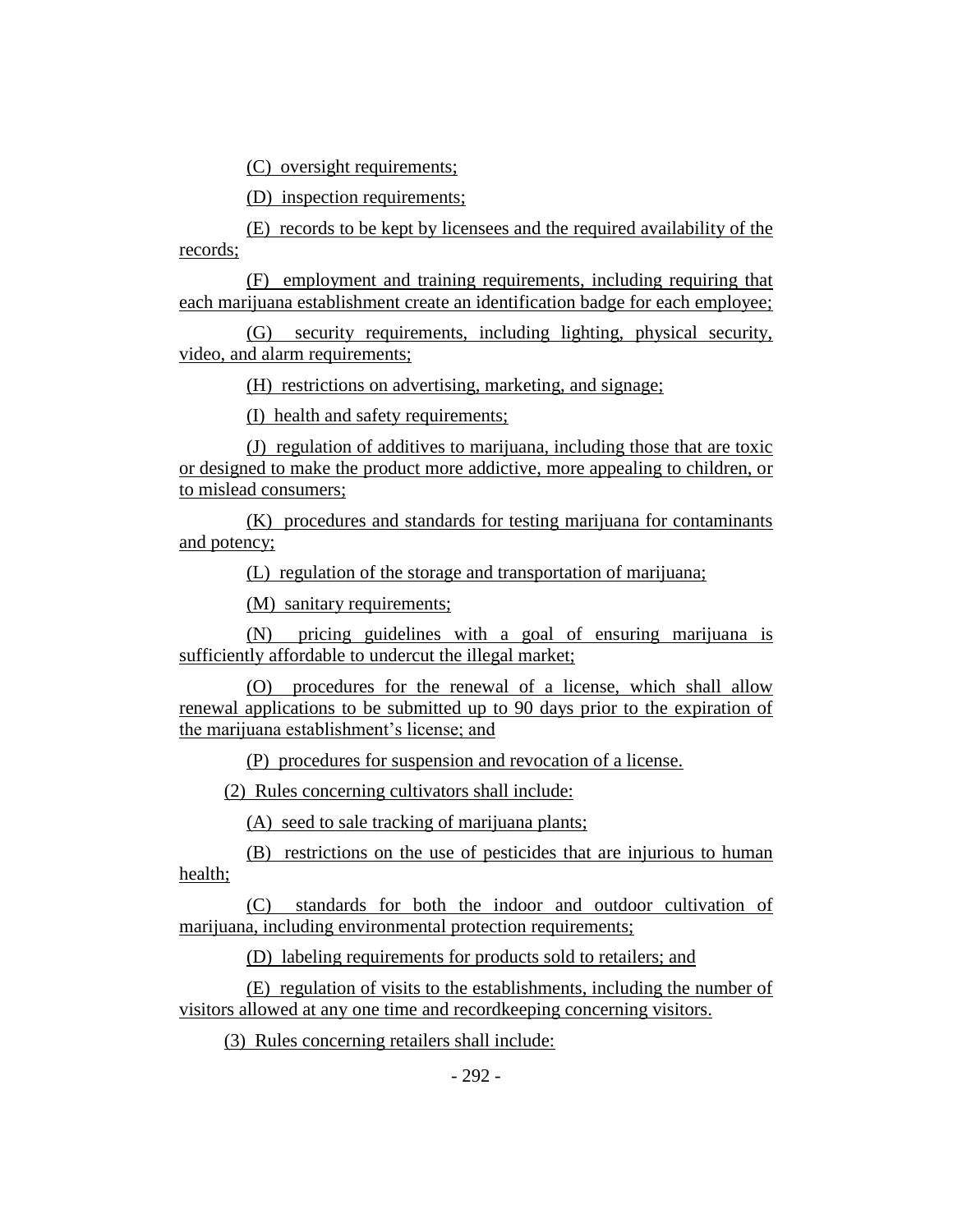(A) labeling requirements for products sold to customers;

(B) requirements for proper verification of age and residency of customers;

(C) restrictions that marijuana shall be stored behind a counter or other barrier to ensure a customer does not have direct access to the marijuana; and

(D) regulation of visits to the establishments, including the number of customers allowed at any one time and recordkeeping concerning visitors.

(4) Rules concerning testing laboratories shall include:

(A) procedures for destruction of all samples;

(B) quality assurance and control;

(C) requirements of testing operating manual; and

(D) requirements for chain of custody recordkeeping.

# § 4513. IMPLEMENTATION

(a)(1) On or before March 15, 2017, the Department shall begin accepting applications for cultivator licenses and testing laboratory licenses. The initial application period shall remain open for 30 days. The Department may reopen the application process for any period of time at its discretion. On or before July 1, 2018, any restrictions on the timing of applications shall end and the Department shall begin an ongoing, open application process.

(2) On or before July 15, 2017, the Department shall begin issuing cultivator licenses and testing laboratory licenses to qualified applicants.

(b)(1) On or before July 15, 2017, the Department shall begin accepting applications for retail licenses. The initial application period shall remain open for 30 days. The Department may reopen the application process for any period of time at its discretion. On or before July 1, 2018, any restrictions on the timing of applications shall end and the Department shall begin an ongoing, open application process.

(2) On or before October 15, 2017, the Department shall begin issuing retailer licenses to qualified applicants. A license shall not permit a licensee to open the store to the public or sell marijuana to the public prior to January 1, 2018.

(c)(1) Prior to July 1, 2018, provided applicants meet the requirements of this chapter, the Department shall issue: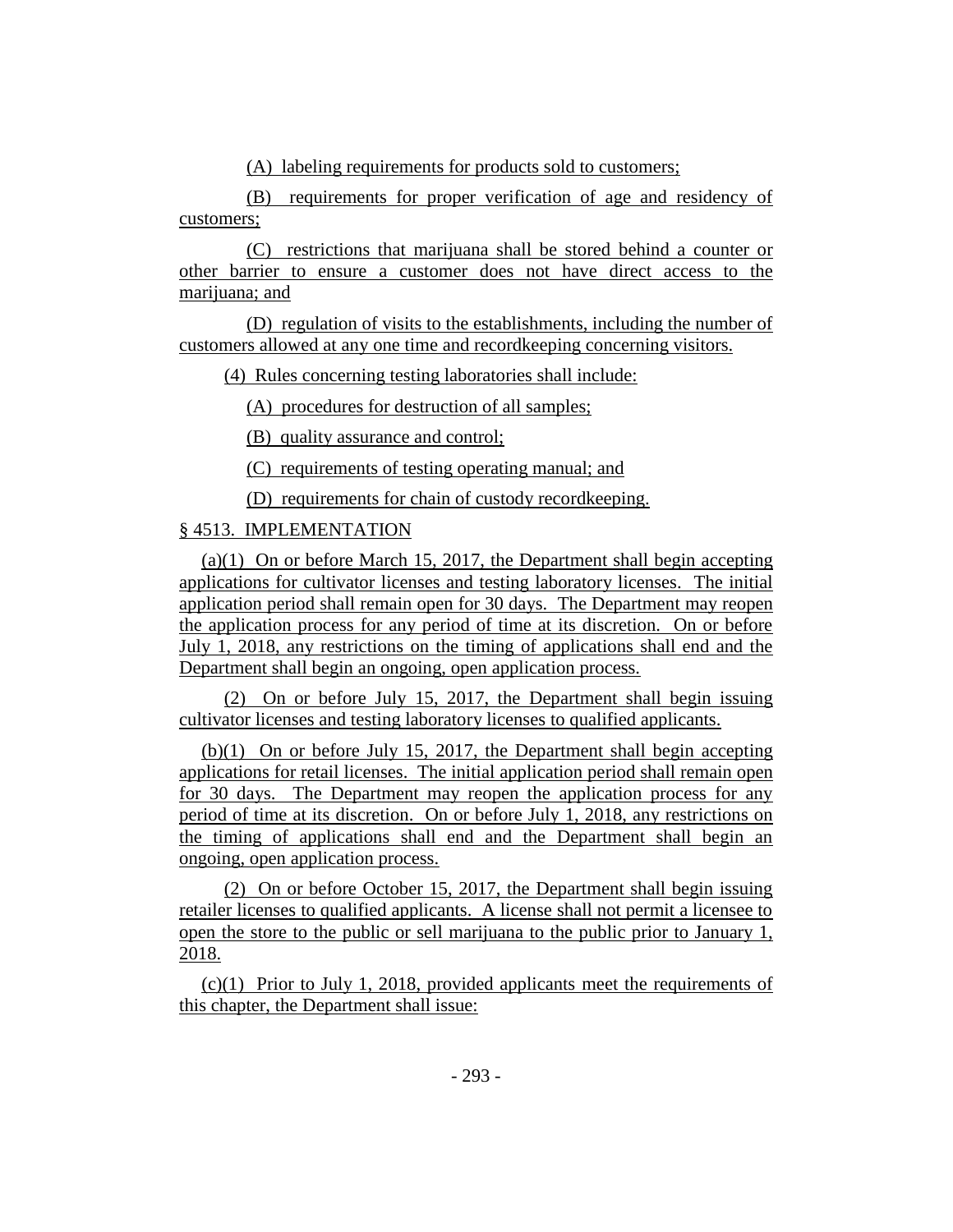(A) up to 15 cultivator licenses that permit a cultivation space of not more than 5,000 square feet;

(B) up to 10 cultivator licenses that permit a cultivation space of 5,001–10,000 square feet;

(C) up to five cultivator licenses that permit a cultivation space of 10,001–20,000 square feet.

(2) On or after July 1, 2018, the limitations in subdivision (1) of this subsection shall not apply and the Department shall use its discretion to issue cultivator licenses in a number and size that provides sufficient amounts of marijuana to licensed retailers. A cultivator licensed under the limitations of subdivision (1) of this subsection may apply to the Department to modify its license to expand its cultivation space.

## § 4514. CIVIL CITATIONS; SUSPENSION AND REVOCATION OF LICENSES

(a) The Department shall have the authority to adopt rules for the issuance of civil citations for violations of this chapter and the rules adopted pursuant to section 4512 of this title. Any proposed rule under this section shall include the full, minimum, and waiver penalty amounts for each violation.

(b) The Department shall have the authority to suspend or revoke a license for violations of this chapter in accordance with rules adopted pursuant to section 4512 of this title.

#### Subchapter 3. Licenses

## § 4521. GENERAL PROVISIONS

(a) Except as otherwise permitted by this chapter, a person shall not engage in the cultivation, preparation, processing, packaging, transportation, testing, or sale of marijuana without obtaining a license from the Department.

(b) All licenses shall expire at midnight, April 30, of each year beginning no earlier than 10 months after the original license was issued to the marijuana establishment.

(c) Applications for licenses and renewals shall be submitted on forms provided by the Department and shall be accompanied by the fees provided for in section 4526 of this section.

 $(d)(1)$  Except as provided in subdivision (2) of this subsection (d), a person may obtain only one license, either a cultivator license, a retailer license, or a testing laboratory license under this chapter.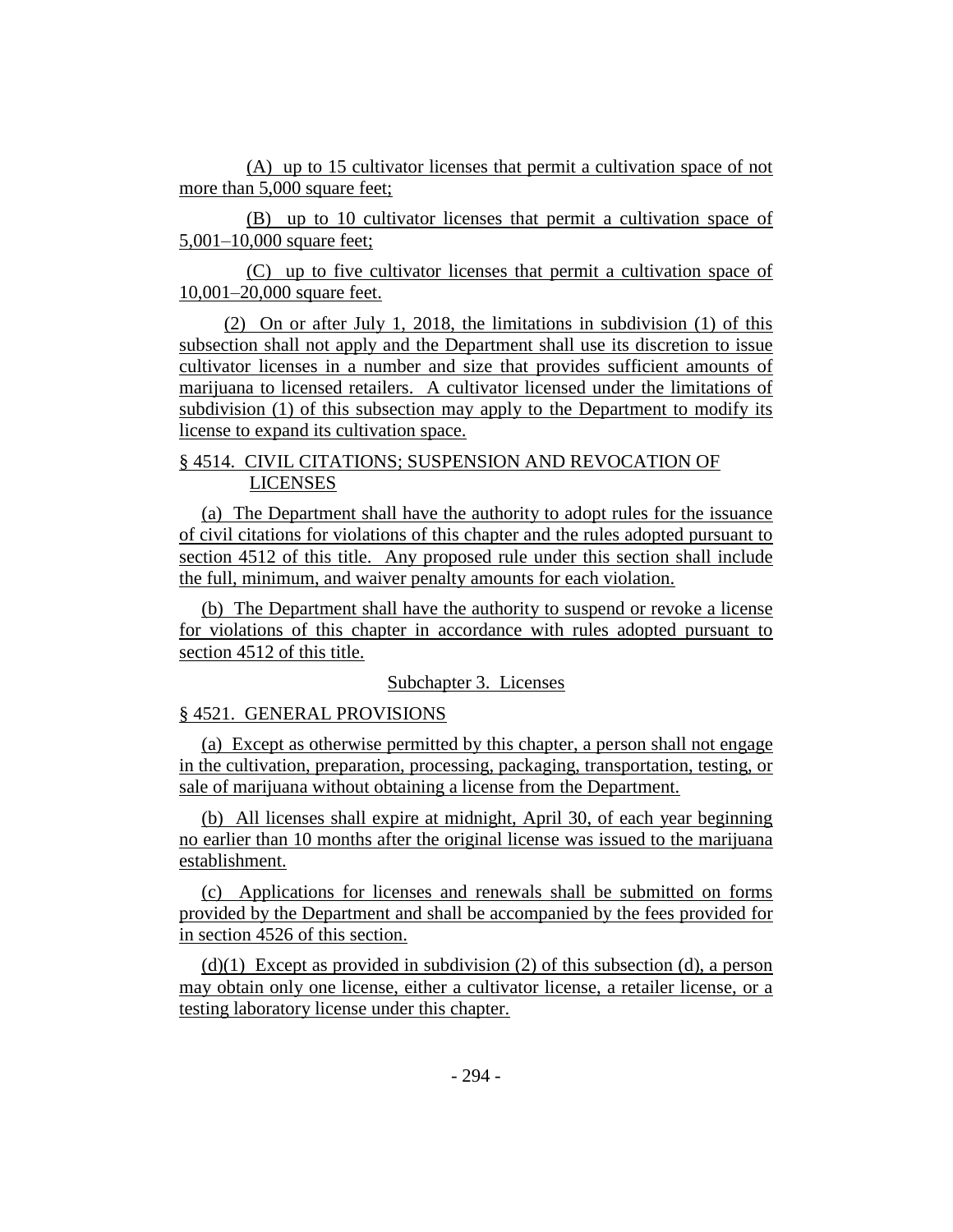(2) A dispensary or a subsidiary of a dispensary may obtain one of each type of license under this chapter, provided that a dispensary or its subsidiary obtain no more than one cultivator license, one retailer license, and one testing laboratory license total.

(e) Each license shall permit only one location of the establishment.

(f) A dispensary that obtains a retailer license pursuant to this chapter shall maintain the dispensary and retail operations in a manner that protects patient and caregiver privacy in accordance with rules adopted by the Department. If the dispensary and retail establishment are located on the same premises, the dispensary and retail establishment shall provide separate entrances and common areas designed to serve patients and caregivers and customers.

(g) Each licensee shall obtain and maintain commercial general liability insurance in accordance with rules adopted by the Department. Failure to provide proof of insurance to the Department, as required, may result in revocation of the license.

(h) This subchapter shall not apply to possession regulated by section 4230a of this title.

#### § 4522. LICENSE QUALIFICATIONS AND APPLICATION PROCESS

(a) To be eligible for a marijuana establishment license, an applicant shall:

(1) be 21 years of age or older;

(2) be a resident of this State for at least two years immediately prior to applying for a license; and

(3) consent to the release of his or her criminal and administrative history records.

(b) A financier of a marijuana establishment shall be a resident of this State for at least two years immediately prior to filing of the application for a license for which the person is serving as a financier.

(c) As part of the application process, each applicant shall submit, in a format proscribed by the Department, an operating plan. The plan shall include a floor plan or site plan drawn to scale that illustrates the entire operation being proposed. The plan shall also include the following:

(1) For a cultivator license, information concerning:

(A) security;

(B) traceability;

(C) employee qualifications and training;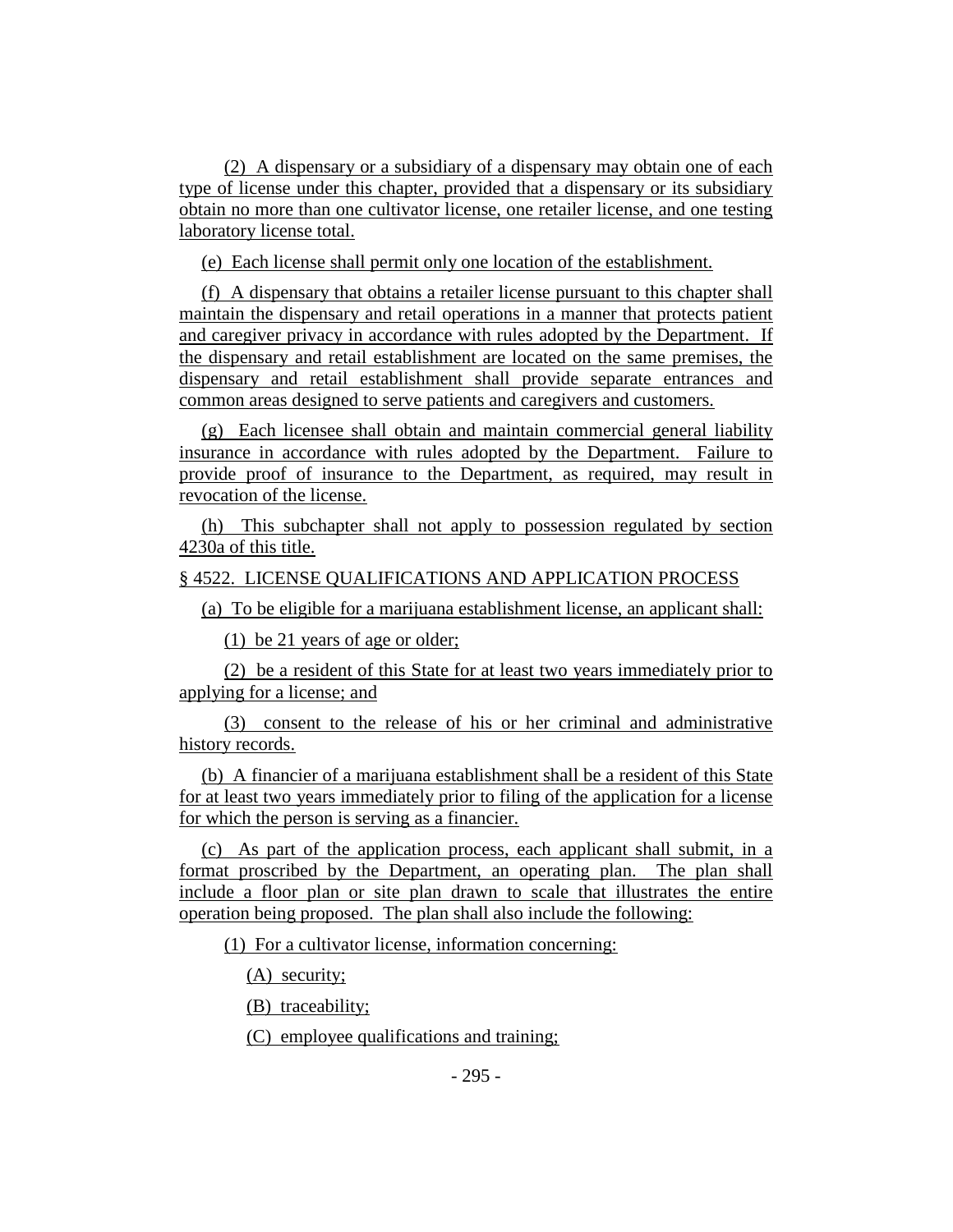(D) transportation of product;

(E) destruction of waste product;

(F) description of growing operation, including growing media, size of grow space allocated for plant production, space allowed for any other business activity, description of all equipment to be used in the cultivation process, and a list of soil amendments, fertilizers, or other crop production aids, or pesticides, utilized in the production process;

(G) testing procedures and protocols;

(H) description of packaging and labeling of products transported to retailers; and

(I) any additional requirements contained in rules adopted by the Department in accordance with this chapter.

(2) For a retailer license, information concerning:

(A) security;

(B) traceability;

(C) employee qualifications and training;

(D) destruction of waste product;

(E) description of packaging and labeling of products sold to customers;

(F) the products to be sold and how they will be displayed to customers; and

(G) any additional requirements contained in rules adopted by the Department in accordance with this chapter.

(3) For a testing laboratory license, information concerning:

(A) security;

(B) traceability;

(C) employee qualifications and training;

(D) destruction of waste product; and

(E) the types of testing to be offered.

(d) For each applicant and financier, the Department shall obtain a Vermont criminal history record, an out-of-state criminal history record, a criminal history record from the Federal Bureau of Investigation, and any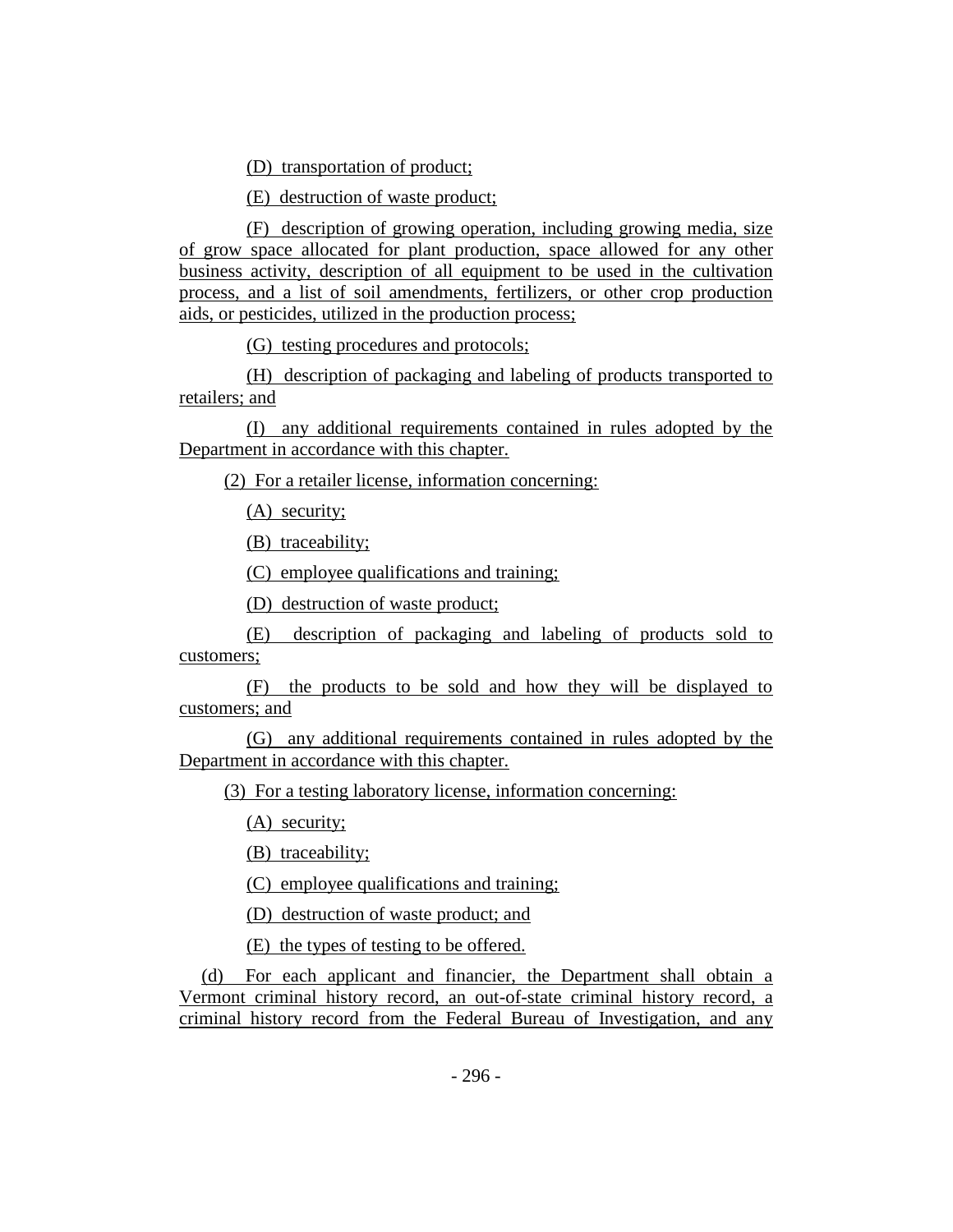regulatory records relating to the person's operation of a business in this State or any other jurisdiction.

(e) When considering applications for a marijuana establishment license, the Department shall:

(1) give priority to a qualified applicant that is a dispensary or subsidiary of a dispensary;

(2) strive for geographic distribution of marijuana establishments based on population.

#### § 4523. EDUCATION

(a) An applicant for a marijuana establishment license shall meet with a Department designee for the purpose of reviewing Vermont laws and rules pertaining to the possession, purchase, storage, and sale of marijuana prior to receiving a license.

(b) A licensee shall complete an enforcement seminar every three years conducted by the Department. A license shall not be renewed unless the records of the Department show that the licensee has complied with the terms of this subsection.

(c) A licensee shall ensure that each employee involved in the sale of marijuana completes a training program approved by the Department prior to selling marijuana and at least once every 24 months thereafter. A licensee shall keep a written record of the type and date of training for each employee, which shall be signed by each employee. A licensee may comply with this requirement by conducting its own training program on its premises, using information and materials furnished by the Department. A licensee who fails to comply with the requirements of this section shall be subject to a suspension of no less than one day of the license issued under this chapter.

#### § 4524. IDENTIFICATION CARD; CRIMINAL BACKGROUND CHECK

(a) The Department shall issue each employee an identification card or renewal card within 30 days of receipt of the person's name, address, and date of birth and a fee of \$50.00. The fee shall be paid by the marijuana establishment and shall not be passed on to an employee. A person shall not work as an employee in until that person has received an identification card issued under this section. Each card shall contain the following:

(1) the name, address, and date of birth of the person;

(2) the legal name of the marijuana establishment with which the person is affiliated;

(3) a random identification number that is unique to the person;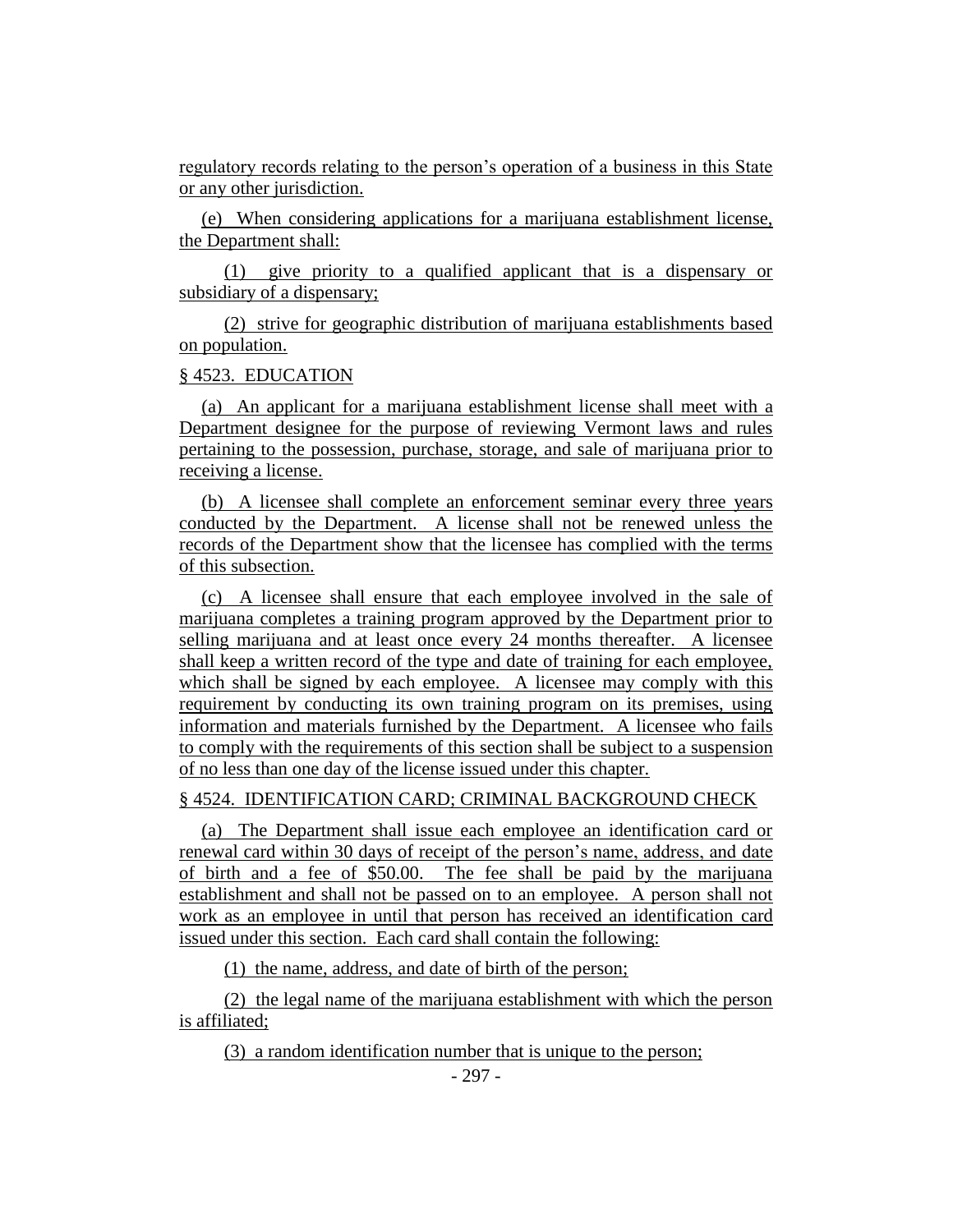(4) the date of issuance and the expiration date of the identification card; and

(5) a photograph of the person.

(b) Prior to acting on an application for an identification card, the Department shall obtain the person's Vermont criminal history record, out-of-state criminal history record, and criminal history record from the Federal Bureau of Investigation. Each person shall consent to the release of criminal history records to the Department on forms developed by the Vermont Crime Information Center.

(c) When the Department obtains a criminal history record, the Department shall promptly provide a copy of the record to the person and the marijuana establishment. The Department shall inform the person of the right to appeal the accuracy and completeness of the record pursuant to rules adopted by the Department.

(d) The Department shall comply with all laws regulating the release of criminal history records and the protection of individual privacy. No person shall confirm the existence or nonexistence of criminal history record information to any person who would not be eligible to receive the information pursuant to this chapter.

(e) The Department shall not issue an identification card to any person who has been convicted of a drug-related offense or a violent felony or who has a pending charge for such an offense. As used in this subchapter, "violent felony" means a listed crime as defined in 13 V.S.A. § 5301(7) or an offense involving sexual exploitation of children in violation of 13 V.S.A. chapter 64.

(f) The Department shall adopt rules for the issuance of an identification card and shall set forth standards for determining whether a person should be denied a registry identification card because his or her criminal history record indicates that the person's association with a marijuana establishment would pose a demonstrable threat to public safety. The rules shall consider whether a person who has a conviction for an offense not listed in subsection (e) of this section has been rehabilitated. A conviction for an offense not listed in subsection (e) of this section shall not automatically disqualify a person for a registry identification card. A marijuana establishment may deny a person the opportunity to serve as an employee based on his or her criminal history record. A person who is denied an identification card may appeal the Department's determination in Superior Court in accordance with Rule 75 of the Vermont Rules of Civil Procedure.

(g) An identification card shall expire one year after its issuance or upon the expiration of the marijuana establishment's license, whichever occurs first.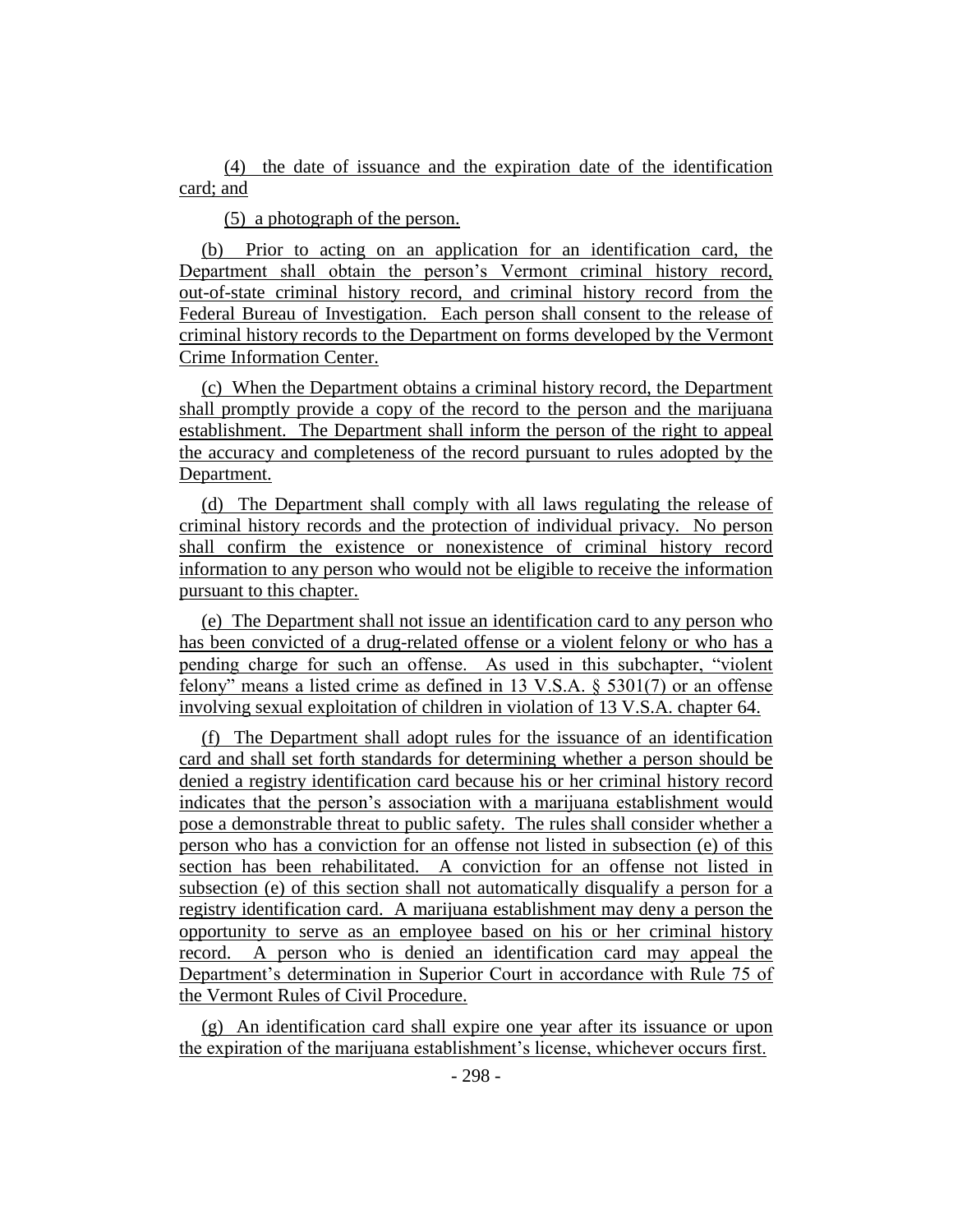## § 4525. CULTIVATOR LICENSE

(a) A cultivator licensed under this chapter may cultivate, package, label, transport, test, and sell marijuana to a licensed retailer.

(b) Cultivation of marijuana shall occur only in an enclosed, locked facility.

(c) An applicant shall designate on their operating plan the size of the premises and the amount of actual square footage that will be dedicated to plant canopy.

(d) Representative samples of each lot or batch of marijuana intended for human consumption shall be tested for safety and potency in accordance with rules adopted by the Department.

(e) Each cultivator shall create packaging for its marijuana.

(1) Packaging shall include:

(A) The name and registration number of the cultivator.

(B) The strain of marijuana contained. Marijuana strains shall be either pure breeds or hybrid varieties of marijuana and shall reflect properties of the plant.

(C) The potency of the marijuana represented by the percentage of tetrahydrocannabinol and cannabidiol by mass.

(D) A "produced on" date reflecting the date that the cultivator finished producing marijuana.

(E) Warnings, in substantially the following form, stating, "Consumption of marijuana impairs your ability to drive a car and operate machinery," "Keep away from children," and "Possession of marijuana is illegal under federal law."

(F) Any additional requirements contained in rules adopted by the Department in accordance with this chapter.

(2) Packaging shall not be designed to appeal to persons under 21 years of age.

§ 4526. RETAILER LICENSE

(a) A retailer licensed under this chapter may:

(1) transport, possess, and sell marijuana to the public for consumption off the registered premises; and

(2) purchase marijuana from a licensed cultivator.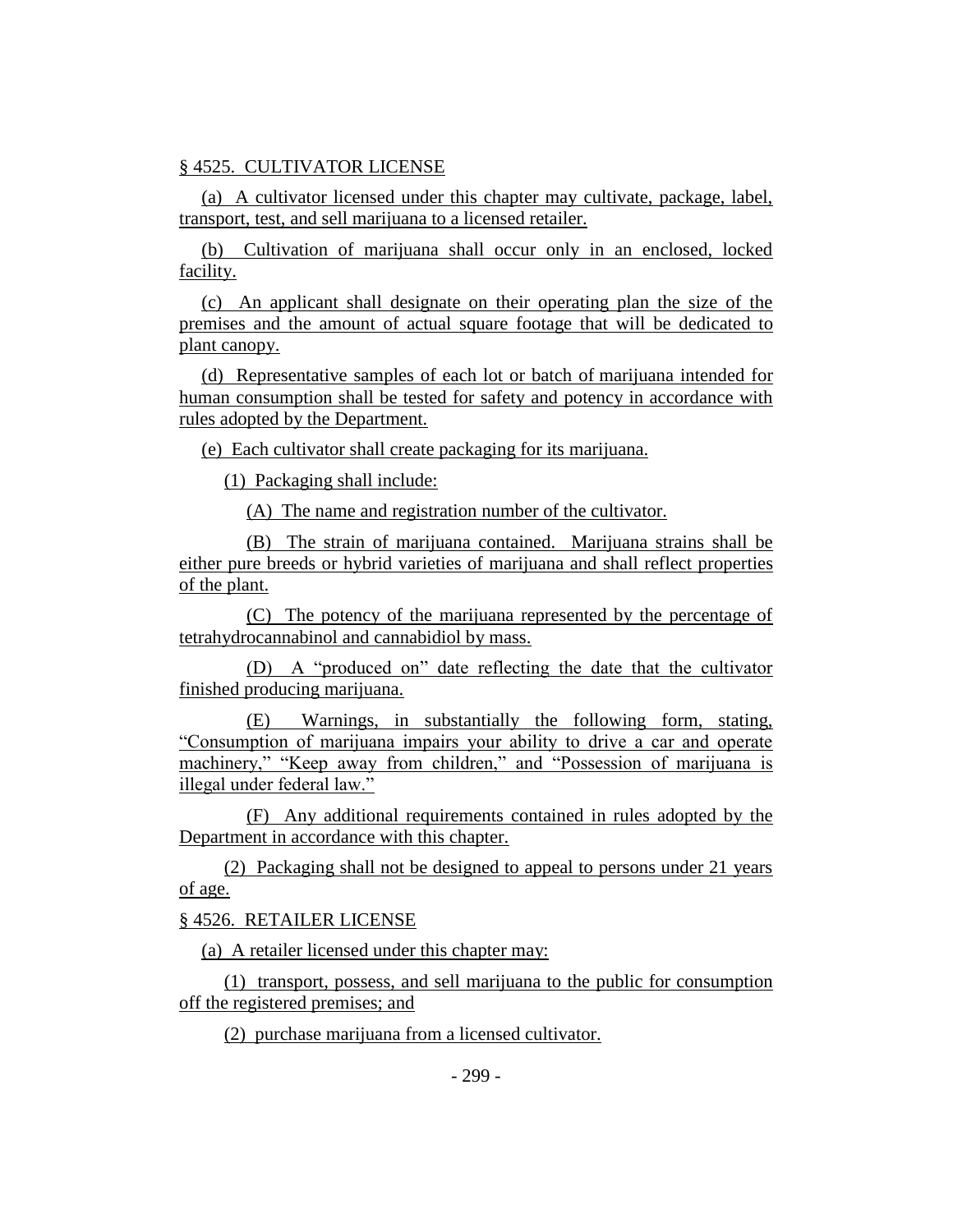$(b)(1)$  In a single transaction, a retailer may provide:

(A) one ounce of marijuana to a person 21 years of age or older upon verification of a valid government-issued photograph identification card that indicates the person is domiciled in Vermont; or

(B) one-quarter of an ounce of marijuana to a person 21 years of age or older upon verification of a valid government-issued photograph identification card that indicates the person is domiciled outside Vermont.

(2) A retailer shall not knowingly and willfully sell an amount of marijuana to a person that causes the person to exceed the possession limit.

(c) A retailer may only sell "useable marijuana" which means the dried flowers of marijuana and does not include the seeds, stalks, leaves, and roots of the plant.

(d)(1) Packaging shall include:

(A) The name and registration number of the retailer.

(B) The strain of marijuana contained. Marijuana strains shall be either pure breeds or hybrid varieties of marijuana and shall reflect properties of the plant.

(C) The potency of the marijuana represented by the percentage of tetrahydrocannabinol and cannabidiol by mass.

(D) A "produced on" date reflecting the date that the cultivator finished producing marijuana.

(E) Warnings, in substantially the following form, stating, "Consumption of marijuana impairs your ability to drive a car and operate machinery," "Keep away from children," and "Possession of marijuana is illegal under federal law."

(F) Any additional requirements contained in rules adopted by the Department in accordance with this chapter.

(2) Packaging shall not be designed to appeal to persons under 21 years of age.

(e) A retailer shall display a safety information flyer developed or approved by the Board and supplied to the retailer free of charge. The flyer shall contain information concerning the methods for administering marijuana, the potential dangers of marijuana use, the symptoms of problematic usage, and how to receive help for marijuana abuse.

(f) Internet sales and delivery of marijuana to customers are prohibited.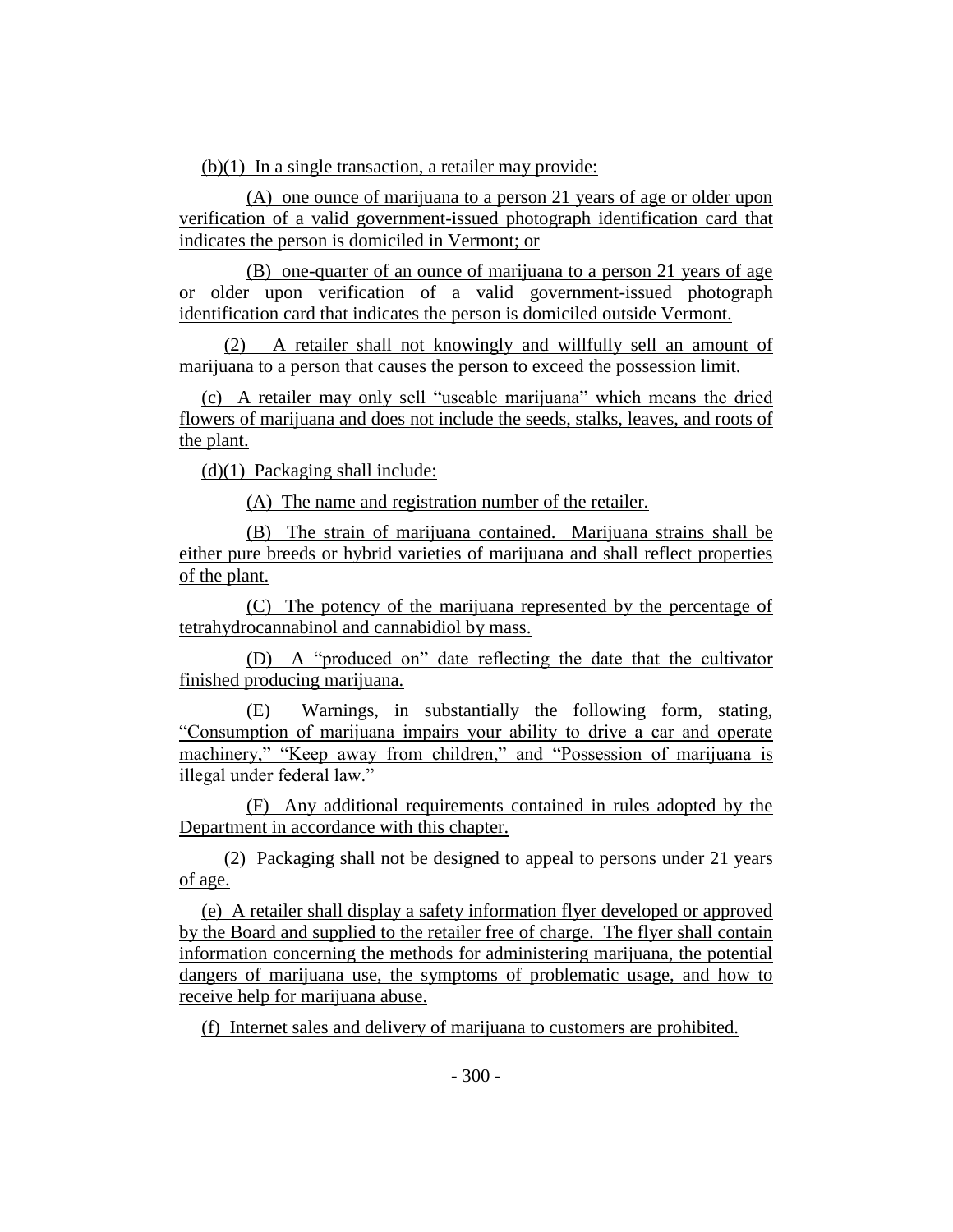## § 4527. MARIJUANA TESTING LABORATORY

(a) A testing laboratory licensed under this chapter may acquire, possess, analyze, test, and transport marijuana samples obtained from a licensed marijuana establishment.

(b) Testing may address the following:

(1) residual solvents;

(2) poisons or toxins;

(3) harmful chemicals;

(4) dangerous molds, mildew, or filth;

(5) harmful microbials, such as E.coli or salmonella;

(6) pesticides; and

(7) tetrahydrocannabinol and cannabidiol potency.

(c) A testing laboratory shall have a written procedural manual made available to employees to follow meeting the minimum standards set forth in rules detailing the performance of all methods employed by the facility used to test the analytes it reports.

(d) In accordance with rules adopted pursuant to this chapter, a testing laboratory shall establish a protocol for recording the chain of custody of all marijuana samples.

(e) A testing laboratory shall establish, monitor, and document the ongoing review of a quality assurance program that is sufficient to identify problems in the laboratory systems when they occur.

# § 4528. FEES. RESERVED

# § 4529. MARIJUANA REGULATION FUND

(a) The Marijuana Regulation Fund is hereby created. The Fund shall be maintained by the Department.

(b) The Fund shall be composed of all application fees, license fees, renewal fees, and civil penalties collected by the Department pursuant to this chapter.

(c) All balances in the Fund at the end of any fiscal year shall be carried forward and remain part of the Fund. Interest earned by the Fund shall be deposited into the Fund.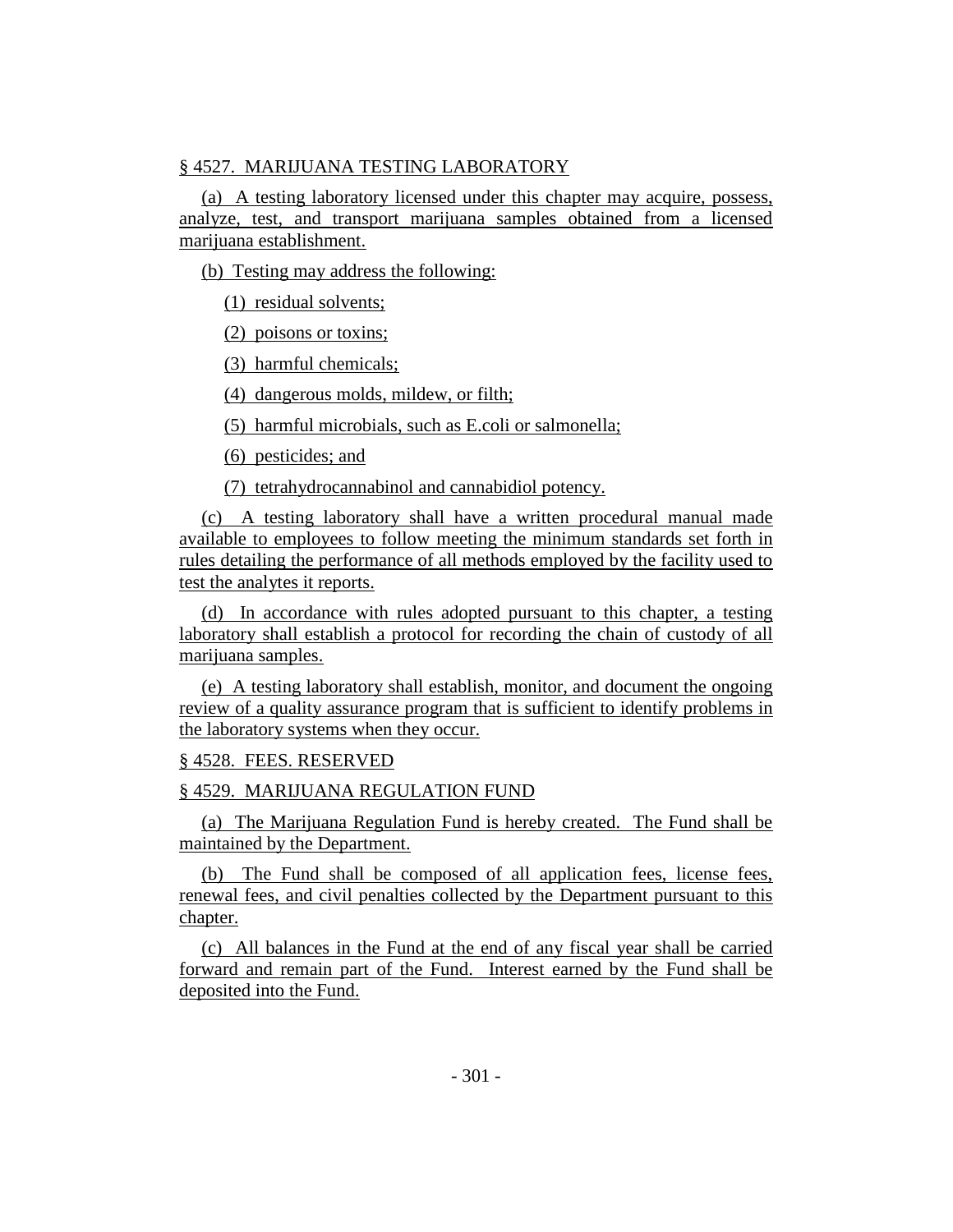(d) All monies within the Fund shall be allocated to the Department solely for the purposes of implementing, administering, and enforcing this chapter, including the costs incurred by the Department for its administrative expenses.

## Subchapter 4. Taxes on Marijuana

## § 4541. MARIJUANA TAX FUND

(a) The Marijuana Tax Fund is hereby created. The Fund shall be administered by the Commissioner of Taxes and comprise all taxes collected by the Commissioner pursuant to this chapter.

(b) By the 30th day after the end of each fiscal quarter, the monies deposited in the Fund during the prior fiscal quarter shall be allocated by the Commissioner of Finance and Management as follows:

(1) 25 percent to prevention of substance abuse;

(2) 25 percent to treatment of substance abuse;

(3) 25 percent to criminal justice efforts to combat the illegal drug trade and impaired driving; and

(4) 25 percent to the General Fund for the implementation, administration, and enforcement of this act with any remaining funds allocated equally among subdivisions  $(1)$ – $(3)$  of this subsection.

#### §§ 4542–4545. RESERVED

Subchapter 5. Marijuana Program Review Commission

## § 4546. PURPOSE; MEMBERS

(a) Creation. There is created a temporary Marijuana Program Review Commission for the purpose of facilitating efficient and lawful implementation of this act and examination of issues important to the future of marijuana regulation in Vermont.

(b) Membership. The Commission shall be composed of the following members:

(1) two current members of the House of Representatives, not all from the same political party, appointed by the Speaker of the House;

(2) one member of the public appointed by the Speaker of the House;

(3) two current members of the Senate, not all from the same political party, who shall be appointed by the Committee on Committees;

(4) one member of the public appointed by the Committee on Committees;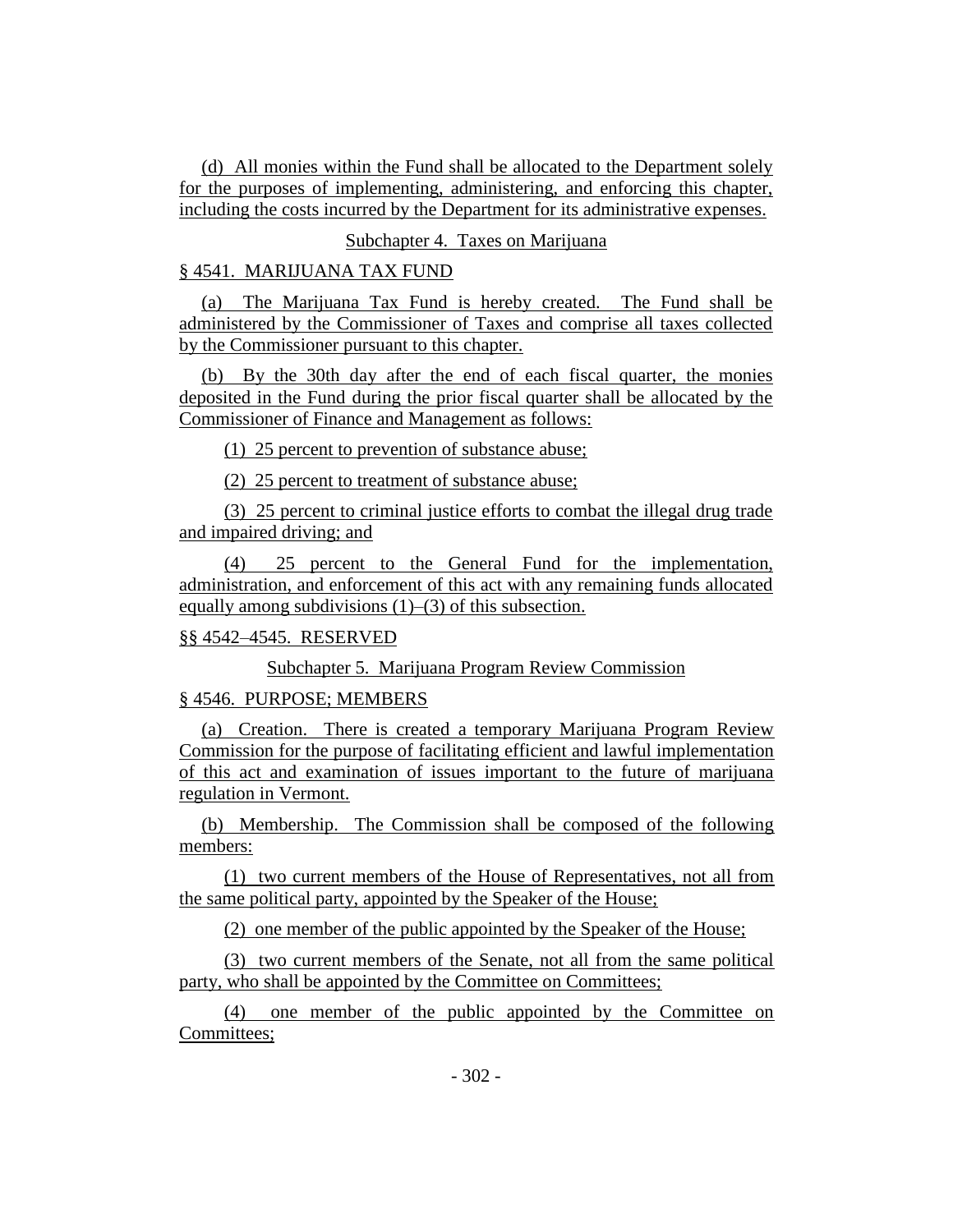(5) two members of the public appointed by the Governor; and

(6) the Attorney General or his or her designee.

(c) Legislative members shall serve only while in office.

§ 4547. POWERS; DUTIES

(a) The Commission shall:

(1) collect information about the implementation, operation, and effect of this act from members of the public, State agencies, and private and public sector businesses and organizations;

(2) communicate with other states that have legalized marijuana and monitor those states regarding their implementation of regulation, policies, and strategies that have been successful and problems that have arisen;

(3) consider the issue of personal cultivation of a small number of marijuana plants and whether Vermont could permit home grow in a manner that would not create diversion or enforcement issues that hinder efforts to divert the marijuana economy from the illegal to the regulated market;

(4) examine the issue of marijuana concentrates and edible marijuana products and whether Vermont safely can allow and regulate their manufacture and sale and, if so, how;

(5) keep updated on the latest information in Vermont and other jurisdictions regarding the prevention and detection of impaired driving as it relates to marijuana;

(6) study the opportunity for a cooperative agriculture business model and licensure and community supported agriculture;

(7) examine whether Vermont should allow additional types of marijuana establishment licenses, including a processor license and product manufacturer license; and

(8) review the statutes and rules for the therapeutic marijuana program and dispensaries and determine whether additional amendments are necessary to maintain patient access to marijuana and viability of the dispensaries.

(9) monitor supply and demand of marijuana cultivated and sold pursuant to this act for the purpose of assisting the Department and policymakers with determining appropriate numbers of licenses and limitations on the amount of marijuana cultivated and offered for retail sale in Vermont so that the adult market is served without unnecessary surplus marijuana;

(10) report any recommendations to the General Assembly or the Governor, or both, as needed.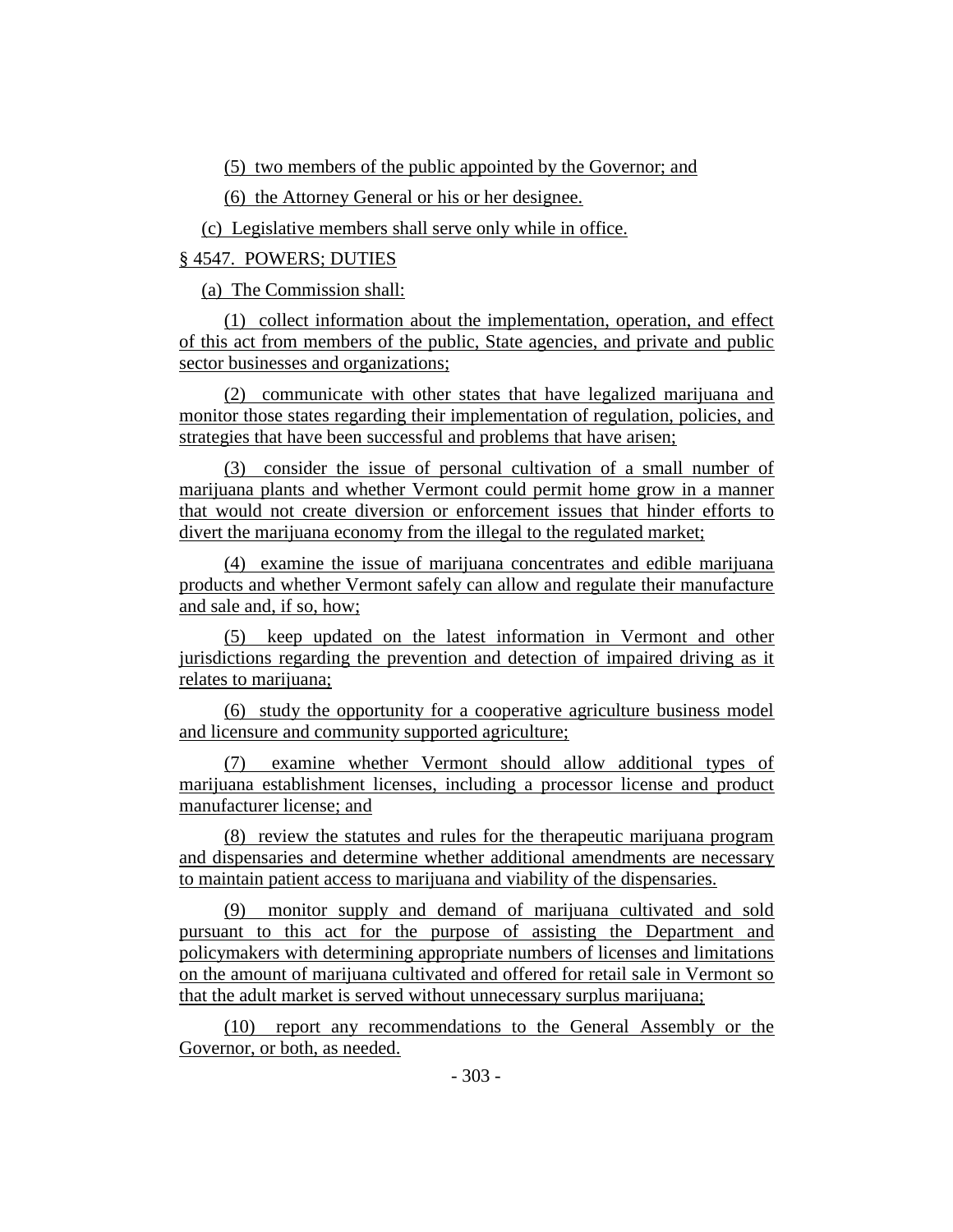(b) On or before October 15, 2018, the Commission shall issue a final report to the General Assembly and the Governor regarding its findings and any recommendations for legislative or administrative action.

## § 4548. ADMINISTRATION

(a) Assistance. The Commission shall have the administrative, technical, and legal assistance of the Office of Legislative Council.

(b) Meetings.

(1) The Office of Legislative Council shall call the first meeting of the Commission to occur on or before August 1, 2016.

(2) The Commission shall select a chair from among its members at the first meeting.

(3) A majority of the membership shall constitute a quorum.

(4) The Commission shall cease meeting regularly after the issuance of its final report, but members shall be available to meet with Administration officials and the General Assembly until July 1, 2019 at which time the Commission shall cease to exist.

(c) Reimbursement.

(1) For attendance at meetings during adjournment of the General Assembly, legislative members of the Commission shall be entitled to per diem compensation and reimbursement of expenses pursuant to 2 V.S.A. § 406 for as many meetings as the Chair deems necessary.

(2) Other members of the Commission who are not employees of the State of Vermont and who are not otherwise compensated or reimbursed for their attendance shall be entitled to per diem compensation and reimbursement of expenses pursuant to 32 V.S.A. § 1010.

Sec. 13. OFFICE OF LEGISLATIVE COUNCIL

The sum of \$60,000.00 is appropriated in fiscal year 2017 to the Office of Legislative Council for the purpose of providing staffing to the Marijuana Program Review Commission which may include hiring a consultant to accomplish appropriate staffing. The Director of the Office of Legislative Council shall obtain approval from the Legislative Council for the staffing plan.

\* \* \* Medical Marijuana Dispensaries \* \* \*

Sec. 14. LEGISLATIVE INTENT; DISPENSARIES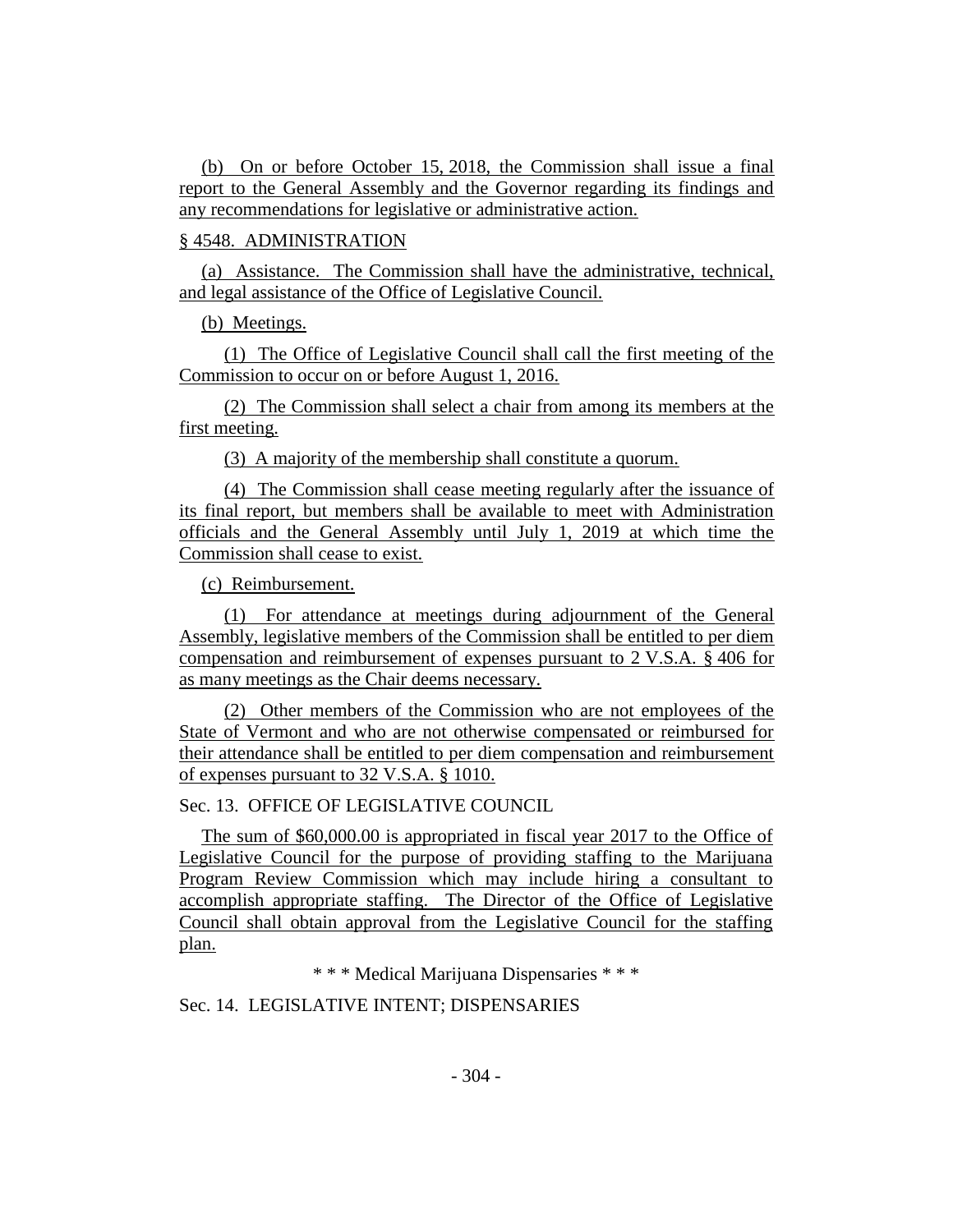The continued viability of medical marijuana dispensaries in a regulated retail market is critical to ensure appropriate services and products to Vermonters with qualifying debilitating medical conditions.

Sec. 15. 18 V.S.A. § 4472 is amended to read:

§ 4472. DEFINITIONS

\* \* \*

(6)(A) "Health care professional" means an individual licensed to practice medicine under 26 V.S.A. chapter 23 or 33, an individual licensed as a naturopathic physician under 26 V.S.A. chapter 81 who has a special license endorsement authorizing the individual to prescribe, dispense, and administer prescription medicines to the extent that a diagnosis provided by a naturopath under this chapter is within the scope of his or her practice, an individual certified as a physician assistant under 26 V.S.A. chapter 31, or an individual licensed as an advanced practice registered nurse under 26 V.S.A. chapter 28.

(B) Except for naturopaths, this This definition includes individuals who are professionally licensed under substantially equivalent provisions in New Hampshire, Massachusetts, or New York.

\* \* \*

(11) "Registered caregiver" means a person who is at least 21 years old who has never been convicted of a drug-related crime of age or older, has met eligibility requirements as determined by the Department in accordance with this chapter, and who has agreed to undertake responsibility for managing the well-being of a registered patient with respect to the use of marijuana for symptom relief.

(17) "Enclosed, locked facility" shall be either indoors or outdoors, not visible to the public, and may include a building, room, greenhouse, fully enclosed fenced-in area, or other location enclosed on all sides and equipped with locks or other security devices that permit access only by:

\* \* \*

(A) Employees, agents, or owners of the dispensary, all of whom shall be 21 years of age or older.

(B) Government employees performing their official duties.

(C) Contractors performing labor that does not include marijuana cultivation, packaging, or processing. Contractors shall be accompanied by an employee, agent, or owner of the dispensary when they are in areas where marijuana is being grown, processed, or stored.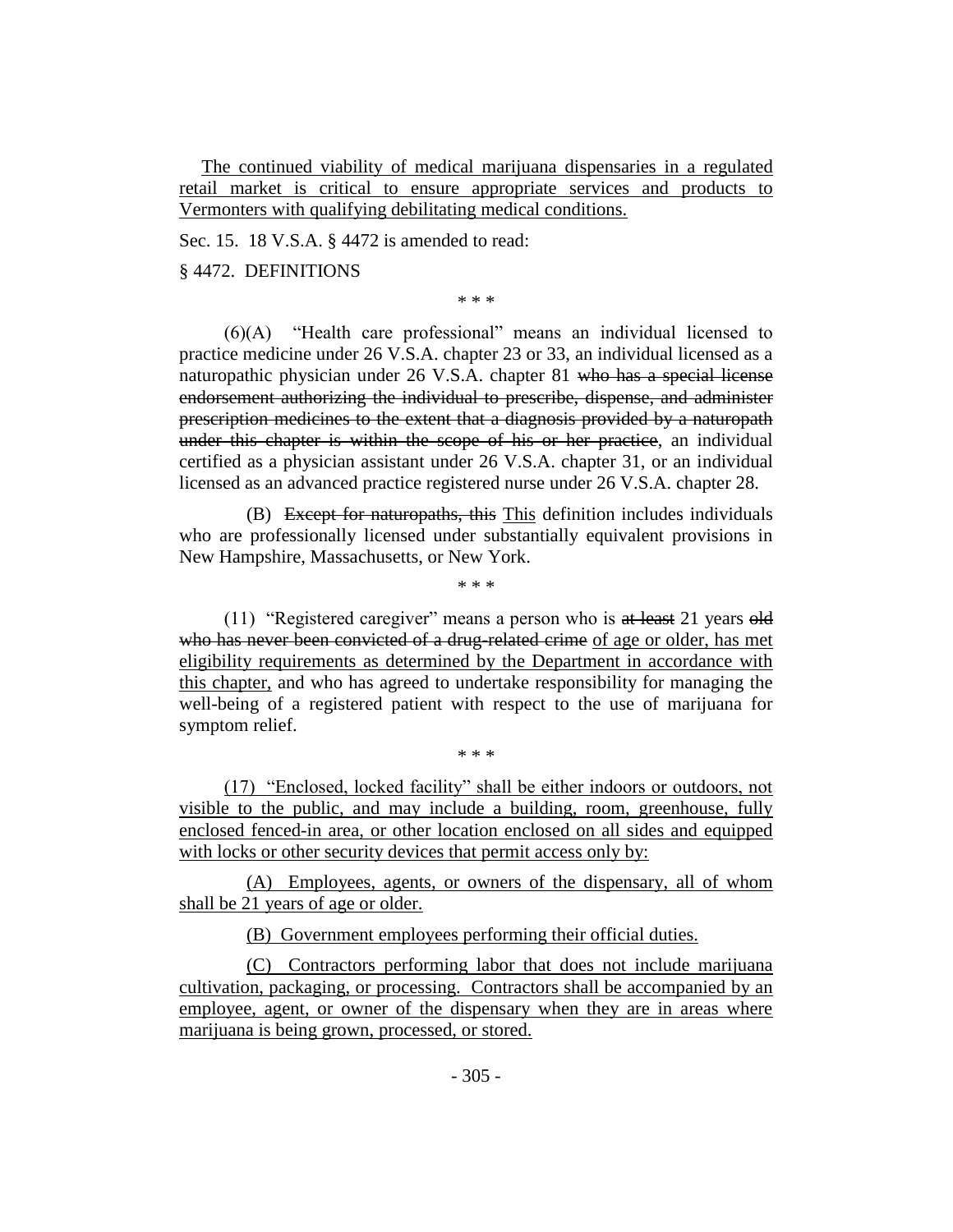(D) Registered employees of another dispensary, members of the media, elected officials, and other individuals 21 years of age or older visiting the facility, provided they are accompanied by an employee, agent, or owner of the dispensary.

Sec. 16. 18 V.S.A. § 4473 is amended to read:

## § 4473. REGISTERED PATIENTS; QUALIFICATION STANDARDS AND PROCEDURES

\* \* \*

(b) The Department of Public Safety shall review applications to become a registered patient using the following procedures:

\* \* \*

(5)(A) A Review Board is established. The Medical Practice Board shall appoint three physicians licensed in Vermont to constitute the Review Board. If an application under subdivision (1) of this subsection is denied, within seven days the patient may appeal the denial to the Board. Review shall be limited to information submitted by the patient under subdivision (1) of this subsection, and consultation with the patient's treating health care professional. All records relating to the appeal shall be kept confidential. An appeal shall be decided by majority vote of the members of the Board The Review Board shall comprise three members:

(i) a physician appointed by the Medical Practice Board;

(ii) a naturopathic physician appointed by the Office of Professional Regulation; and

(iii) an advanced practice registered nurse appointed by the Office of Professional Regulation.

(B) The Board shall meet periodically to review studies, data, and any other information relevant to the use of marijuana for symptom relief. The Board may make recommendations to the General Assembly for adjustments and changes to this chapter.

(C) Members of the Board shall serve for three-year terms, beginning February 1 of the year in which the appointment is made, except that the first members appointed shall serve as follows: one for a term of two years, one for a term of three years, and one for a term of four years. Members shall be entitled to per diem compensation authorized under 32 V.S.A. § 1010. Vacancies shall be filled in the same manner as the original appointment for the unexpired portion of the term vacated.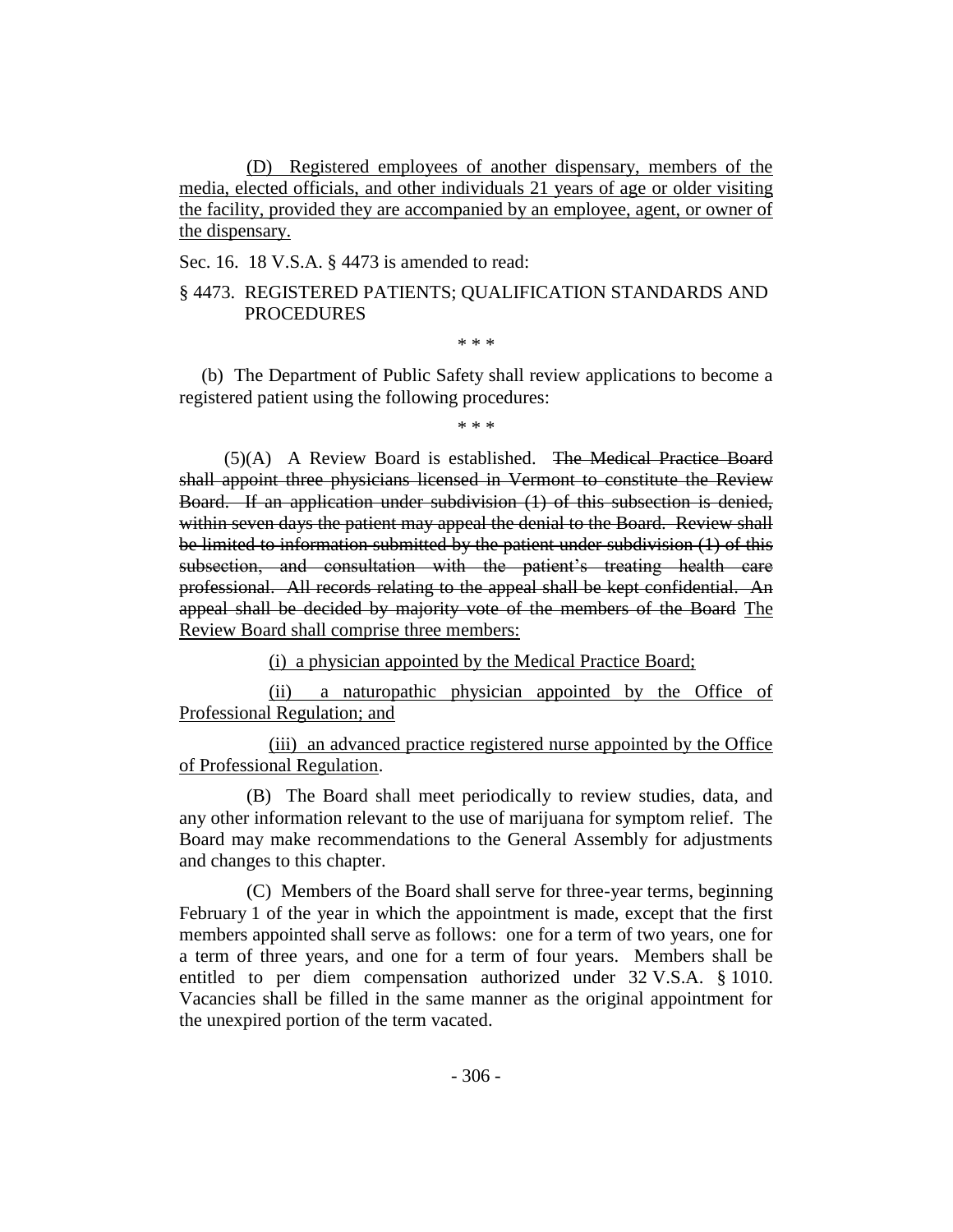(D) If an application under subdivision (1) of this subsection (b) is denied, within seven days the patient may appeal the denial to the Board. Review shall be limited to information submitted by the patient under subdivision (1) of this subsection, and consultation with the patient's treating health care professional. All records relating to the appeal shall be kept confidential. An appeal shall be decided by majority vote of the members of the Board.

Sec. 17. 18 V.S.A. § 4474 is amended to read:

## § 4474. REGISTERED CAREGIVERS; QUALIFICATION STANDARDS AND PROCEDURES

\* \* \*

(d) A registered caregiver of a patient who is under 18 years of age and suffers from seizures may cultivate hemp upon notifying the Department and shall not be required to comply with the provisions of 6 V.S.A. chapter 34.

Sec. 18. 18 V.S.A. § 4474e is amended to read:

#### § 4474e. DISPENSARIES; CONDITIONS OF OPERATION

(a) A dispensary registered under this section may:

(1) Acquire, possess, cultivate, manufacture, transfer, transport, supply, sell, and dispense marijuana, marijuana-infused products, and marijuana-related supplies and educational materials for or to a registered patient who has designated it as his or her dispensary and to his or her registered caregiver for the registered patient's use for symptom relief.

(A) Marijuana-infused products shall include tinctures, oils, solvents, and edible or potable goods. Only the portion of any marijuana-infused product that is attributable to marijuana shall count toward the possession limits of the dispensary and the patient. The Department of Public Safety shall establish by rule the appropriate method to establish the weight of marijuana that is attributable to marijuana-infused products. A dispensary shall dispense marijuana-infused products in child-resistant packaging as defined in 7 V.S.A. § 1012.

\* \* \*

(2)(A) Acquire marijuana seeds or parts of the marijuana plant capable of regeneration from or dispense them to registered patients or their caregivers or acquire them from another registered Vermont dispensary, provided that records are kept concerning the amount and the recipient.

(B) Acquire, purchase, or borrow marijuana, marijuana-infused products, or services from another registered Vermont dispensary or give, sell,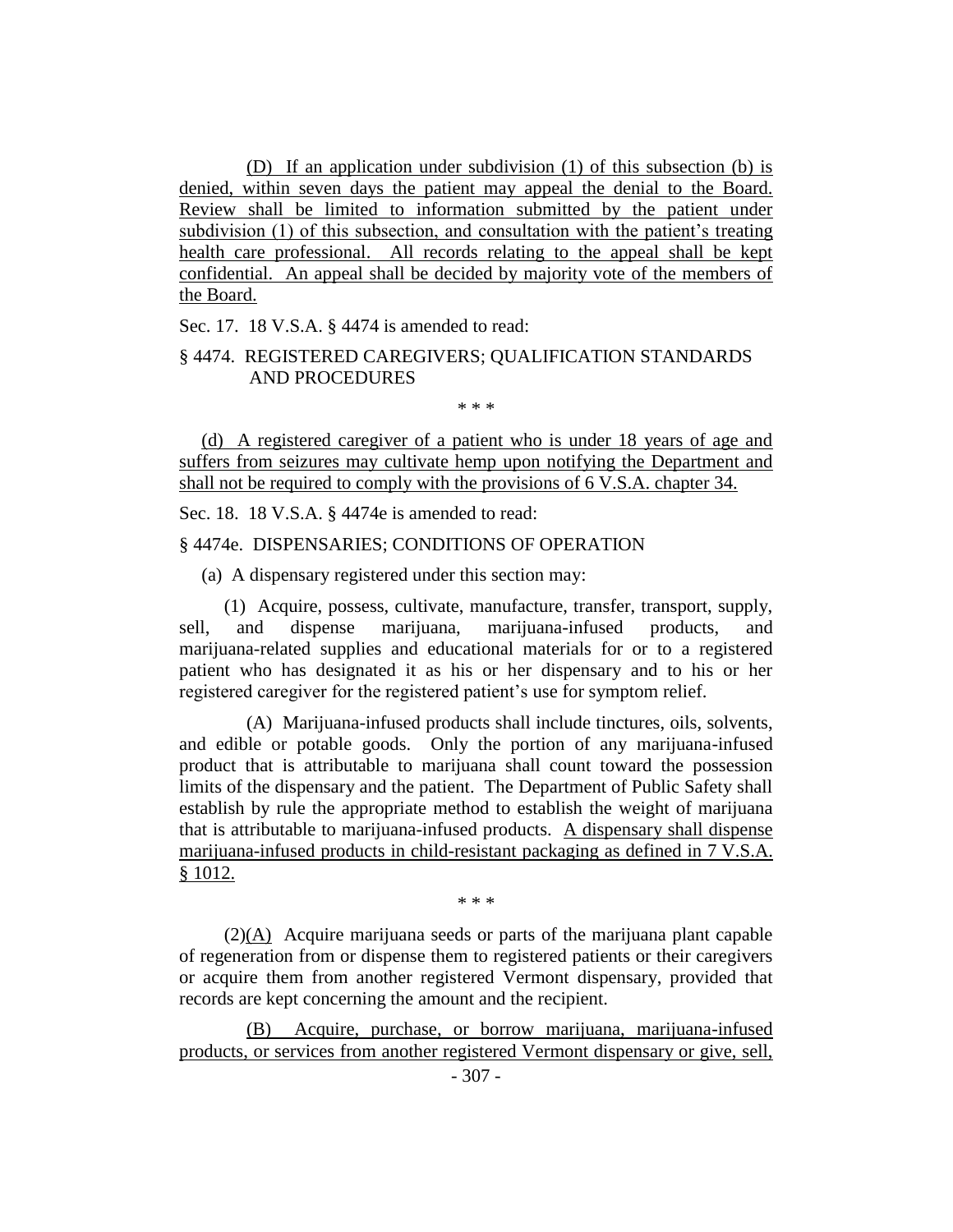or lend marijuana, marijuana-infused products, or services to another registered Vermont dispensary, provided that records are kept concerning the product, the amount, and the recipient. Each Vermont dispensary is required to adhere to all possession limits pertaining to cultivation as determined by the number of patients designating that dispensary and may not transfer eligibility to another dispensary.

(3)(A) Cultivate and possess at any one time up to 28 mature marijuana plants, 98 immature marijuana plants, and 28 ounces of usable marijuana. However, if a dispensary is designated by more than 14 registered patients, the dispensary may cultivate and possess at any one time two mature marijuana plants, seven immature plants, and four ounces of usable marijuana for every registered patient for which the dispensary serves as the designated dispensary.

(B) Notwithstanding subdivision (A) of this subdivision, if a dispensary is designated by a registered patient under 18 years of age who qualifies for the registry because of seizures, the dispensary may apply to the Department for a waiver of the limits in subdivision (A) of this subdivision (3) if additional capacity is necessary to develop and provide an adequate supply of a product for symptom relief for the patient. The Department shall have discretion whether to grant a waiver and limit the possession amounts in excess of subdivision (A) of this subdivision (3) in accordance with rules adopted pursuant to section 4474d of this title.

(C) The plant limitations in subdivision (3)(A) of this subsection (a) shall not be construed to restrict a dispensary's cultivation of marijuana pursuant to a cultivation license issued under chapter 87 of this title.

(4) With approval from the Department, transport and transfer marijuana to a Vermont academic institution for the purpose of research.

\* \* \*

 $(d)(1)$  A dispensary shall implement appropriate security measures to deter and prevent the unauthorized entrance into areas containing marijuana and the theft of marijuana and shall ensure that each location has an operational security alarm system. All cultivation of marijuana shall take place in an enclosed, locked facility which is either indoors or otherwise not visible to the public and which can only be accessed by principal officers and employees of the dispensary who have valid registry identification cards. The Department of Public Safety shall perform an annual on-site assessment of each dispensary and may perform on-site assessments of a dispensary without limitation for the purpose of determining compliance with this subchapter and any rules adopted pursuant to this subchapter and may enter a dispensary at any time for such purpose. During an inspection, the Department may review the dispensary's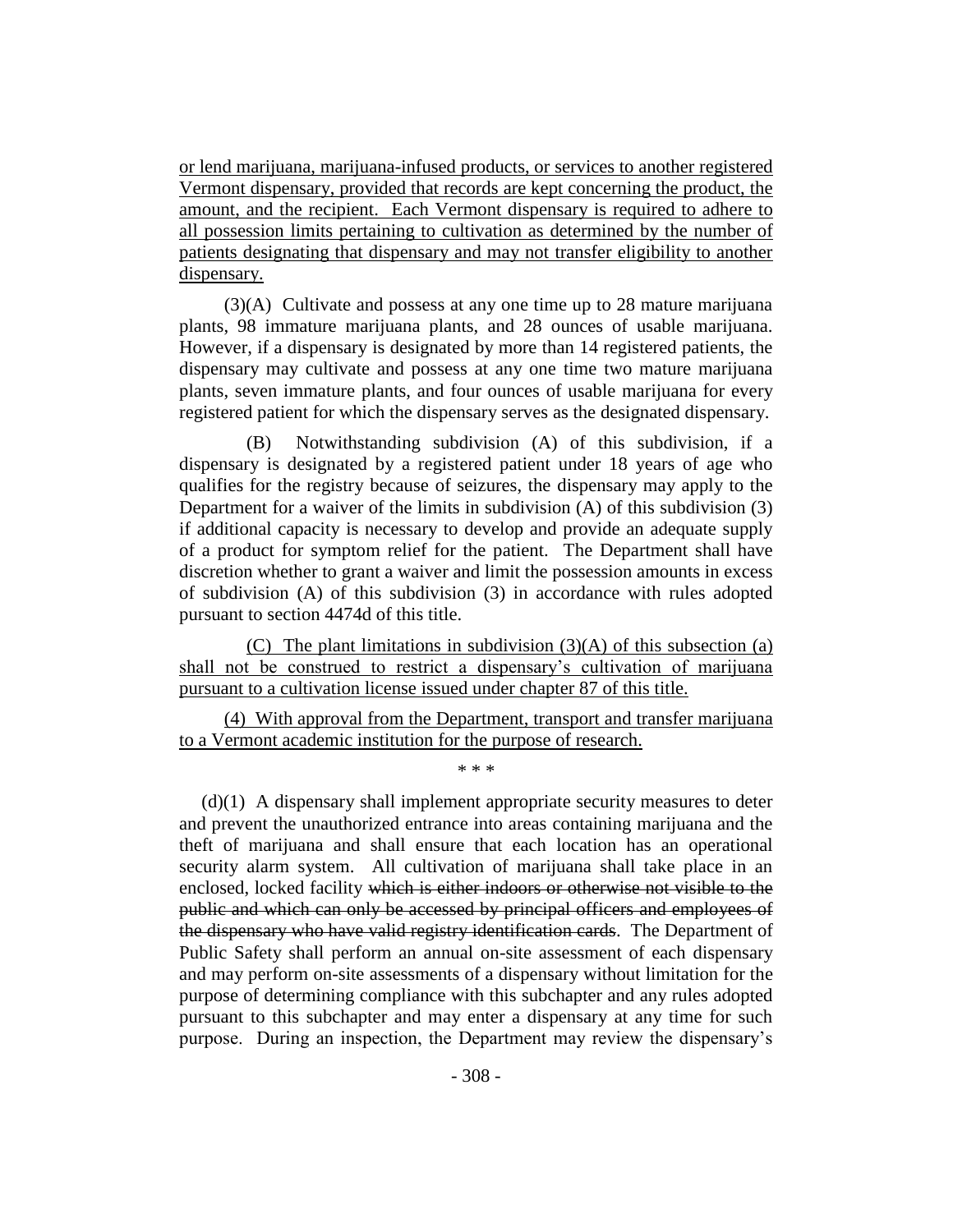confidential records, including its dispensing records, which shall track transactions according to registered patients' registry identification numbers to protect their confidentiality.

\* \* \*

(h) A dispensary shall include a label on the packaging of all marijuana that is dispensed. The label shall:

(1) identify the particular strain of marijuana contained therein. Cannabis strains shall be either pure breeds or hybrid varieties of cannabis and shall reflect properties of the plant. The label also shall;

(2) identify the amount of tetrahydrocannabinol in each single dose marijuana-infused edible or potable product; and

(3) contain a statement to the effect that the State of Vermont does not attest to the medicinal value of cannabis.

\* \* \*

Sec. 19. 18 V.S.A. § 4474g is amended to read:

## § 4474g. DISPENSARY REGISTRY IDENTIFICATION CARD; CRIMINAL BACKGROUND CHECK

(a) Except as provided in subsection (b) of this section, the Department of Public Safety shall issue each principal officer, Board member, and employee of a dispensary a registry identification card or renewal card within 30 days of receipt of the person's name, address, and date of birth and a fee of \$50.00. The fee shall be paid by the dispensary and the cost shall not be passed on to a principal officer, Board member, or employee. A person shall not serve as principal officer, Board member, or employee of a dispensary until that person has received a registry identification card issued under this section. Each card shall specify whether the cardholder is a principal officer, Board member, or employee of a dispensary and shall contain the following:

(1) the name, address, and date of birth of the person;

(2) the legal name of the dispensary with which the person is affiliated;

(3) a random identification number that is unique to the person.;

(4) the date of issuance and the expiration date of the registry identification card; and

(5) a photograph of the person.

(b) Prior to acting on an application for a registry identification card, the Department of Public Safety shall obtain with respect to the applicant a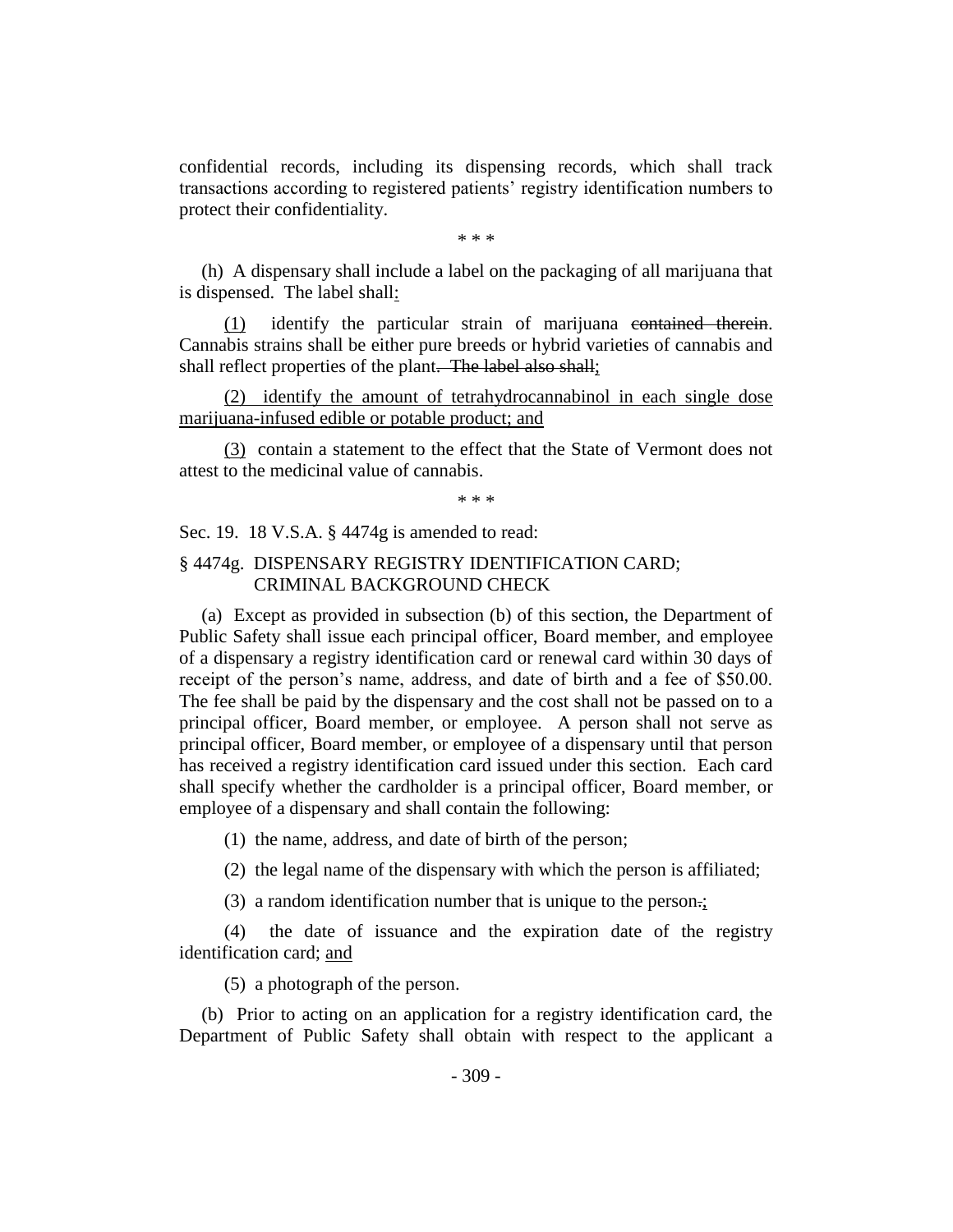Vermont criminal history record, an out-of-state criminal history record, and a criminal history record from the Federal Bureau of Investigation. Each applicant shall consent to the release of criminal history records to the Department on forms developed by the Vermont Crime Information Center. A fingerprint-supported, out-of-state criminal history record and a criminal history record from the Federal Bureau of Investigation shall be required only every three years for renewal of a card for a dispensary principal or Board member.

\* \* \*

Sec. 20. 18 V.S.A. § 4474h is amended to read:

#### § 4474h. PATIENT DESIGNATION OF DISPENSARY

(a) A registered patient may obtain marijuana only from the patient's designated dispensary and may designate only one dispensary. If a registered patient designates a dispensary, the patient and his or her caregiver may not grow marijuana or obtain marijuana or marijuana-infused products for symptom relief from any source other than the designated dispensary. A registered patient who wishes to change his or her dispensary shall notify the department of public safety Department of Public Safety in writing on a form issued by the department Department and shall submit with the form a fee of \$25.00. The <del>department</del> Department shall issue a new identification card to the registered patient within 30 days of receiving the notification of change in dispensary. The registered patient's previous identification card shall expire at the time the new identification card takes effect. A registered patient shall submit his or her expired identification card to the department Department within 30 days of expiration. A registered patient shall not change his or her designated dispensary more than once in any 90-day 30-day period.

(b) The department of public safety Department of Public Safety shall track the number of registered patients who have designated each dispensary. The department Department shall issue a monthly written statement to the dispensary identifying the number of registered patients who have designated that dispensary and the registry identification numbers of each patient and each patient's designated caregiver, if any.

(c) In addition to the monthly reports, the department of public safety Department of Public Safety shall provide written notice to a dispensary whenever any of the following events occurs:

(1) A a qualifying patient designates the dispensary to serve his or her needs under this subchapter.;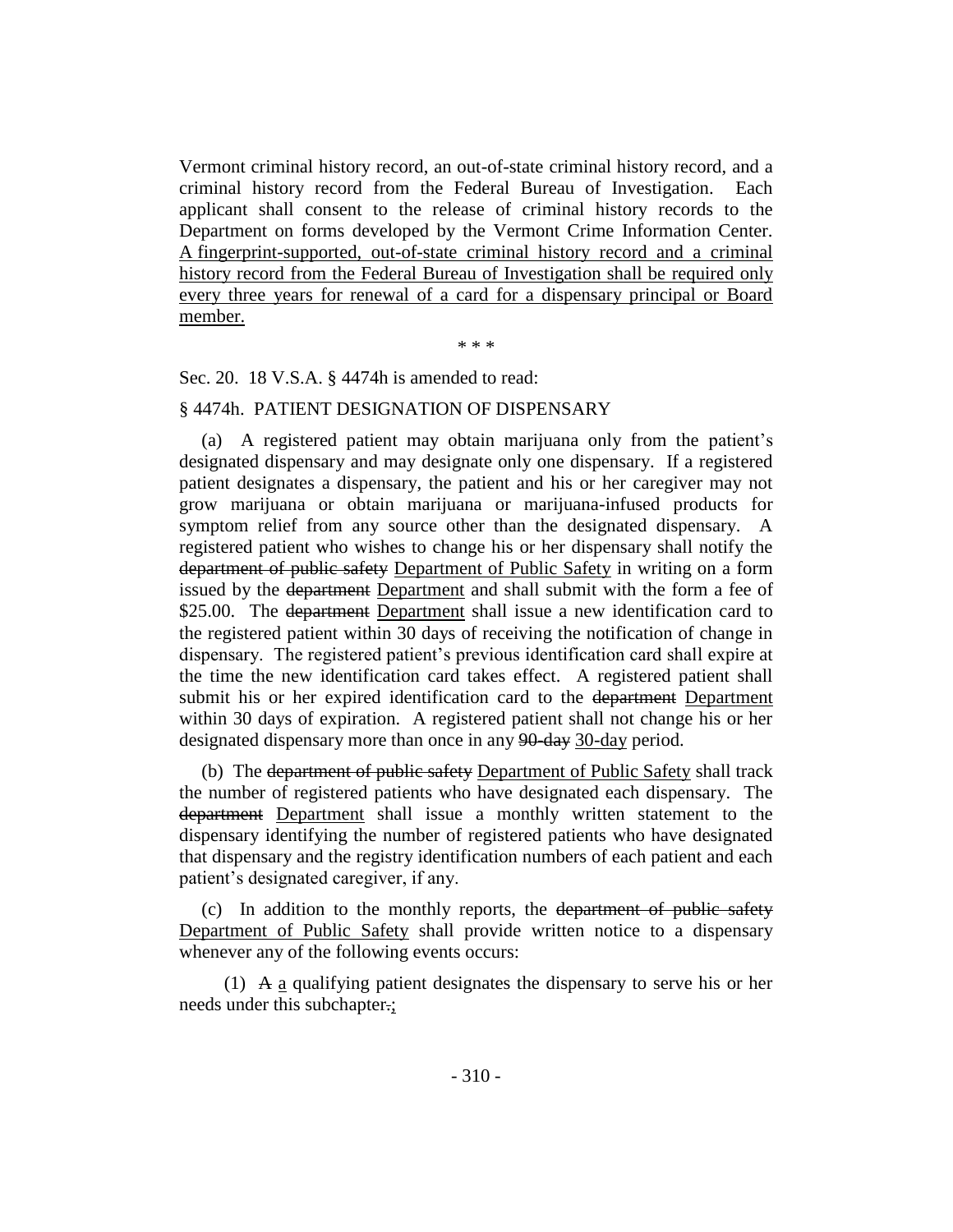(2) An an existing registered patient revokes the designation of the dispensary because he or she has designated a different dispensary.; or

(3) A a registered patient who has designated the dispensary loses his or her status as a registered patient under this subchapter.

\* \* \* Impaired Driving \* \* \*

Sec. 21. 23 V.S.A. § 1134 is amended to read:

## § 1134. MOTOR VEHICLE OPERATOR; CONSUMPTION OR POSSESSION OF ALCOHOL OR MARIJUANA

(a) A person shall not consume alcoholic beverages or marijuana while operating a motor vehicle on a public highway. As used in this section, "alcoholic beverages" shall have the same meaning as "intoxicating liquor" as defined in section 1200 of this title.

(b) A person operating a motor vehicle on a public highway shall not possess any open container which contains alcoholic beverages or marijuana in the passenger area of the motor vehicle.

(c) As used in this section, "passenger area" shall mean the area designed to seat the operator and passengers while the motor vehicle is in operation and any area that is readily accessible to the operator or passengers while in their seating positions, including the glove compartment, unless the glove compartment is locked. In a motor vehicle that is not equipped with a trunk, the term shall exclude the area behind the last upright seat or any area not normally occupied by the operator or passengers.

(d) A person who violates subsection (a) of this section shall be assessed a civil penalty of not more than \$500.00. A person who violates subsection (b) of this section shall be assessed a civil penalty of not more than \$25.00 \$50.00. A person adjudicated and assessed a civil penalty for an offense under subsection (a) of this section shall not be subject to a civil violation for the same actions under subsection (b) of this section.

Sec. 22. 23 V.S.A. § 1134a is amended to read:

## § 1134a. MOTOR VEHICLE PASSENGER; CONSUMPTION OR POSSESSION OF ALCOHOL OR MARIJUANA

(a) Except as provided in subsection (c) of this section, a passenger in a motor vehicle shall not consume alcoholic beverages or marijuana or possess any open container which contains alcoholic beverages or marijuana in the passenger area of any motor vehicle on a public highway. As used in this section, "alcoholic beverages" shall have the same meaning as "intoxicating liquor" as defined in section 1200 of this title.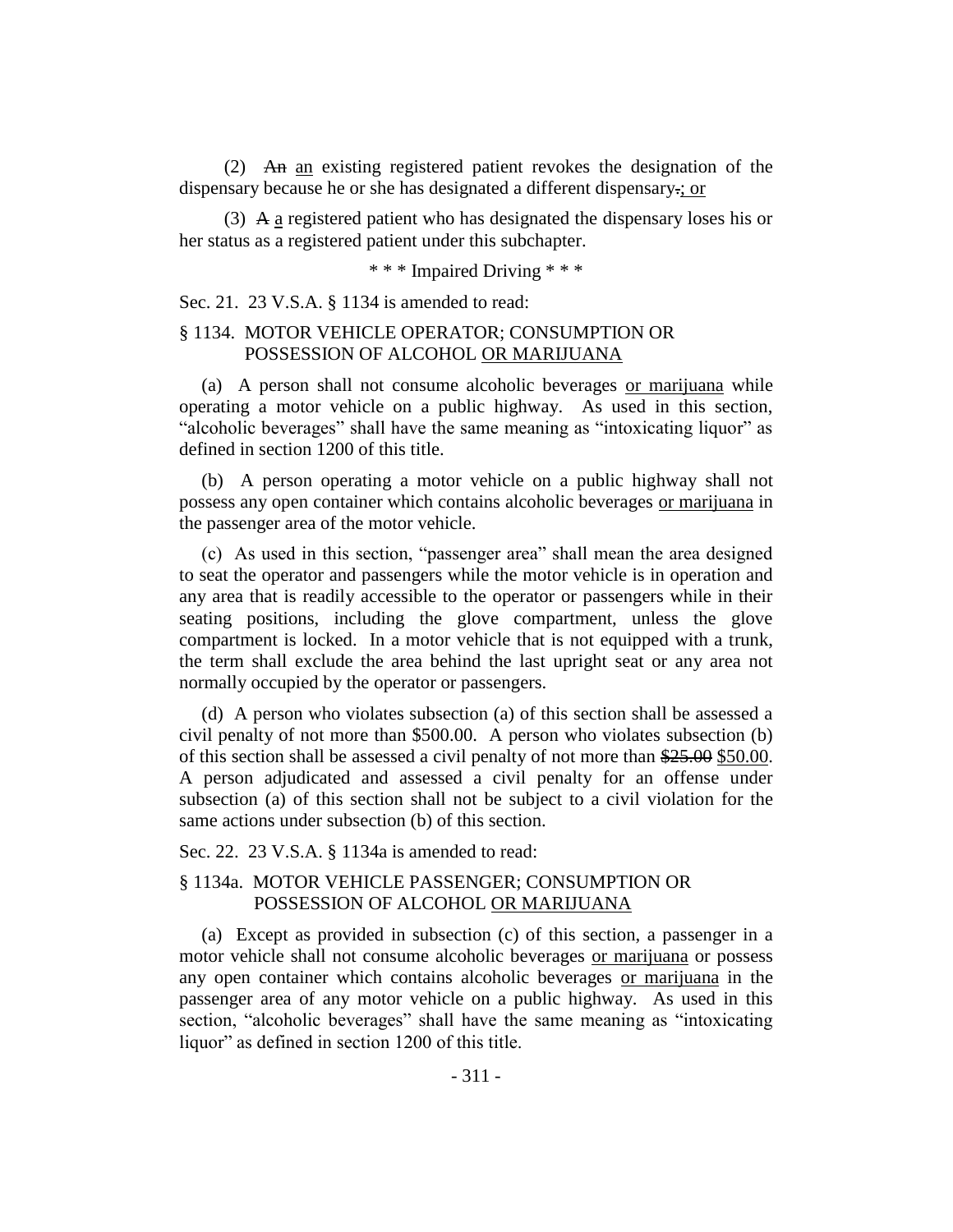(b) As used in this section, "passenger area" shall mean the area designed to seat the operator and passengers while the motor vehicle is in operation and any area that is readily accessible to the operator or passengers while in their seating positions, including the glove compartment, unless the glove compartment is locked. In a motor vehicle that is not equipped with a trunk, the term shall exclude the area behind the last upright seat or any area not normally occupied by the operator or passengers.

(c) A person, other than the operator, may possess an open container which contains alcoholic beverages or marijuana in the passenger area of a motor vehicle designed, maintained, or used primarily for the transportation of persons for compensation or in the living quarters of a motor home or trailer coach.

(d) A person who violates this section shall be fined not more than \$25.00.

## Sec. 23. VERMONT GOVERNOR'S HIGHWAY SAFETY PROGRAM

(a) Impaired driving, operating a motor vehicle while under the influence of alcohol or drugs, is a significant concern for the General Assembly. While Vermont has made a meaningful effort to educate the public about the dangers of drinking alcohol and driving, the public seems to be less aware of the inherent risks of driving while under the influence of drugs, whether it is marijuana, a validly prescribed medication, or other drugs. It is the intent of the General Assembly that the State reframe the issue of drunk driving as impaired driving in an effort to comprehensively address the risks of such behavior through prevention, education, and enforcement.

(b)(1) The Agency of Transportation, through its Vermont Governor's Highway Safety Program, shall expand its public education and prevention campaign on drunk driving to impaired driving, which shall include drugged driving.

(2) The Agency shall report to the Senate and House Committees on Judiciary and on Transportation on or before January 15, 2017 regarding implementation of this section.

# Sec. 24. COMMISSIONER OF PUBLIC SAFETY

The Commissioner of Public Safety shall report to the Senate and House Committees on Judiciary and on Transportation on or before January 15 each year regarding the following issues concerning impaired driving:

(1) the previous year's data in Vermont,

(2) the latest information regarding best practices on prevention and enforcement, and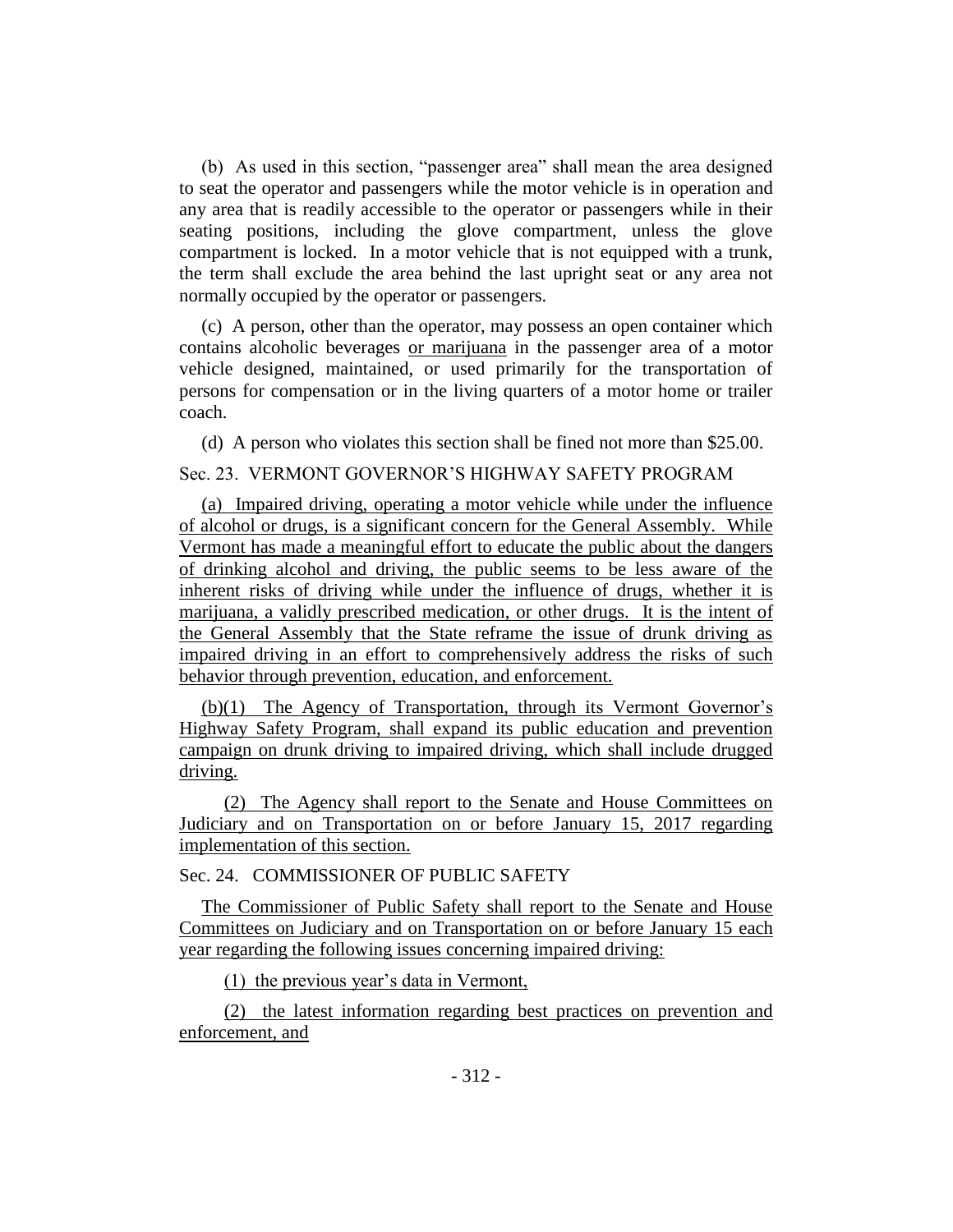(3) his or her recommendations for legislative action.

# Sec. 25. DRUG RECOGNITION EXPERT TRAINING

(a) In fiscal year 2017, \$42,000.00 is appropriated from the General Fund to the Department of Public Safety, these funds provide drug recognition expert training to a minimum of ten sworn law enforcement officers statewide.

(b) The Department shall develop a process for approving funding for drug recognition expert training for law enforcement agencies in the State. In awarding funding, the Department shall consider the State's interest in achieving sufficient geographic distribution of drug recognition experts to provide adequate statewide coverage.

(c) The Department shall work collaboratively with the Agency of Transportation to ensure federal Governor's Highway Safety Program funds are applied where appropriate for the cost of this training.

Sec. 26. CREATION AND FUNDING OF NEW TROOPER POSITIONS

(a) Position creation. Within the Department of Public Safety, the following positions are created:

(1) effective July 1, 2016, nine classified trooper positions;

(2) effective July 1, 2017, eight classified trooper positions; and

(3) effective July 1, 2018, eight classified trooper positions.

(b) Position funding.

(1) In fiscal year 2017, \$1,500,000.00 is appropriated from the General Fund to the Department of Public Safety for the trooper positions, including required equipment.

(2) It is the intent of the General Assembly that funding be appropriated as needed to fund the new trooper positions created in fiscal years 2018 and 2019.

Sec. 27. DEPARTMENT OF PUBLIC SAFETY LABORATORY POSITIONS, EQUIPMENT, AND FUNDING

(a) Position creation. Within the Department of Public Safety, six classified positions are established, as follows:

(1) two forensic chemists;

(2) two program technicians; and

(3) two administrative assistants.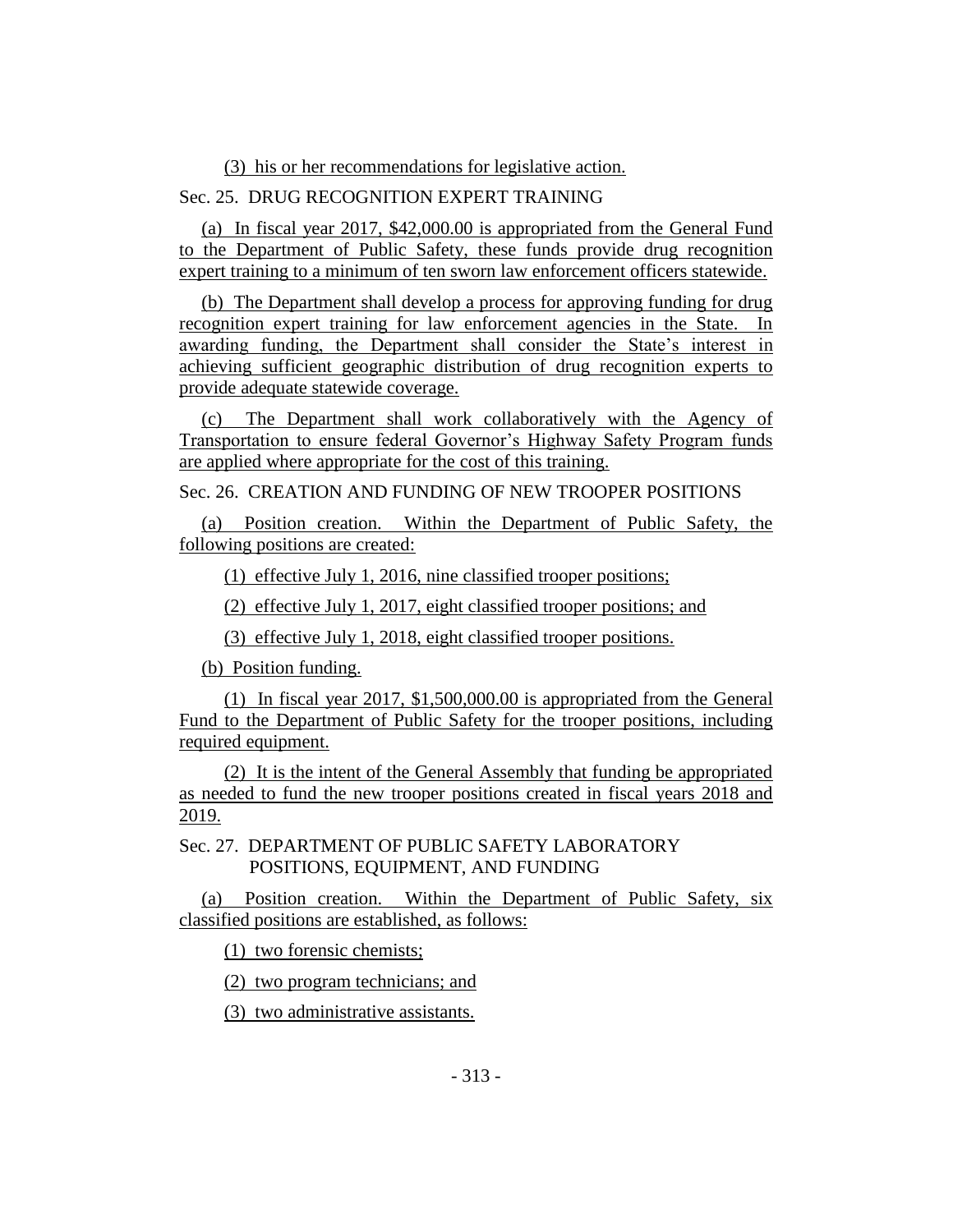(b) Position funding. In fiscal year 2107, \$612,000.00 is appropriated from the General Fund to the Department of Public Safety, of which \$362,000.00 shall fund the positions created in this section, and \$250,000.00 shall fund laboratory equipment.

\* \* \* Miscellaneous \* \* \*

Sec. 28. 24 V.S.A. § 2291 is amended to read:

### § 2291. ENUMERATION OF POWERS

For the purpose of promoting the public health, safety, welfare, and convenience, a town, city, or incorporated village shall have the following powers:

\* \* \*

(29) To prohibit or regulate, by means of a civil ordinance adopted pursuant to chapter 59 of this title, the number, time, place, manner, or operation of a marijuana establishment, or any class of marijuana establishments, located in the municipality; provided, however, that amendments to such an ordinance shall not apply to restrict further a marijuana establishment in operation within the municipality at the time of the amendment. As used in this subdivision, "marijuana establishment" is as defined in 18 V.S.A. chapter 87.

Sec. 29. 24 V.S.A. § 4414 is amended to read:

§ 4414. ZONING; PERMISSIBLE TYPES OF REGULATIONS

Any of the following types of regulations may be adopted by a municipality in its bylaws in conformance with the plan and for the purposes established in section 4302 of this title.

\* \* \*

(16) Marijuana establishments. A municipality may adopt bylaws for the purpose of regulating marijuana establishments as defined in 18 V.S.A. chapter 87.

Sec. 30. 4 V.S.A. § 1102 is amended to read:

§ 1102. JUDICIAL BUREAU; JURISDICTION

(a) A Judicial Bureau is created within the Judicial Branch under the supervision of the Supreme Court.

(b) The Judicial Bureau shall have jurisdiction of the following matters:

\* \* \*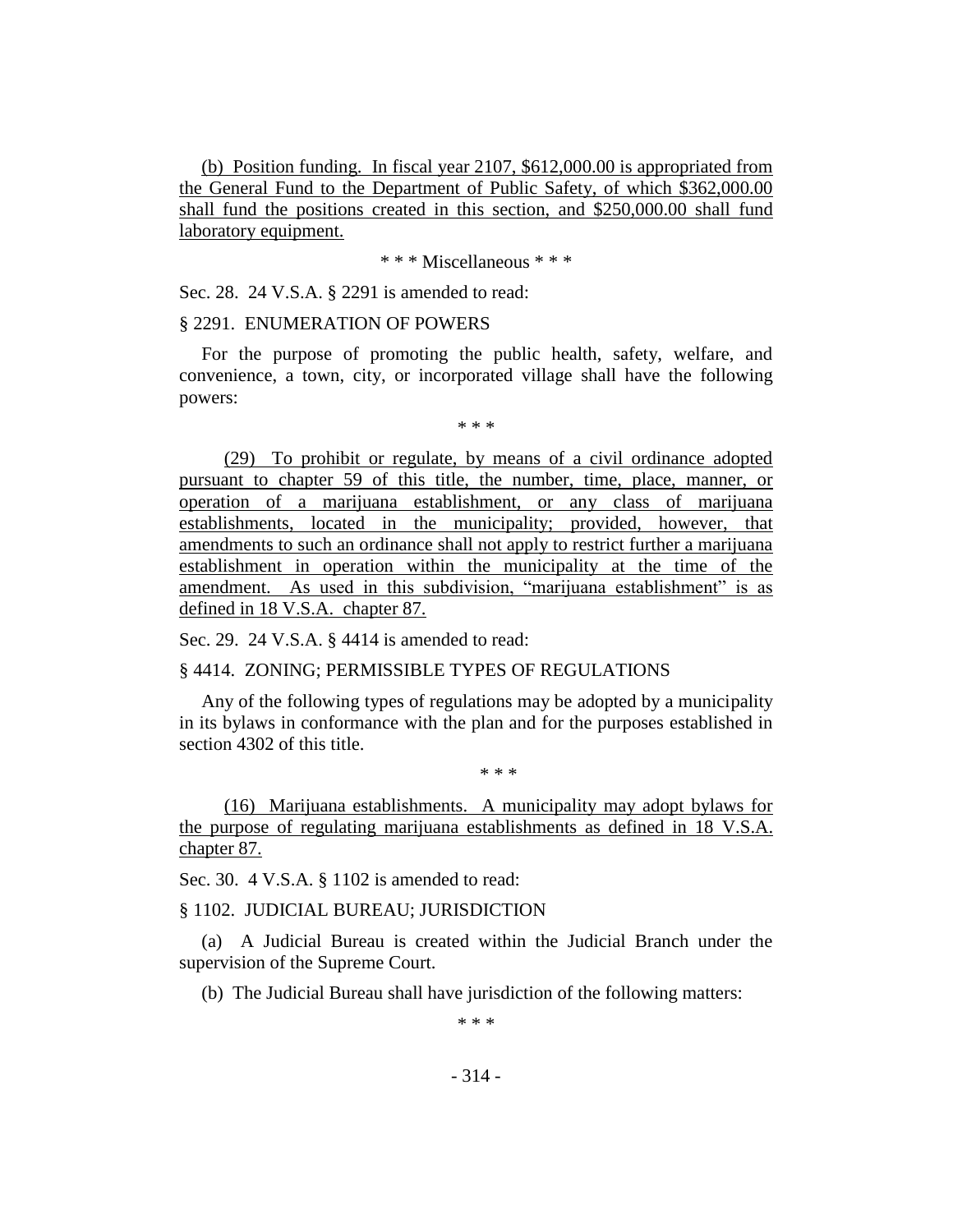(24) Violations of 18 V.S.A. §§ 4230a and 4230b, relating to possession public consumption of marijuana.

\* \* \* Effective Dates \* \* \*

# Sec. 31. EFFECTIVE DATES

(a) This section and Secs. 1, 2, and 12 shall take effect on passage.

(b) Secs. 7, 11, and 13 through 29 shall take effect on July 1, 2016.

(c) Secs. 6, 8 through 10, and 30 shall take effect on January 1, 2018.

And that after passage the title of the bill be amended to read "An act relating to the regulation of marijuana"

(Committee vote: 4-1-0)

# **Reported favorably with recommendation of amendment by Senator Ashe for the Committee on Finance.**

The Committee recommends that the bill be amended as recommended by the committee on Judiciary with the following amendments thereto:

First: By striking out Sec. 2 in its entirety and inserting in lieu thereof the following:

### Sec. 2. MARIJUANA YOUTH EDUCATION AND PREVENTION

(a)(1) Relying on lessons learned from tobacco and alcohol prevention efforts, the Department of Health, in collaboration with the Department of Public Safety, the Agency of Education, and the Governor's Highway Safety Program, shall develop and administer an education and prevention program focused on use of marijuana by youth under 25 years of age. In so doing, the Department shall consider at least the following:

(A) Community- and school-based youth and family-focused prevention initiatives that strive to:

(i) expand the number of school-based grants for substance abuse services to enable each Supervisory Union to develop and implement a plan for comprehensive substance abuse prevention education in a flexible manner that ensures the needs of individual communities are addressed;

(ii) improve the Screening, Brief Intervention and Referral to Treatment (SBIRT) practice model for professionals serving youth in schools and other settings; and

(iii) expand family education programs.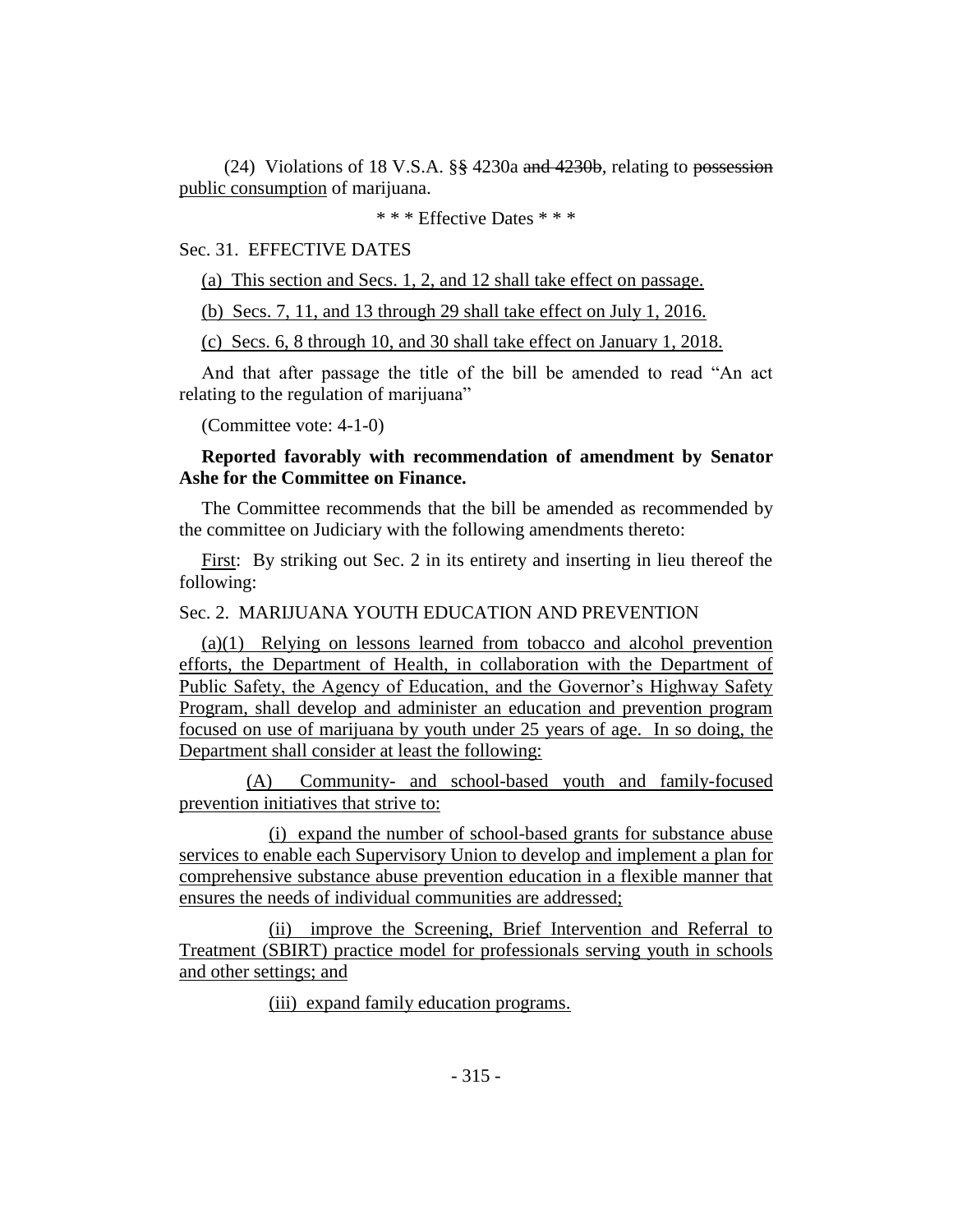(B) An informational and counter-marketing campaign using a public website, printed materials, mass and social media, and advertisements for the purpose of preventing underage marijuana use.

(C) Education for parents and health care providers to encourage screening for substance use disorders and other related risks.

(D) Expansion of the use of SBIRT among the State's pediatric practices and school-based health centers.

(E) Strategies specific to youth who have been identified by the Youth Risk Behavior Survey as having an increased risk of substance abuse.

(2) On or before March 15, 2017, the Department shall adopt rules to implement the education and prevention program described in subsection (a) of this section and implement the program on or before September 15, 2017.

(b) The Department shall include questions in its biannual Youth Risk Behavior Survey to monitor the use of marijuana by youth in Vermont and to understand the source of marijuana used by this population.

(c) Any data collected by the Department on the use of marijuana by youth shall be maintained and organized in a manner that enables the pursuit of future longitudinal studies.

Second: By adding a Sec. 10a to read as follows:

Sec. 10a. 18 V.S.A. § 4230g is added to read:

# § 4230g. SALE OR FURNISHING MARIJUANA TO A PERSON UNDER 21 YEARS OF AGE; CIVIL ACTION FOR DAMAGES

(a) A spouse, child, guardian, employer, or other person who is injured in person, property, or means of support by a person under 21 years of age who is impaired by marijuana, or in consequence of the impairment by marijuana of any person under 21 years of age, shall have a right of action in his or her own name, jointly or severally, against any person or persons who have caused in whole or in part such impairment by selling or furnishing marijuana to a person under 21 years of age.

(b) Upon the death of either party, the action and right of action shall survive to or against the party's executor or administrator. The party injured or his or her legal representatives may bring either a joint action against the impaired person under 21 years of age and the person or persons who sold or furnished the marijuana, or a separate action against either or any of them.

(c) An action to recover for damages under this section shall be commenced within two years after the cause of action accrues, and not after.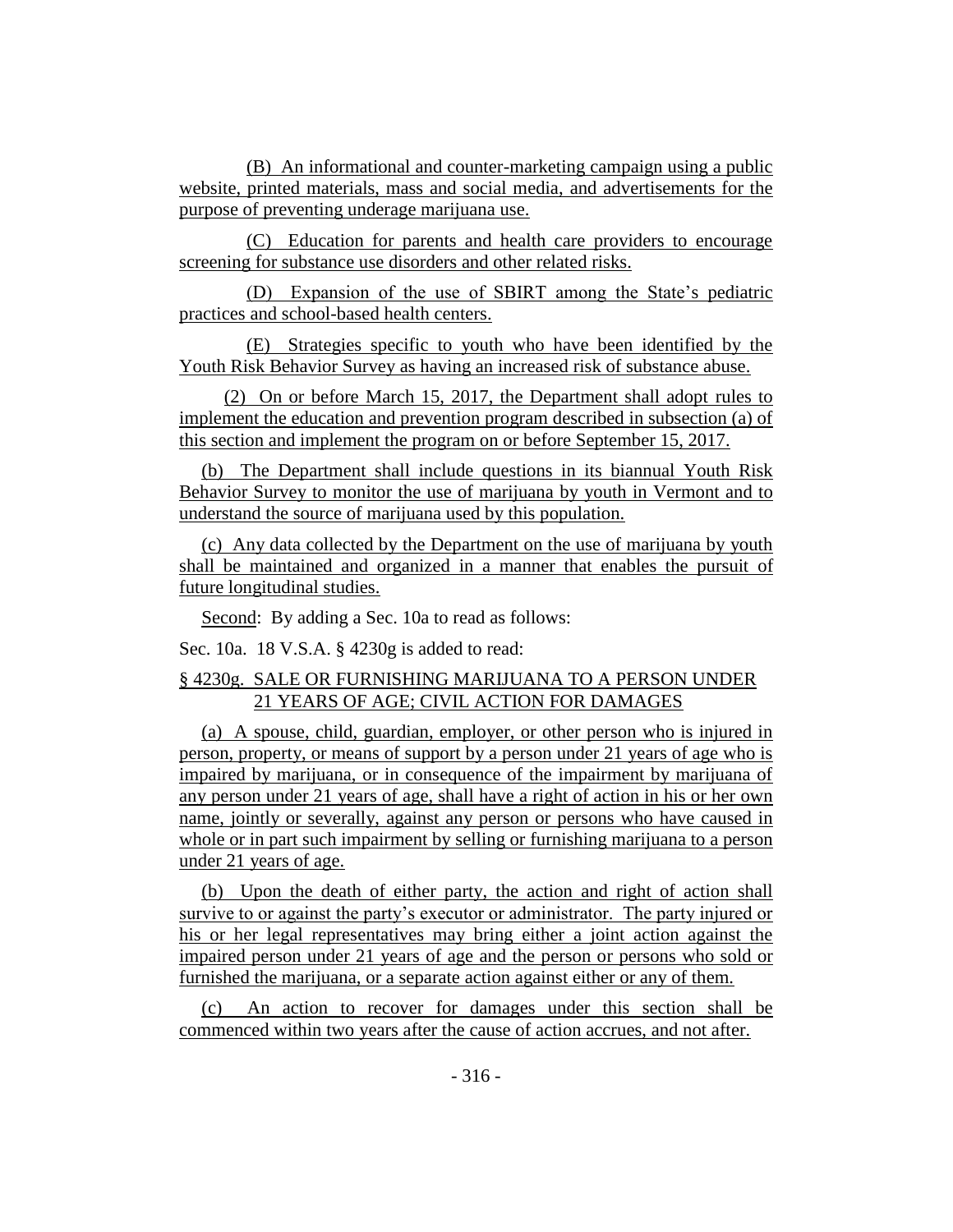(d) In an action brought under this section, evidence of responsible actions taken or not taken is admissible if otherwise relevant. Responsible actions may include a marijuana establishment's instruction to employees as to laws governing the sale of marijuana to adults 21 years of age or older and procedures for verification of age of customers.

(e) A defendant in an action brought under this section has a right of contribution from any other responsible person or persons, which may be enforced in a separate action brought for that purpose.

(f)(1) Except as provided in subdivision (2) of this subsection, nothing in this section shall create a statutory cause of action against a social host for furnishing marijuana to any person without compensation or profit. However, this subdivision shall not be construed to limit or otherwise affect the liability of a social host for negligence at common law.

(2) A social host who knowingly furnishes marijuana to a person under 21 years of age may be held liable under this section if the social host knew, or a reasonable person in the same circumstances would have known, that the person who received the marijuana was under 21 years of age.

(3) As used in this subsection, "social host" means a person who is not the holder of a marijuana establishment license and is not required under chapter 87 of this title to hold a marijuana establishment license.

Third: In Sec. 12, 18 V.S.A. § 4505(a)(2), in the second sentence, after the words "municipal permits" by adding under this subsection (a)

Fourth: In Sec. 12, after "Subchapter 2." by striking out the words "Department of Public Safety" and inserting in lieu thereof the word Administration

Fifth: In Sec. 12, 18 V.S.A. § 4511, before the words "For the purpose of" by adding (a) and by adding subsections (b) and (c) to read as follows:

(b)(1) For the purpose of regulating the cultivation and testing of marijuana in accordance with this chapter, the Agency of Agriculture, Food and Markets shall have the following authority and duties:

(A) rulemaking in accordance with this chapter and 3 V.S.A. chapter 25;

(B) the inspection of licensed marijuana cultivators and testing of marijuana; and

(C) the prevention of contaminated or adulterated marijuana from being offered for sale.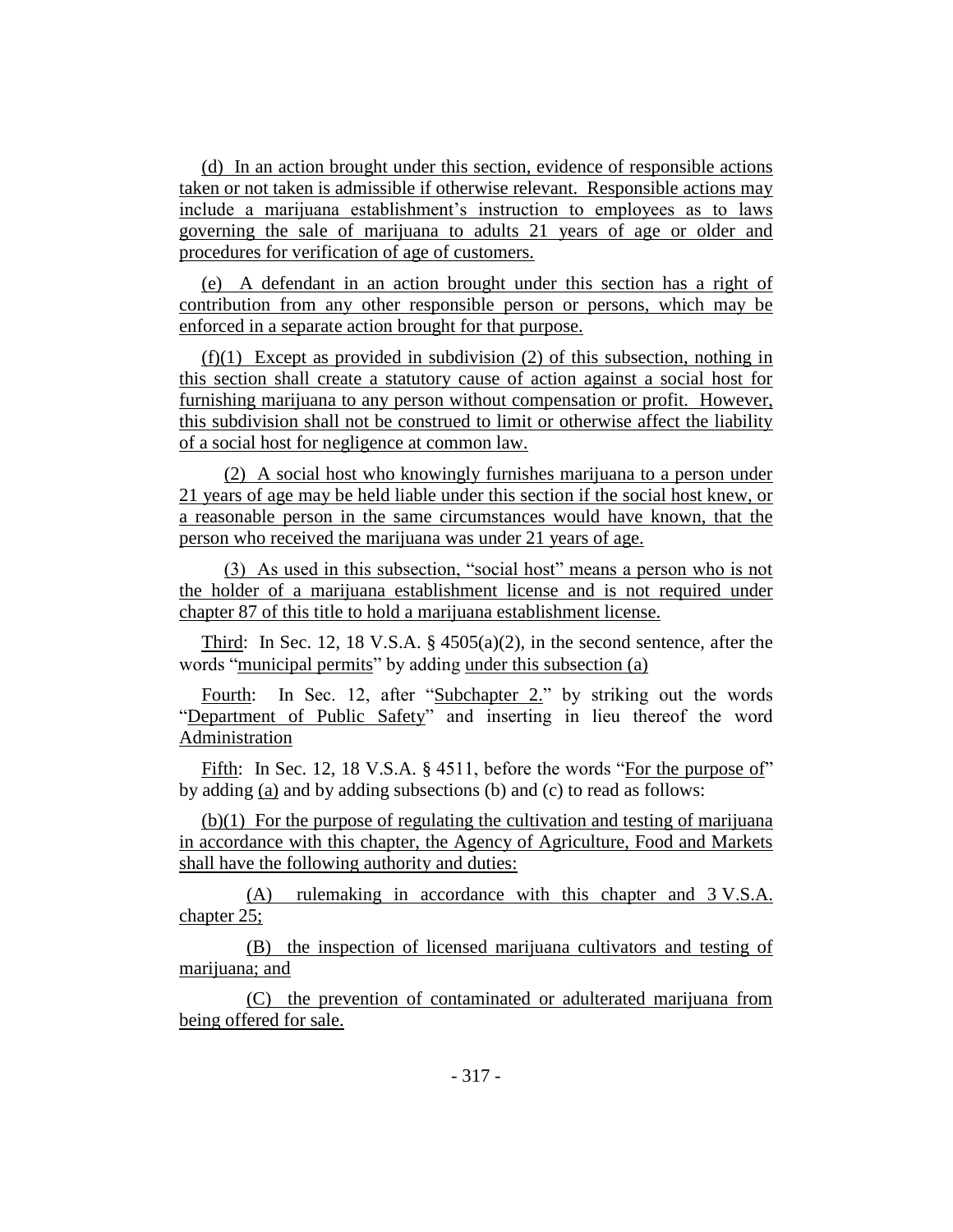(2) The authority and duties of the Agency shall be in addition to, and not a substitute for, the authority and duties of the Department.

(c)(1) There is established a Marijuana Advisory Board within the Department for the purpose of advising the Department and other administrative agencies and departments regarding policy for the implementation and operation of this chapter. The Board shall be composed of the following members:

(A) the Commissioner of Public Safety or designee;

(B) the Secretary of Agriculture, Food and Markets or designee;

(C) the Commissioner of Health or designee;

(D) the Commissioner of Taxes or designee; and

(E) a member of local law enforcement appointed by the Governor.

(2) The Department shall endeavor to notify and consult with the Board prior to the adoption of any significant policy decision.

(3) The Secretary of Administration shall convene the first meeting of the Board on or before June 1, 2016 and shall attend Board meetings.

Sixth: In Sec. 12, 18 V.S.A. § 4512 by striking out " $(1)$ – $(3)$ " and inserting in lieu thereof  $(1)$ – $(4)$ 

Seventh: In Sec. 12, 18 V.S.A. § 4512(1)(B) by striking out "principals" and inserting in lieu thereof applicants

Eighth: In Sec. 12, 18 V.S.A. § 4512 by striking out subdivision  $(1)(K)$  in its entirety and by inserting in lieu thereof the following:

(K) procedures for seed to sale traceability of marijuana, including any requirements for tracking software;

Ninth: In Sec. 12, 18 V.S.A. § 4512 by striking out subdivisions  $(2)(A)$ – $(C)$  in their entirety and by relettering the remaining subdivisions to be alphabetically correct

Tenth: In Sec. 12, 18 V.S.A. § 4512 by striking out subdivisions (4)(B) and (C) in their entirety and in subdivision  $(4)(A)$  after "samples;" by adding the word and, and by relettering the remaining subdivision to be alphabetically correct

Eleventh: In Sec. 12, 18 V.S.A. § 4512 in the first sentence before the word "The Department" by adding (a) and by adding a subsection (b) to read as follows: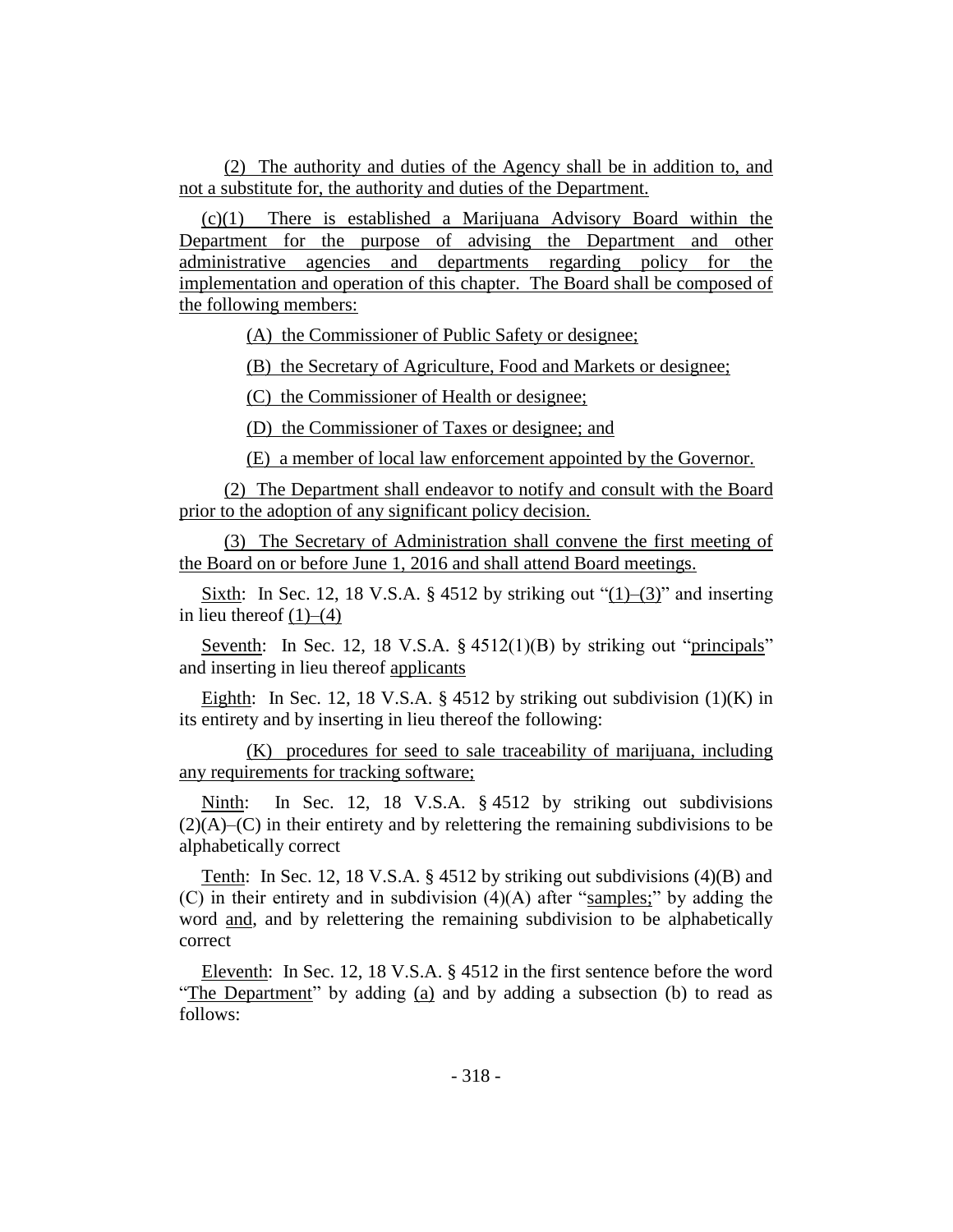(b) In addition to the rules adopted by the Department pursuant to subsection (a) of this section, the Agency of Agriculture, Food and Markets shall adopt rules regarding the cultivation and testing of marijuana regulated pursuant to this chapter as follows:

(1) restrictions on the use by cultivators of pesticides that are injurious to human health;

(2) standards for both the indoor and outdoor cultivation of marijuana, including environmental protection requirements;

(3) procedures and standards for testing marijuana for contaminants and potency and for quality assurance and control;

(4) reporting requirements of a testing laboratory; and

(5) inspection requirements for cultivators and testing laboratories.

Twelfth: In Sec. 12, 18 V.S.A. § 4513(b)(2) by striking out "January 1, 2018" and inserting in lieu thereof January 2, 2018

Thirteenth: In Sec. 12, by striking out 18 V.S.A. § 4513 in its entirety and inserting in lieu thereof the following:

## § 4513. IMPLEMENTATION

(a)(1) On or before April 15, 2017, the Department shall begin accepting applications for cultivator licenses and testing laboratory licenses. The initial application period shall remain open for 30 days. The Department may reopen the application process for any period of time at its discretion.

(2) On or before June 15, 2017, the Department shall begin issuing cultivator licenses and testing laboratory licenses to qualified applicants.

(b)(1) On or before May 15, 2017, the Department shall begin accepting applications for retail licenses. The initial application period shall remain open for 30 days. The Department may reopen the application process for any period of time at its discretion.

(2) On or before September 15, 2017, the Department shall begin issuing retailer licenses to qualified applicants. A license shall not permit a licensee to open the store to the public or sell marijuana to the public prior to January 2, 2018.

(c)(1) Prior to July 1, 2018, provided applicants meet the requirements of this chapter, the Department shall issue:

(A) a maximum of 10 cultivator licenses that permit a cultivation space of not more than 5,000 square feet;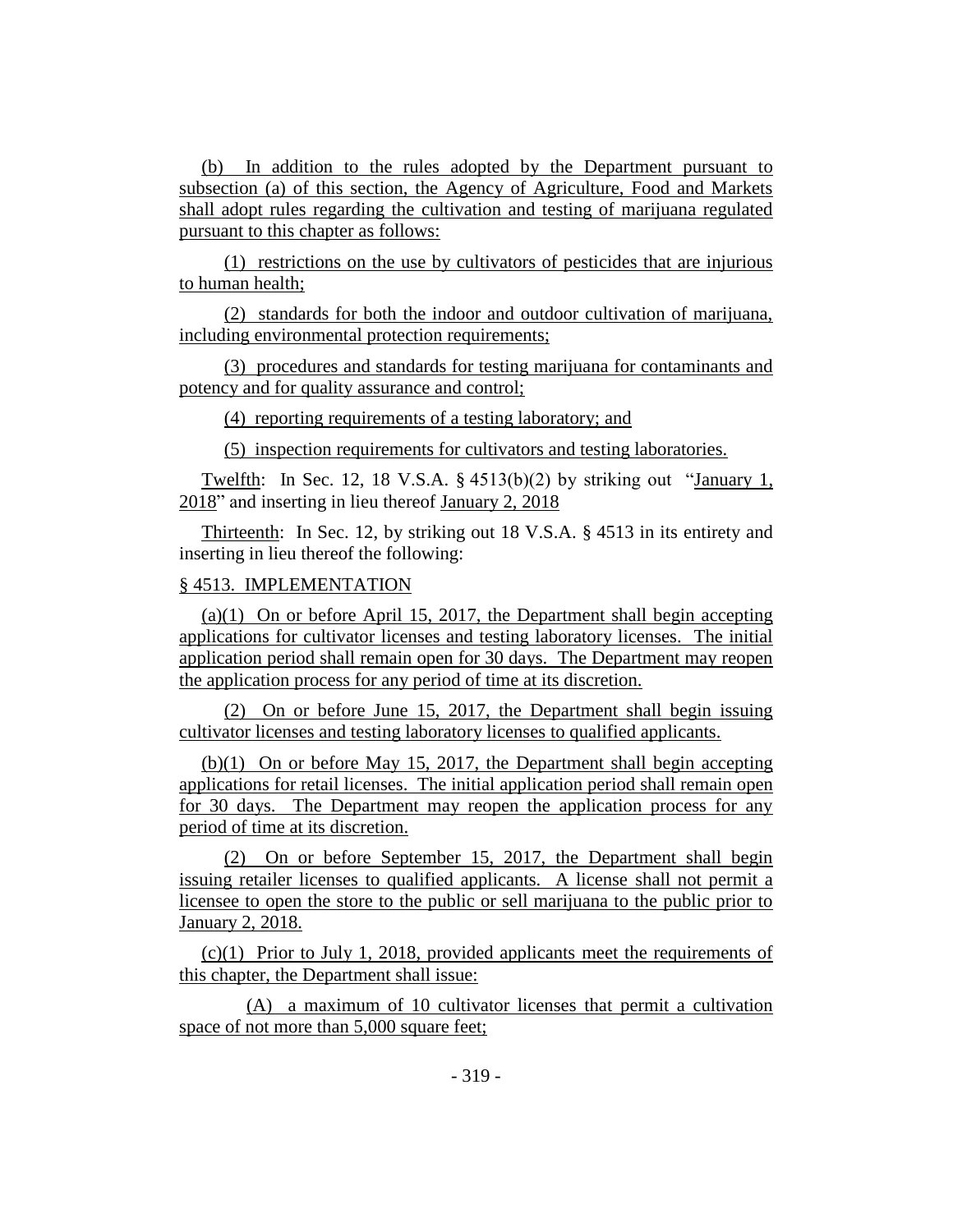(B) a maximum of five cultivator licenses that permit a cultivation space of  $5,001-10,000$  square feet;

(C) a maximum of five testing laboratory licenses; and

(D) a maximum of 15 retailer licenses.

(2) On or after July 1, 2018 and before July 1, 2019, provided applicants meet the requirements of this chapter and in addition to the licenses authorized in subdivision (1) of this subsection, the Department shall issue:

(A) a maximum of 10 cultivator licenses that permit a cultivation space of not more than 5,000 square feet for a total of 20 such licenses;

(B) a maximum of five cultivator licenses that permit a cultivation space of 5,001–10,000 square feet for a total of 10 such licenses;

(C) a maximum of five testing laboratory licenses for a total of 10 such licenses; and

(C) a maximum of 15 retailer licenses for a total of 30 such licenses.

(3) On or after July 1, 2019, the limitations in subdivision (1) of this subsection shall not apply and the Department shall use its discretion to issue licenses in a number and size for the purpose of competing with and undercutting the illegal market based on available data and recommendations of the Marijuana Program Review Commission. A cultivator licensed under the limitations of subdivisions  $(1)$  or  $(2)$  of this subsection may apply to the Department to modify its license to expand its cultivation space.

Fourteenth: In Sec. 12, 18 V.S.A.  $\S$  4522(c)(1) by inserting a subdivision (G) to read as follows:

(G) how the applicant will meet its operation's need for energy services at the lowest present value life-cycle cost, including environmental and economic costs, through a strategy combining investments and expenditures on energy efficiency and energy supply;

And by relettering the remaining subdivisions to be alphabetically correct

Fifteenth: In Sec. 12, 18 V.S.A. § 4524(e) after the words "drug-related" by adding the word criminal

Sixteenth: In Sec. 12, 18 V.S.A. § 4525, in subsection (d), after the word "Department" by adding the words and Agency of Agriculture, Food and Markets and by adding a subsection (f) to read as follows:

(f)(1) Only unadulterated marijuana shall be offered for sale. If, upon inspection, the Agency of Agriculture, Food and Markets finds any violative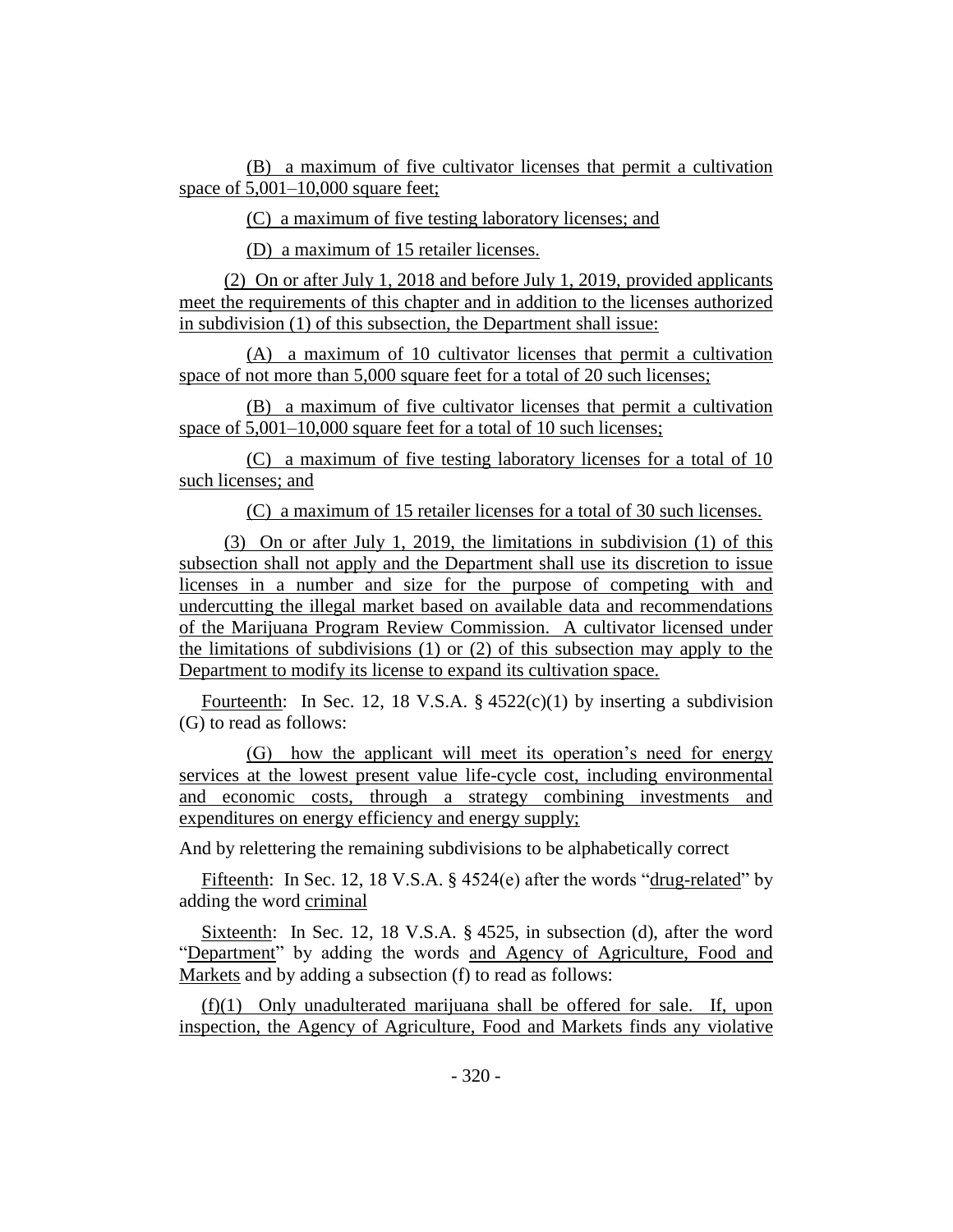pesticide residue or other contaminants of concern, the Agency shall order the marijuana, either individually or in blocks, to be:

(A) put on stop-sale;

(B) treated in a particular manner; or

(C) destroyed according to the Agency's instructions.

(2) Marijuana ordered destroyed or placed on stop-sale shall be clearly separable from salable marijuana. Any order shall be confirmed in writing within seven days. The order shall include the reason for action, a description of the marijuana affected, and any recommended treatment.

(3) A person may appeal an order issued pursuant to this section within 15 days of receiving the order. The appeal shall be made in writing to the Secretary of Agriculture, Food and Markets and shall clearly identify the marijuana affected and the basis for the appeal.

Seventeenth: In Sec. 12, 18 V.S.A.  $\S$  4526, in subdivision (b)(1)(A), by striking out "one ounce" inserting in lieu thereof one-half ounce and in subsection (c) by striking out "may" and inserting in lieu thereof shall and after "marijuana" by adding, and after "plant" by adding, and shall not package marijuana with other items, such as paraphernalia, for sale to customers

Eighteenth: In Sec. 12, by striking out 18 V.S.A. § 4528 in its entirety and inserting in lieu thereof the following:

# § 4528. FEES

(a) The Department of Public Safety shall charge and collect initial license application fees and annual license renewal fees for each type of marijuana license under this chapter. Fees shall be due and payable at the time of license application or renewal.

(b)(1) The nonrefundable fee accompanying an application for a cultivator license pursuant to section 4525 of this chapter shall be determined as follows:

(A) For a cultivator license that permits a cultivation space of not more than 5,000 square feet, the application fee shall be \$15,000.00.

(B) For a cultivator license that permits a cultivation space of 5,001–10,000 square feet, the application fee shall be \$25,000.00.

(2) The nonrefundable fee accompanying an application for a retailer license pursuant to section 4526 of this chapter shall be \$15,000.00.

(3) The nonrefundable fee accompanying an application for a marijuana testing laboratory license pursuant to section 4527 of this chapter shall be \$500.00.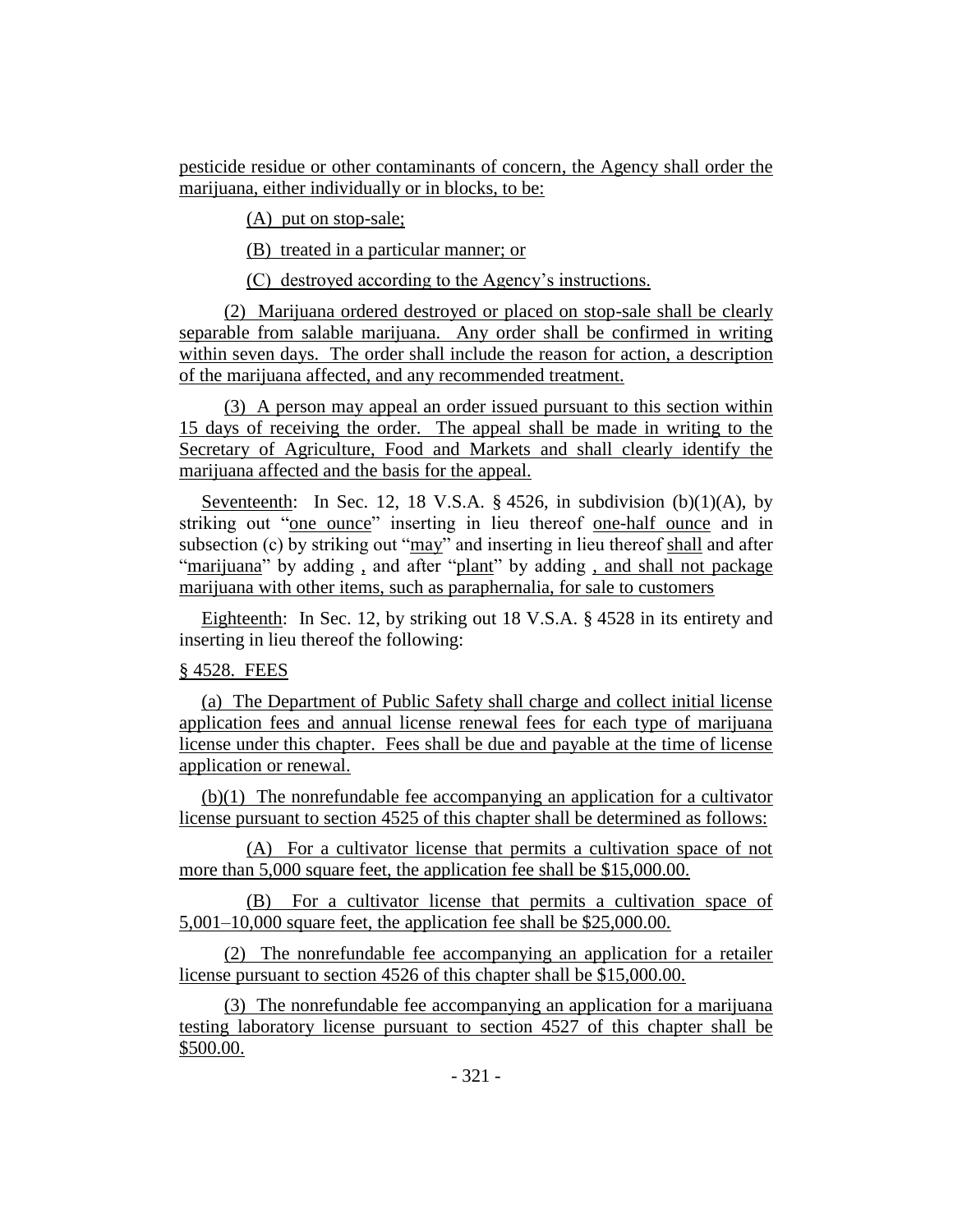(4) If person submits a qualifying application for a marijuana establishment license during an open application, pays the nonrefundable application fee, but is not selected to receive a license due to the limited number of licenses available, the person may reapply, based on availability, for such a license within two years by resubmitting the application with any necessary updated information, and shall be charged a fee that is:

(A) fifty percent of the application fees set forth in subdivision  $(1)$ –(3) of this subsection if the original application was submitted prior to July 1, 2018; or

(B) twenty-five percent of the application fees set forth in subdivisions  $(1)$ – $(3)$  of this subsection if the original application was submitted on or after July 1, 2018 and before July 1, 2019.

(c)(1) The initial annual license fee and subsequent annual renewal fee for a cultivator license pursuant to section 4525 of this chapter shall be shall be determined as follows:

(A) For a cultivator license that permits a cultivation space of not more than 5,000 square feet, the initial annual license and subsequent renewal fee shall be \$15,000.00.

(B) For a cultivator license that permits a cultivation space of 5,001–10,000 square feet, the initial annual license and subsequent renewal fee shall be \$25,000.00.

(2) The initial annual license fee and subsequent annual renewal fee for a retailer license pursuant to section 4526 of this chapter shall be \$15,000.00.

(3) The initial annual license fee and subsequent annual renewal fee for a marijuana testing laboratory license pursuant to section 4527 of this chapter shall be \$2,500.00.

(d) The following administrative fees shall apply:

(1) Change of corporate structure fee (per person) shall be \$1,000.00.

(2) Change of name fee shall be \$1,000.00.

(3) Change of location fee shall be \$1,000.00.

(4) Modification of license premises fee shall be \$250.00.

(5) Addition of financier fee shall be \$250.00.

(6) Duplicate license fee shall be \$100.00.

Nineteenth: In Sec. 12, 18 V.S.A. chapter 87, by striking out subchapter 4 in its entirety and by redesignating subchapter 5 to be subchapter 4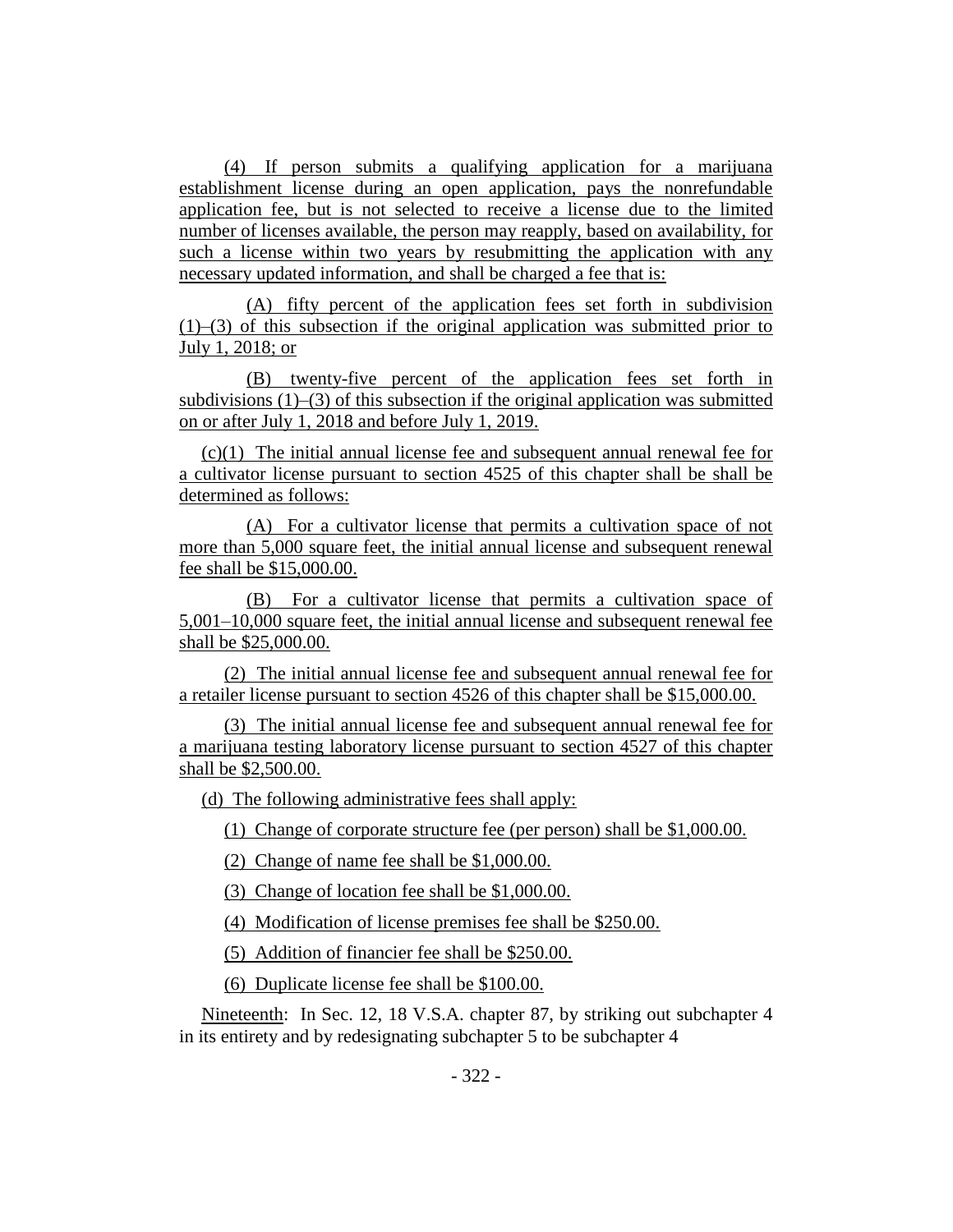Twentieth: In Sec. 12, 18 V.S.A. § 4546(b)(5) after the word "public" by inserting , one of whom shall have expertise in public health,

Twenty-first: In Sec. 12, 18 V.S.A. § 4547(a) in subdivision (7) by striking out the word "and" and in subdivision (8) by striking out "." and inserting in lieu thereof; and by striking out subdivision (10) in its entirety and inserting in lieu thereof the following:

(10) monitor the extent to which marijuana is accessed through both the legal and illegal market by persons under 21 years of age;

(11) identify strategies for preventing youth from using marijuana;

(12) identify academic and scientific research, including longitudinal research questions, that when completed may assist policymakers in developing marijuana policy in accordance with this act;

(13) consider whether to create a local revenue stream which may include a local option excise tax on marijuana sales or municipally assessed fees; and

(14) report any recommendations to the General Assembly and the Governor, as needed.

Twenty-second: By adding a Sec. 12a to read as follows:

Sec. 12a. 32 V.S.A. chapter 207 is added to read:

# CHAPTER 207. MARIJUANA TAXES

## § 7901. TAX IMPOSED

(a) There is imposed a marijuana excise tax equal to 25 percent of the sales price, as that term is defined in subdivision 9701(4), on each retail sale of marijuana in this State. The tax imposed by this section shall be paid by the buyer to the retailer. Each retailer shall collect from the buyer the full amount of the tax payable on each taxable sale.

(b) The tax imposed by this section is separate from the general sales and use tax imposed by chapter 233 of this title. The tax imposed under this section shall be separately itemized from any State and local retail sales tax on the sales receipt provided to the buyer.

(c) The following sales shall be exempt from the tax imposed under this section:

(1) sales under any circumstances in which the State is without power to impose the tax; and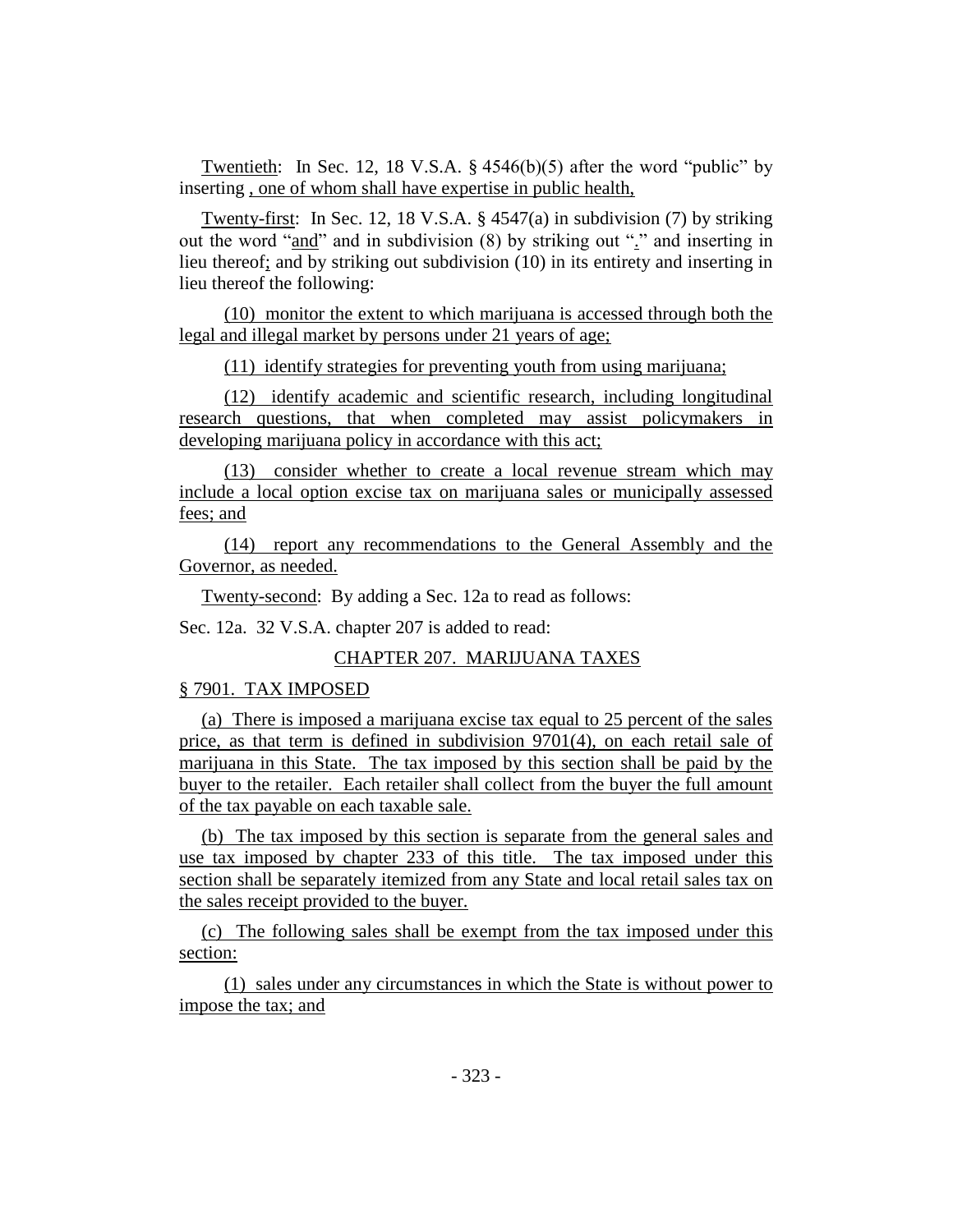(2) sales made by any dispensary, provided the marijuana will be provided only to registered qualifying patients directly or through their registered caregivers.

# § 7902. LIABILITY FOR TAX AND PENALTIES

(a) Any tax collected under this chapter shall be deemed to be held by the retailer in trust for the State of Vermont. Any tax collected under this chapter shall be accounted for separately so as to clearly indicate the amount of tax collected, and that the tax receipts are the property of the State of Vermont.

(b) Every retailer required to collect the tax imposed by this chapter shall be personally and individually liable for the amount of tax together with such interest and penalty as has accrued under this title. If the retailer is a corporation or other entity, the personal liability shall extend to any officer or agent of the corporation or entity who as an officer or agent of the same has the authority to collect the tax and transmit it to the Commissioner of Taxes as required in this chapter.

(c) A retailer shall have the same rights in collecting the tax from his or her purchaser or regarding nonpayment of the tax by the purchaser as if the tax were a part of the purchase price of the marijuana and payable at the same time; provided, however, if the retailer required to collect the tax has failed to remit any portion of the tax to the Commissioner of Taxes, the Commissioner of Taxes shall be notified of any action or proceeding brought by the retailer to collect the tax and shall have the right to intervene in such action or proceeding.

(d) A retailer required to collect the tax may also refund or credit to the purchaser any tax erroneously, illegally, or unconstitutionally collected. No cause of action that may exist under State law shall accrue against the retailer for the tax collected unless the purchaser has provided written notice to a retailer, and the retailer has had 60 days to respond.

(e) To the extent not inconsistent with this chapter, the provisions for the assessment, collection, enforcement, and appeals of the sales and use taxes in chapter 233 of this title shall apply to the tax imposed by this chapter.

## § 7903. BUNDLED TRANSACTIONS

(a) Except as provided in subsection (b) of this section, a retail sale of a bundled transaction that includes marijuana is subject to the tax imposed by this chapter on the entire selling price of the bundled transaction.

(b) If the selling price is attributable to products that are taxable and products that are not taxable under this chapter, the portion of the price attributable to the nontaxable products are subject to the tax imposed by this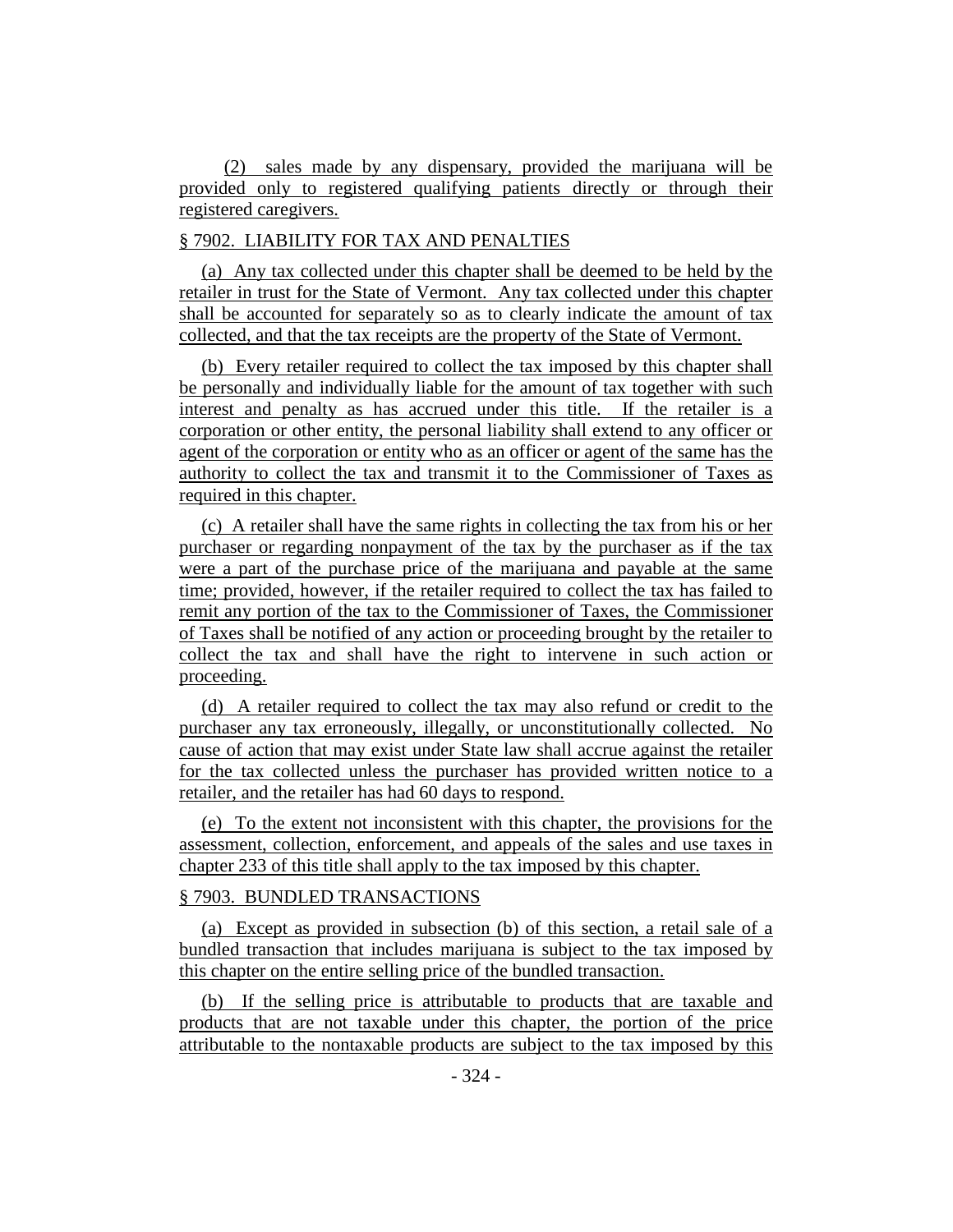chapter unless the retailer can identify by reasonable and verifiable standards the portion that is not subject to tax from its books and records that are kept in the regular course of business.

(c) As used in this section, "bundled transaction" means:

(1) the retail sale of two or more products where the products are otherwise distinct and identifiable, are sold for one nonitemized price, and at least one of the products includes marijuana subject to the tax under this chapter; or

(2) marijuana provided free of charge with the required purchase of another product.

### § 7904. RETURNS

(a) Any retailer required to collect the tax imposed by this chapter shall, on or before the 15th day of every month, return to the Department of Taxes, under oath of a person with legal authority to bind the retailer, a statement containing its name and place of business, the amount of marijuana sales subject to the excise tax imposed by this subchapter sold in the preceding month, and any other information required by the Department of Taxes, along with the tax due.

(b) Every retailer shall maintain, for not less than three years, accurate records showing all transactions subject to tax liability under this chapter. These records are subject to inspection by the Department of Taxes at all reasonable times during normal business hours.

## § 7905. LICENSES

(a) Every retailer required to collect the tax imposed by this chapter shall apply for a marijuana excise tax license in the manner prescribed by the Commissioner of Taxes. The Commissioner shall issue, without charge, to each registrant a license empowering him or her to collect the marijuana excise tax. Each license shall state the place of business to which it is applicable. The license shall be prominently displayed in the place of business of the registrant. The licenses shall be nonassignable and nontransferable and shall be surrendered to the Commissioner immediately upon the registrant's ceasing to do business at the place named. A license to collect marijuana excise tax shall be in addition to the licenses required by sections 9271 (meals and rooms tax) and 9707 (sales and use tax) of this title and any license required by the Department of Public Safety.

(b) The Department of Public Safety may require the Commissioner of Taxes to suspend or revoke the tax license of any person for failure to comply with any provision of this chapter.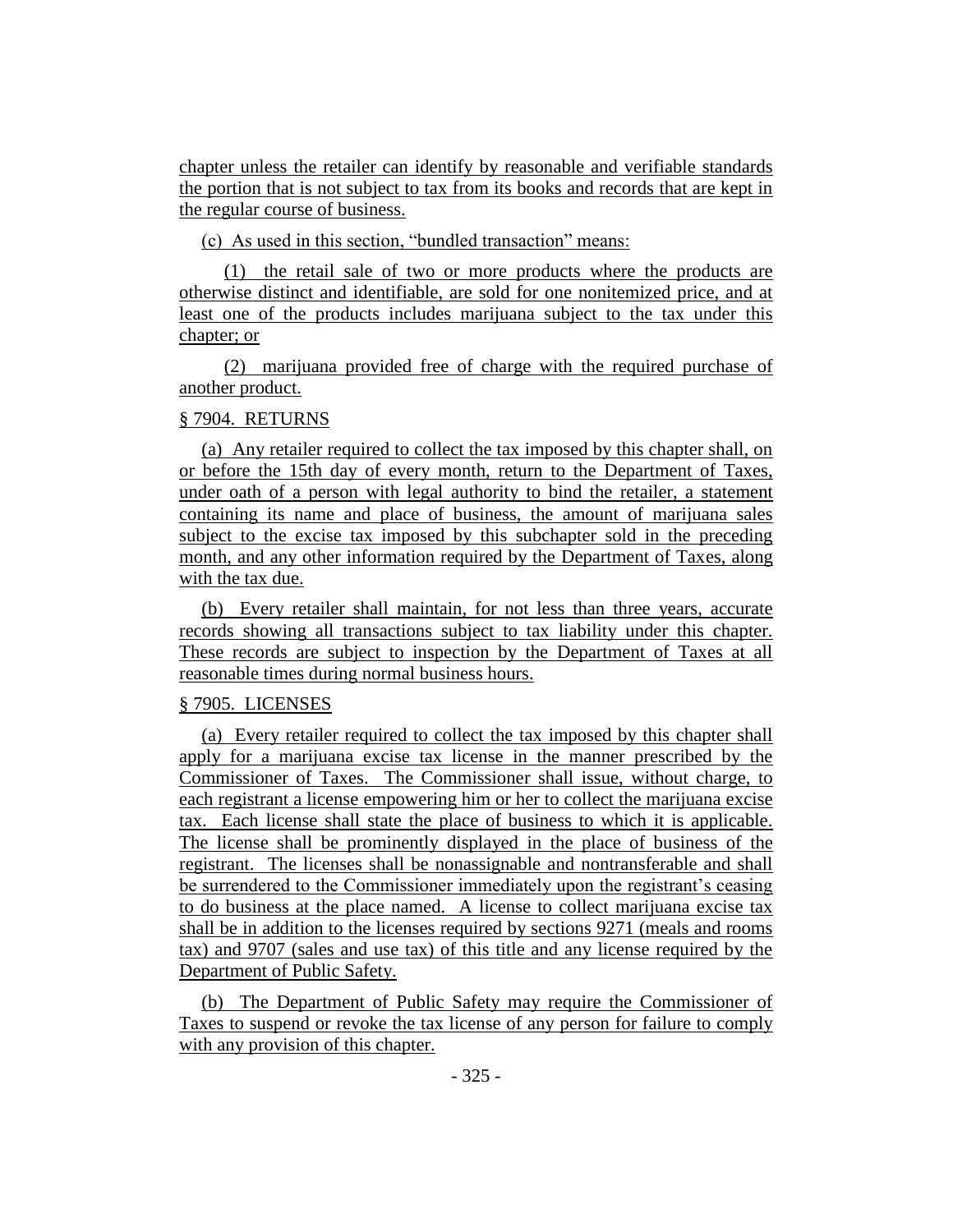Twenty-third: By adding a Sec. 12b to read as follows:

Sec. 12b. 32 V.S.A. § 5811 is amended to read:

### § 5811. DEFINITIONS

The following definitions shall apply throughout this chapter unless the context requires otherwise:

\* \* \*

(18) "Vermont net income" means, for any taxable year and for any corporate taxpayer:

(A) the taxable income of the taxpayer for that taxable year under the laws of the United States, without regard to 26 U.S.C. § 168(k) of the Internal Revenue Code, and excluding income which under the laws of the United States is exempt from taxation by the states:

(i) increased by:

(I) the amount of any deduction for State and local taxes on or measured by income, franchise taxes measured by net income, franchise taxes for the privilege of doing business and capital stock taxes; and

(II) to the extent such income is exempted from taxation under the laws of the United States by the amount received by the taxpayer on and after January 1, 1986 as interest income from State and local obligations, other than obligations of Vermont and its political subdivisions, and any dividends or other distributions from any fund to the extent such dividend or distribution is attributable to such Vermont State or local obligations;

(III) the amount of any deduction for a federal net operating loss; and

(ii) decreased by:

(I) the "gross-up of dividends" required by the federal Internal Revenue Code to be taken into taxable income in connection with the taxpayer's election of the foreign tax credit; and

(II) the amount of income which results from the required reduction in salaries and wages expense for corporations claiming the Targeted Job or WIN credits; and

(III) any federal deduction that the taxpayer would have been allowed for the cultivation, testing, processing, or sale of marijuana, as authorized under 18 V.S.A. chapter 86 or 87, but for 26 U.S.C. § 280E.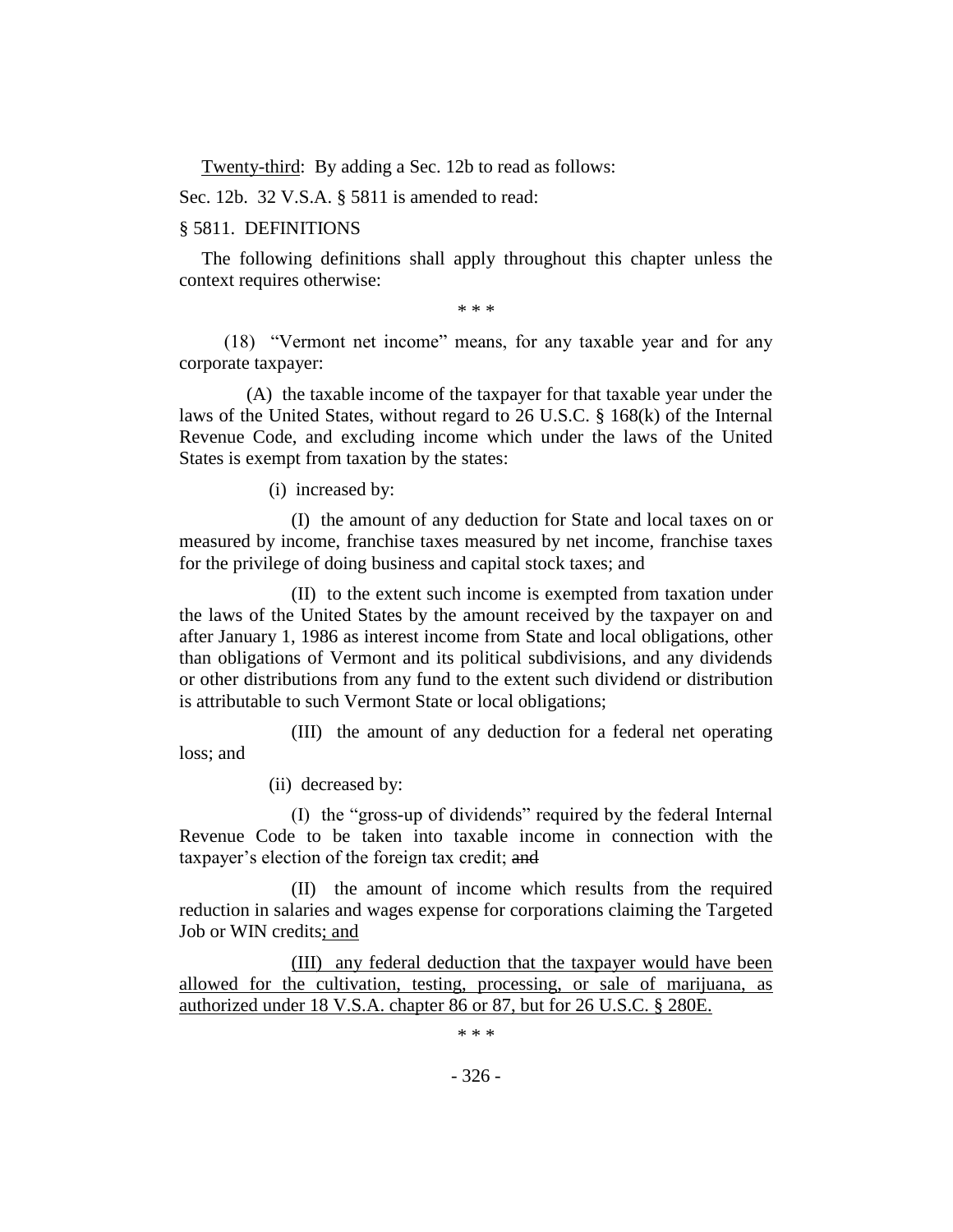(21) "Taxable income" means federal taxable income determined without regard to 26 U.S.C. § 168(k) and:

(A) Increased by the following items of income (to the extent such income is excluded from federal adjusted gross income):

(i) interest income from non-Vermont state and local obligations;

(ii) dividends or other distributions from any fund to the extent they are attributable to non-Vermont state or local obligations;

(iii) the amount of State and local income taxes deducted from federal adjusted gross income for the taxable year, but in no case in an amount that will reduce total itemized deductions below the standard deduction allowable to the taxpayer; and

(iv) the amount of total itemized deductions, other than deductions for State and local income taxes, medical and dental expenses, or charitable contributions, deducted from federal adjusted gross income for the taxable year, that is in excess of two and one-half times the standard deduction allowable to the taxpayer; and

(B) Decreased by the following items of income (to the extent such income is included in federal adjusted gross income):

(i) income from United States government obligations;

(ii) with respect to adjusted net capital gain income as defined in 26 U.S.C. § 1(h) reduced by the total amount of any qualified dividend income: either the first \$5,000.00 of such adjusted net capital gain income; or 40 percent of adjusted net capital gain income from the sale of assets held by the taxpayer for more than three years, except not adjusted net capital gain income from:

(I) the sale of any real estate or portion of real estate used by the taxpayer as a primary or nonprimary residence; or

(II) the sale of depreciable personal property other than farm property and standing timber; or stocks or bonds publicly traded or traded on an exchange, or any other financial instruments; regardless of whether sold by an individual or business;

and provided that the total amount of decrease under this subdivision (21)(B)(ii) shall not exceed 40 percent of federal taxable income; and

(iii) recapture of State and local income tax deductions not taken against Vermont income tax; and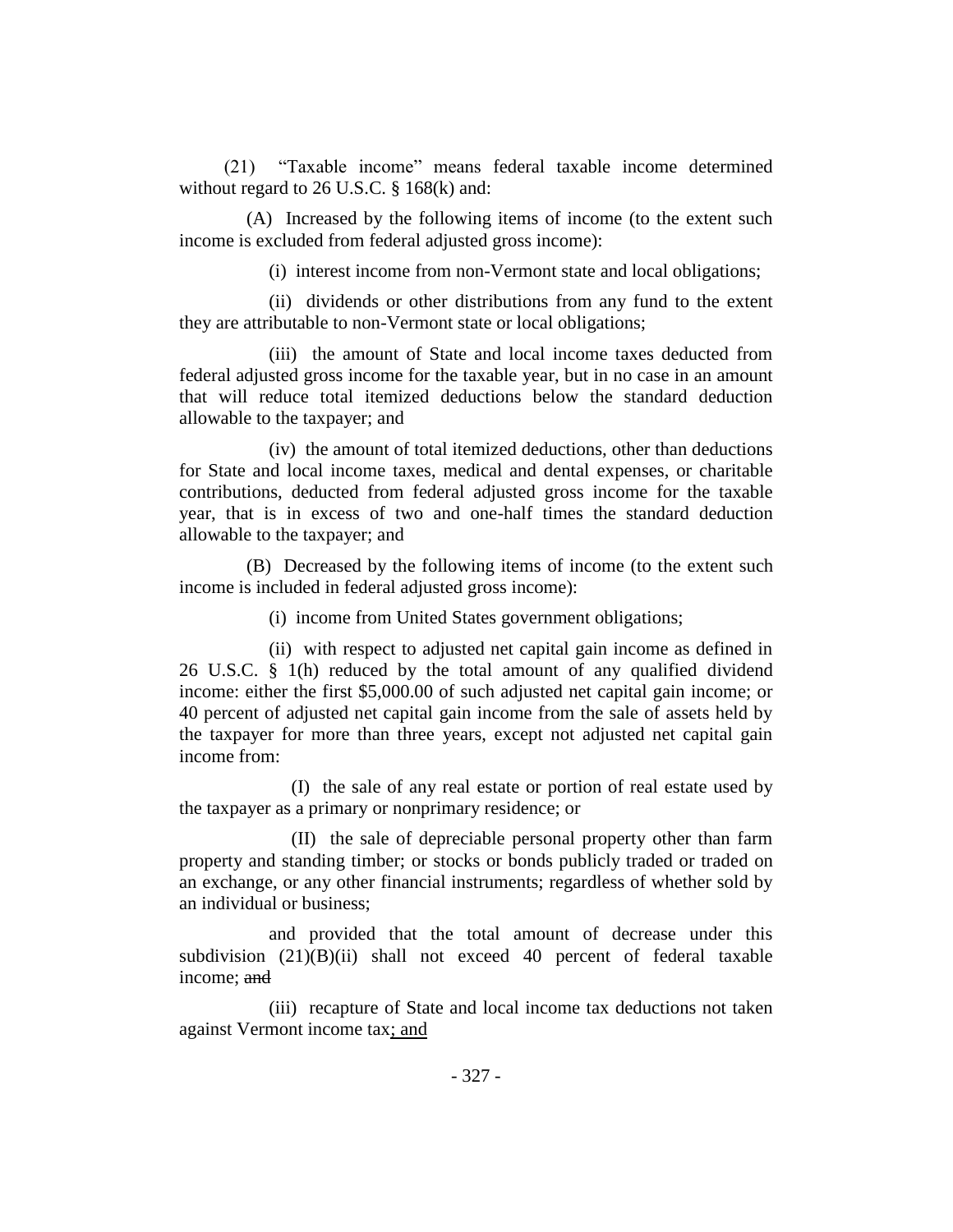(iv) any federal deduction that the taxpayer would have been allowed for the cultivation, testing, processing, or sale of marijuana, as authorized under 18 V.S.A. chapter 86 or 87, but for 26 U.S.C. § 280E.

\* \* \*

Twenty-fourth: By adding a Sec. 12c to read as follows:

Sec. 12c. 32 V.S.A. § 9741(51) is added to read:

(51) Marijuana sold by a dispensary as authorized under 18 V.S.A. chapter 86 or by a retailer as authorized under 18 V.S.A. chapter 87.

Twenty-fifth: By adding a Sec. 18a to read as follows:

Sec. 18a. 18 V.S.A. § 4474e is amended to read:

§ 4474e. DISPENSARIES; CONDITIONS OF OPERATION

\* \* \*

 $(b)(1)$  A dispensary shall be operated on a nonprofit basis for the mutual benefit of its patients but need not be recognized as a tax-exempt organization by the Internal Revenue Service.

 $(2)$  A dispensary shall have a sliding-scale fee system that takes into account a registered patient's ability to pay.

\* \* \*

(o) Notwithstanding any provision of law or any provision of its articles or bylaws to the contrary, a dispensary formed as a nonprofit may convert to any other type of business entity authorized by the laws of this State by:

(1) a majority vote of the directors and a majority vote of the members, if any; and

(2) filing with the Secretary of State a statement that the dispensary is converting to another type of entity and the documents required by law to form the type of entity.

Twenty-sixth: In Sec. 19, 18 V.S.A.  $\S$  4474g, after "\* \* \*" by adding the following:

(e) The Department of Public Safety shall not issue a registry identification card to any applicant who has been convicted of a drug-related criminal offense or a violent felony or who has a pending charge for such an offense. For purposes of As used in this subchapter, "violent felony" means a listed crime as defined in 13 V.S.A. § 5301(7) or an offense involving sexual exploitation of children in violation of 13 V.S.A. chapter 64.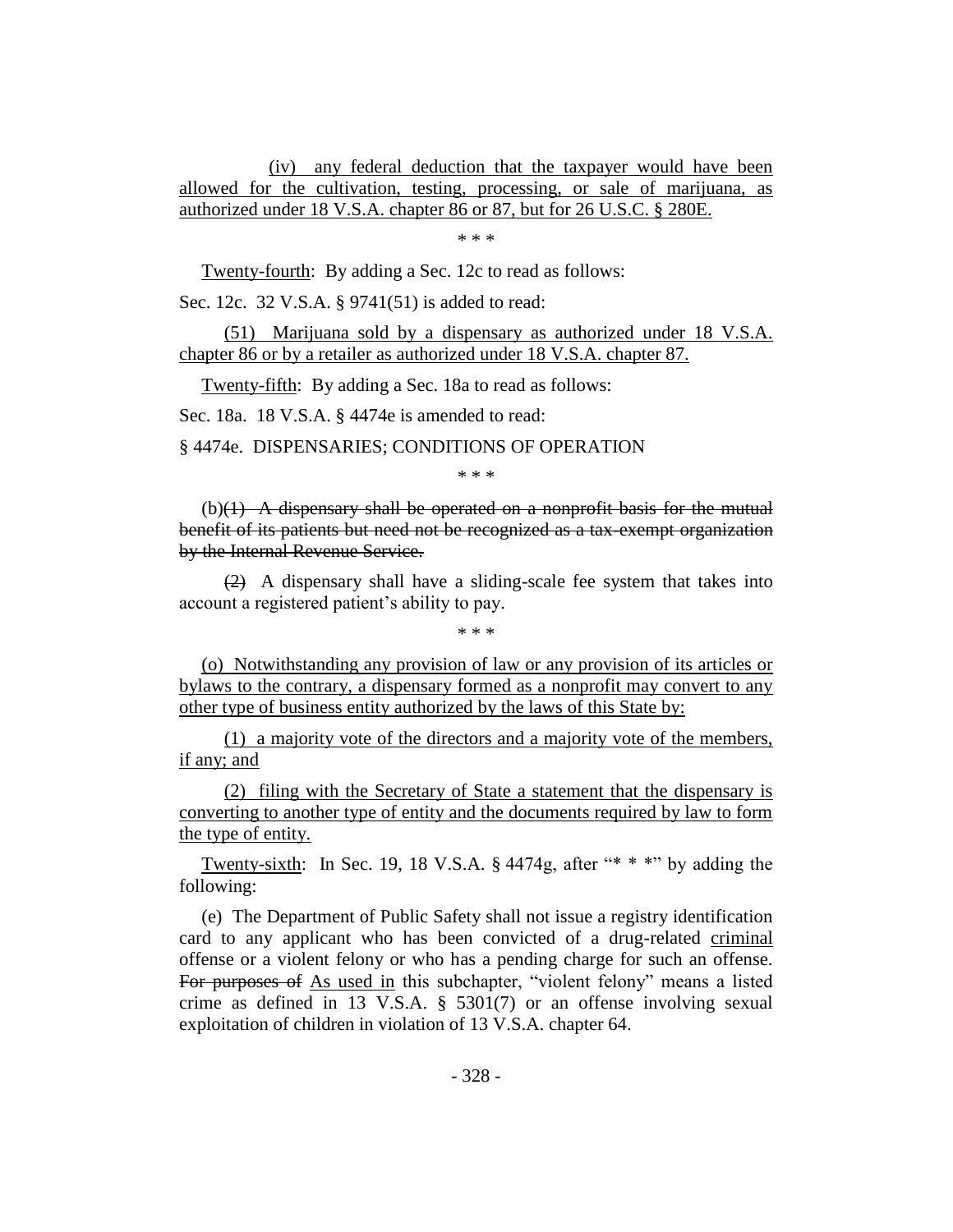\* \* \*

Twenty-seventh: By adding a Sec. 29a to read as follows:

Sec. 29a. 6 V.S.A. chapter 5 is amended to read:

#### CHAPTER 5. CENTRAL TESTING LABORATORY

#### § 121. CREATION AND PURPOSE

There is created within the Agency of Agriculture, Food and Markets a central testing laboratory for the purpose of providing agricultural, and environmental, and other necessary testing services.

#### § 122. FEES

Notwithstanding 32 V.S.A. § 603, the Agency shall establish fees for providing agricultural, and environmental, and other necessary testing services at the request of private individuals and State agencies. The fees shall be reasonably related to the cost of providing the services. Fees collected under this chapter shall be credited to a special fund which shall be established and managed pursuant to 32 V.S.A. chapter 7, subchapter 5, and which shall be available to the Agency to offset the cost of providing the services.

### § 123. REGULATED DRUGS

(a) Except as provided in subsection (b) of this section, the provisions of 18 V.S.A. chapter 84 shall not apply to the Secretary or designee in the otherwise lawful performance of his or her official duties requiring the possession or control of regulated drugs.

(b) The central testing laboratory shall obtain a certificate of approval from the Department of Health pursuant to 18 V.S.A. § 4207.

(c) As used in this section, "regulated drug" shall have the same meaning as in 18 V.S.A. § 4201.

Twenty-eighth: By striking out Sec. 31 (effective dates) in its entirety and inserting in lieu thereof the following:

## Sec. 31. EFFECTIVE DATES

(a) This section and Secs. 1, 2, 12, 12a, 18a, and 29a shall take effect on passage.

(b) Secs. 7, 10a, 11, 13 through 18, and 19 through 29 shall take effect on July 1, 2016.

(c) Sec. 12b shall take effect January 1, 2017 and shall apply to taxable year 2017 and after.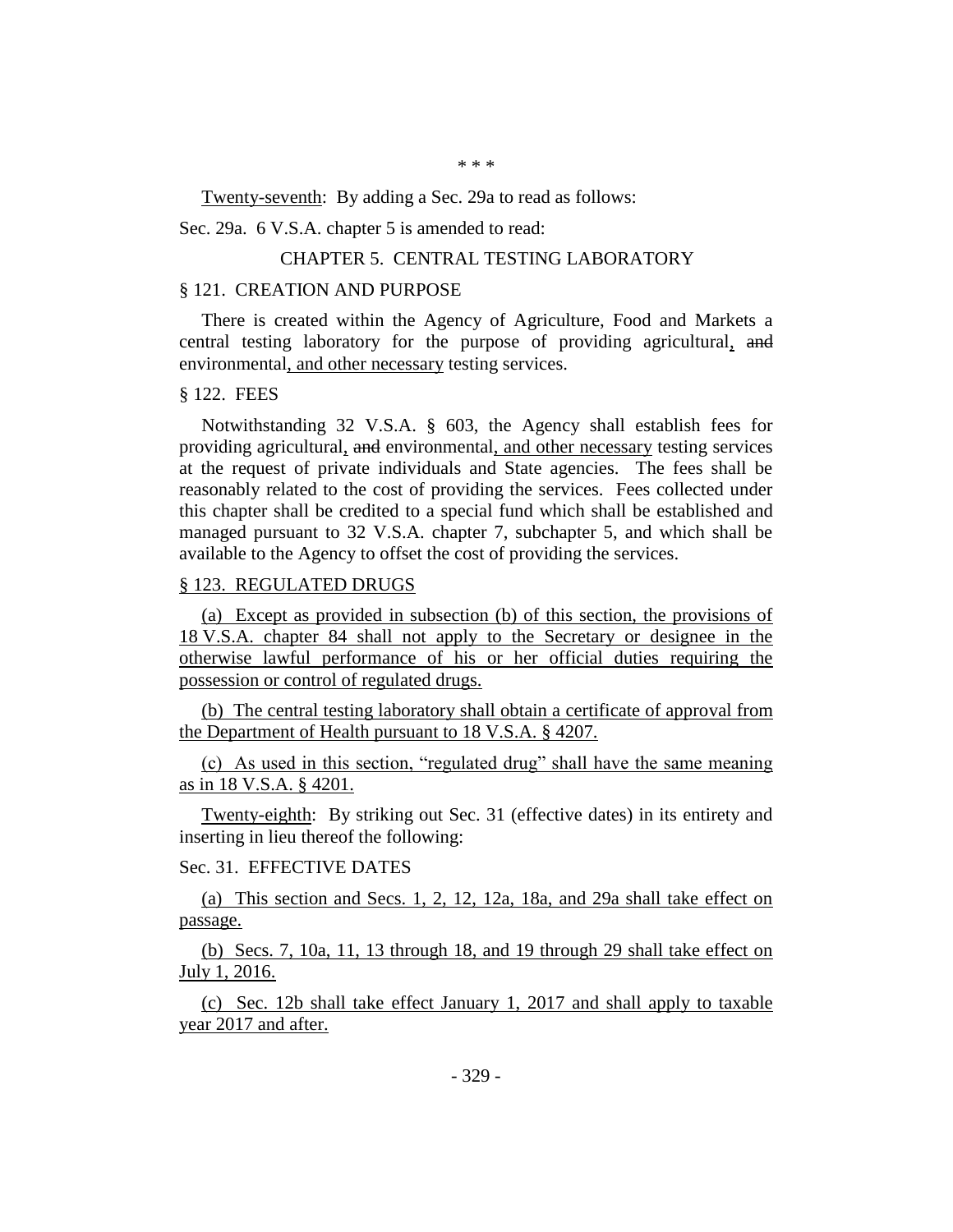(d) Secs. 6, 8, 9, 10, 12c, and 30 shall take effect on January 2, 2018.

(Committee vote: 6-1-0)

# **Reported favorably with recommendation of amendment by Senator Sears for the Committee on Appropriations.**

The Committee recommends that the bill be amended as recommended by the Committees on Judiciary and Finance with the following amendments thereto:

First: In Sec. 1, by striking out subdivision (6) in its entirety and inserting in lieu thereof the following:

(6) Revenue generated by this act shall be used to provide for the implementation, administration, and enforcement of this chapter and to provide additional funding for State efforts on the prevention of substance abuse, treatment of substance abuse, and criminal justice efforts to combat the illegal drug trade and impaired driving. As used in this subdivision, "criminal justice efforts" shall include efforts by both State and local criminal justice agencies, including law enforcement, prosecutors, public defenders, and the courts.

Second: In Sec. 9, 18 V.S.A. § 4230a(b)(6) after the word "employment" by inserting or when an employee is acting in the scope of employment

Third: In Sec. 12, 18 V.S.A.  $\S$  4513(c)(3) by striking out "subdivision (1)" and inserting in lieu thereof subdivisions (1) and (2)

Fourth: In Sec. 12, by striking out 18 V.S.A. § 4529 in its entirety and inserting in lieu thereof the following:

## § 4529. MARIJUANA REGULATION AND RESOURCE FUND

(a) The Marijuana Regulation and Resource Fund is hereby created. The Fund shall be maintained by the Agency of Administration.

(b) The Fund shall be composed of:

(1) all application fees, license fees, renewal fees, and civil penalties collected by Departments pursuant to this chapter; and

(2) all taxes collected by the Commissioner of Taxes pursuant to this chapter.

 $(c)(1)$  Funds shall be appropriated as follows:

(A) For the purpose of implementation, administration, and enforcement of this chapter.

(B) Proportionately for the prevention of substance abuse, treatment of substance abuse, and criminal justice efforts by State and local law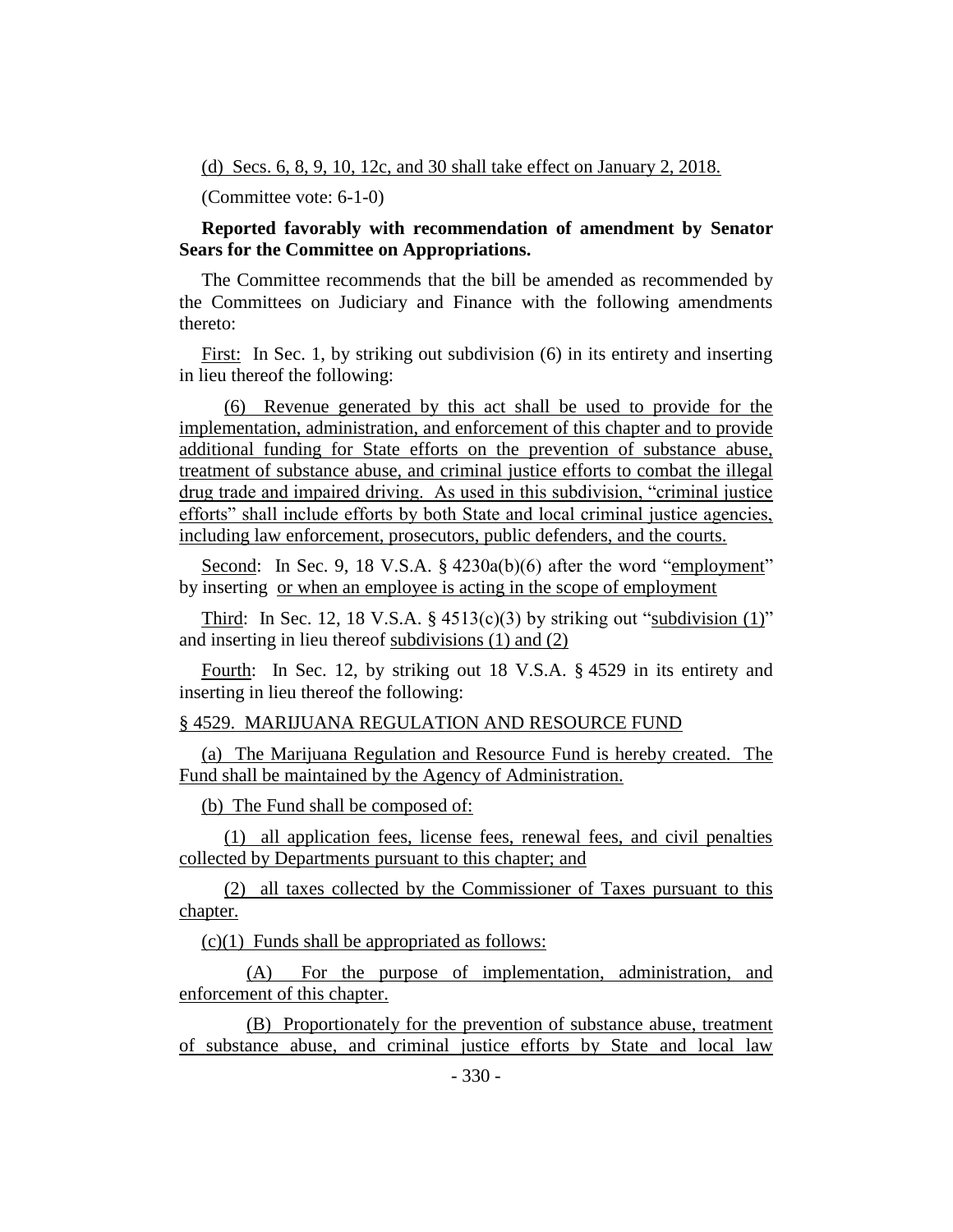enforcement to combat the illegal drug trade and impaired driving. As used in this subdivision, "criminal justice efforts" shall include efforts by both State and local criminal justice agencies, including law enforcement, prosecutors, public defenders, and the courts.

(2) Appropriations made pursuant to subdivision (1) of this subsection shall be in addition to current funding of the identified priorities and shall not be used in place of existing State funding.

(d) All balances in the Fund at the end of any fiscal year shall be carried forward and remain part of the Fund. Interest earned by the Fund shall be deposited into the Fund.

(e) This Fund is established in the State Treasury pursuant to 32 V.S.A. chapter 7, subchapter 5. The Commissioner of Finance and Management shall anticipate receipts in accordance with 32 V.S.A. § 588(4)(C).

(f) The Secretary of Administration shall report annually to the Joint Fiscal Committee on receipts and expenditures through the prior fiscal year on or before the Committee's regularly scheduled November meeting.

Fifth: In Sec. 12, 18 V.S.A. § 4546, by striking out subsection (b) in its entirety and by inserting a new subsection (b) to read as follows:

(b) Membership. The Commission shall be composed of the following members:

(1) four members of the public appointed by the Governor, one of whom shall have experience in public health;

(2) one member of the House of Representatives, appointed by the Speaker of the House;

(3) one member of the Senate, appointed by the Committee on Committees; and

(4) the Attorney General or designee.

Sixth: In Sec.12, 18 V.S.A. § 4546 by adding a subsection (d) to read as follows:

(d) The Governor shall appoint one member for a one-year term, two members for two-year terms, and one member for a three-year term who shall serve as Chair. The Governor may reappoint members at his or her discretion.

Seventh: In Sec. 12, 18 V.S.A. § 4547 before "The Commission shall:" by striking out (a) and by striking out subsection (b) in its entirety

Eighth: In Sec. 12, 18 V.S.A. § 4548 in subsection (a) by striking out "Office of Legislative Council" and inserting in lieu thereof Administration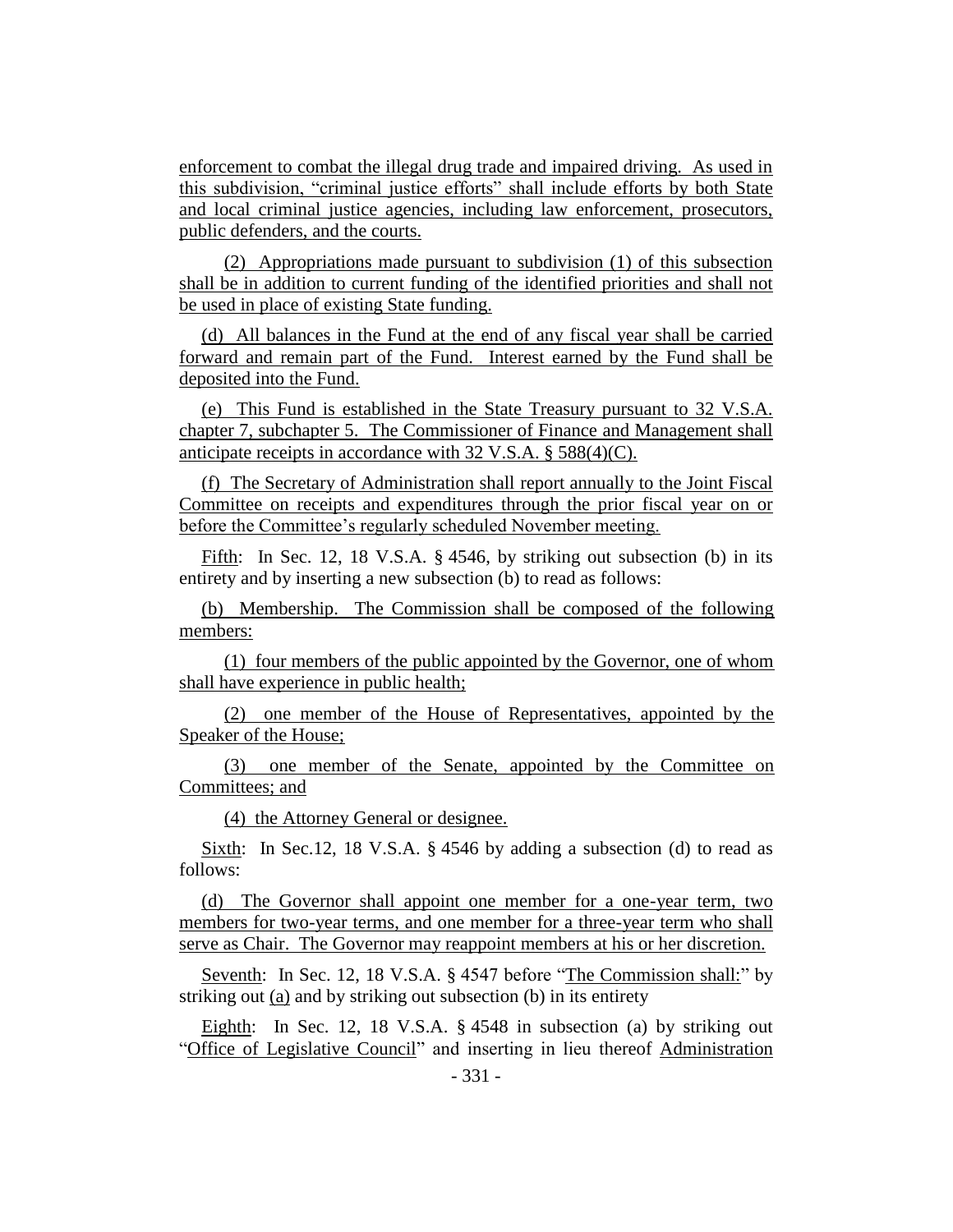and in subdivision (b)(1) by striking out "Office of Legislative Council" and inserting in lieu thereof Administration

Ninth: By striking out Sec. 13 in its entirety

Tenth: By adding a Sec. 22a to read as follows:

Sec. 22a. 23 V.S.A. § 1219 shall be amended as follows:

# § 1219. COMMERCIAL MOTOR VEHICLE; DETECTABLE AMOUNT; OUT-OF-SERVICE

A person who is operating, attempting to operate, or in actual physical control of a commercial motor vehicle with any measurable or detectable amount of alcohol or marijuana in his or her system shall immediately be placed out-of-service for 24 hours by an enforcement officer. A law enforcement officer who has reasonable grounds to believe that a person has a measurable or detectable amount of alcohol or marijuana in his or her system on the basis of the person's general appearance, conduct, or other substantiating evidence, may request the person to submit to a test, which may be administered with a preliminary screening device. The law enforcement officer shall inform the person at the time the test is requested that refusal to submit will result in disqualification. If the person refuses to submit to the test, the person shall immediately be placed out-of-service for 24 hours and shall be disqualified from driving a commercial motor vehicle as provided in section 4116 of this title.

Eleventh: By adding a Sec. 22b to read as follows:

Sec. 22b. 23 V.S.A. § 4116 is amended to read:

#### § 4116. DISQUALIFICATION

(a) A person shall be disqualified from driving a commercial motor vehicle for a period of one year if convicted of a first violation of:

\* \* \*

(4) refusal to submit to a test to determine the operator's alcohol or marijuana concentration, as provided in section 1205, 1218, or 1219 of this title;

\* \* \*

Twelfth: In Sec. 24, by striking out "COMMISSIONER OF PUBLIC SAFETY" and inserting in lieu thereof REPORTING IMPAIRED DRIVING DATA and after "Commissioner of Public Safety" by inserting and the Secretary of Transportation, in collaboration, and in subdivision (3) by striking out "his or her" and inserting in lieu thereof their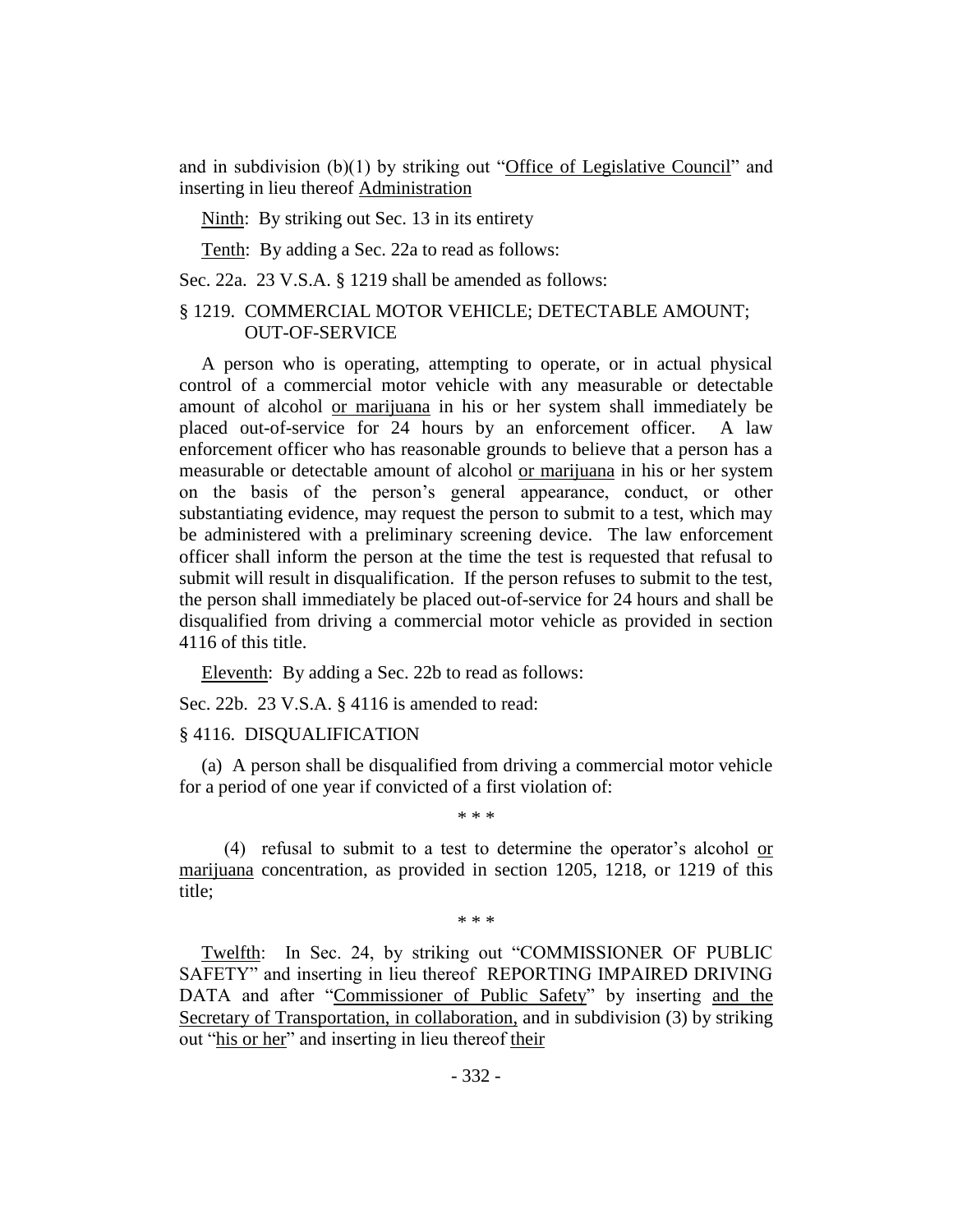Thirteenth: By striking out Sec. 25 in its entirety and by inserting a new Sec. 25 to read as follows:

Sec. 25. TRAINING FOR LAW ENFORCEMENT; IMPAIRED DRIVING

(a) It is imperative that Vermont provide adequate training to both local and State law enforcement officers regarding the detection of impaired driving. Advanced Roadside Impaired Driving Enforcement (ARIDE) training provides instruction to officers at a level above Basic Standardized Sobriety Testing and proves helpful to an officer in determining when a Drug Recognition Expert (DRE) should be called. Vermont should endeavor to train as many law enforcement officers as possible in ARIDE. DREs receive a more advanced training in the detection of drugged driving and should be an available statewide resource for officers in the field.

(b) The Secretary of Transportation and the Commissioner of Public Safety shall work collaboratively to ensure that funding is available, either through the Governor's Highway Safety Program's administration of National Highway Traffic Safety Administration funds or other State funding sources, for training the number of officers necessary to provide sufficient statewide coverage for the enforcement impaired driving.

Fourteenth: By striking out Secs. 26 and 27 in their entirety and inserting in lieu thereof new Secs. 26 and 27, and a section 27a to read as follows:

# Sec. 26. FISCAL YEAR 2017 APPROPRIATIONS FROM THE MARIJUANA REGULATION AND RESOURCE FUND

In fiscal year 2017 the follow amounts are appropriated from the Marijuana Regulation and Resource Fund:

(1) Department of Health: \$350,000.00 for initial prevention, education, and counter marketing programs.

(2) Tax Department: \$660,000.00 for the acquisition of an excise tax module and staffing expenses to administer the excise tax established in this act.

(3) Department of Public Safety:

(A) \$160,000.00 for staffing expenses related to rulemaking, program administration, and processing of applications.

(B) \$124,000.00 for laboratory equipment, supplies, training, testing, and contractual expenses required by this act.

(C) \$63,500.00 for matching funds needed for Drug Recognition Expert training for the department and other State law enforcement agencies in FY17 after other available matching funds are applied.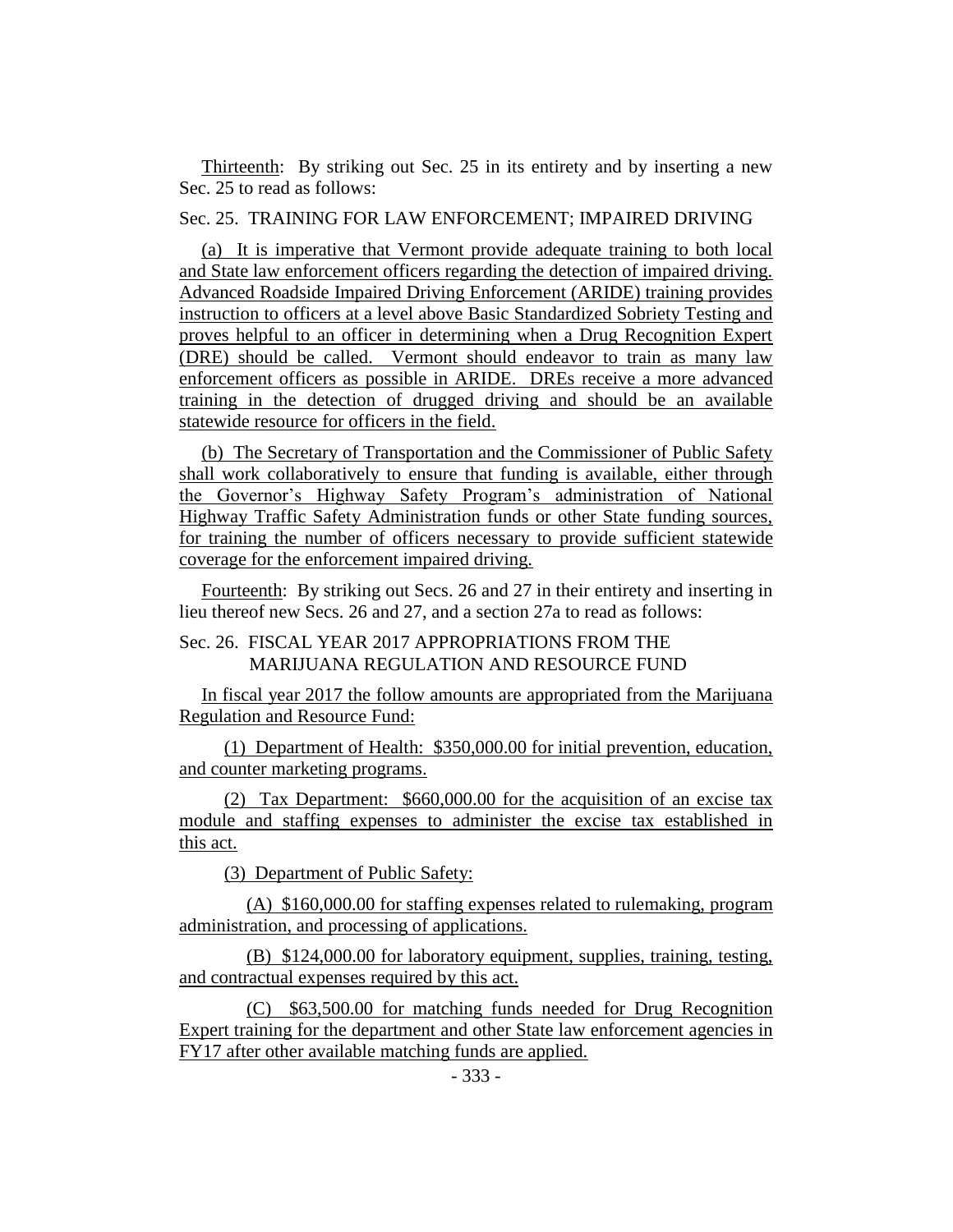(D) Funding in Subdivision (B) and (C) of this section shall be transferred to the Agency of Transportation Governors Highway Safety Program. The \$493,000.00 federal Governor's Highway Safety Program funds are appropriated in FY 17 to the Agency of Transportation.

(4) Agency of Agriculture, Food and Markets:

(A) \$112,500.00 for the Vermont Agriculture and Environmental Lab.

(B) \$112,500.00 for staffing expenses related to rulemaking and program administration.

(5) Agency of Administration: \$150,000.00 for expenses and staffing of the Marijuana Program Review Commission established in this act.

Sec. 27. EXECUTIVE BRANCH POSITION AUTHORIZATIONS

The establishment of the following new permanent classified positions is authorized in fiscal year 2017 as follows:

(1) In the Department of Health—one (1) Substance Abuse Program Manager.

(2) In the Department of Taxes—one (1) Business Analyst AC: Tax and one (1) Tax Policy Analyst.

(3) In the Department of Public Safety—one (1) Program Administrator and one (1) Administrative Assistant.

(4) In the Agency of Agriculture, Food and Markets—one (1) Agriculture Chemist and one (1) Program Administrator.

(5) In the Marijuana Program Review Commission—one (1) exempt Commission Director.

Sec. 27a. MARIJUANA REGULATION AND RESOURCE FUND BUDGET AND REPORT

Annually, through 2018, the Secretary of Administration shall report to the Joint Fiscal Committee on receipts and expenditures through the prior fiscal year on or before the Committee's regularly scheduled November meeting on the following:

(1) an update of the administration's efforts concerning implementation, administration, and enforcement of this act;

(2) any changes or updates to revenue expectations from fees and taxes based on changes in competitive pricing or other information;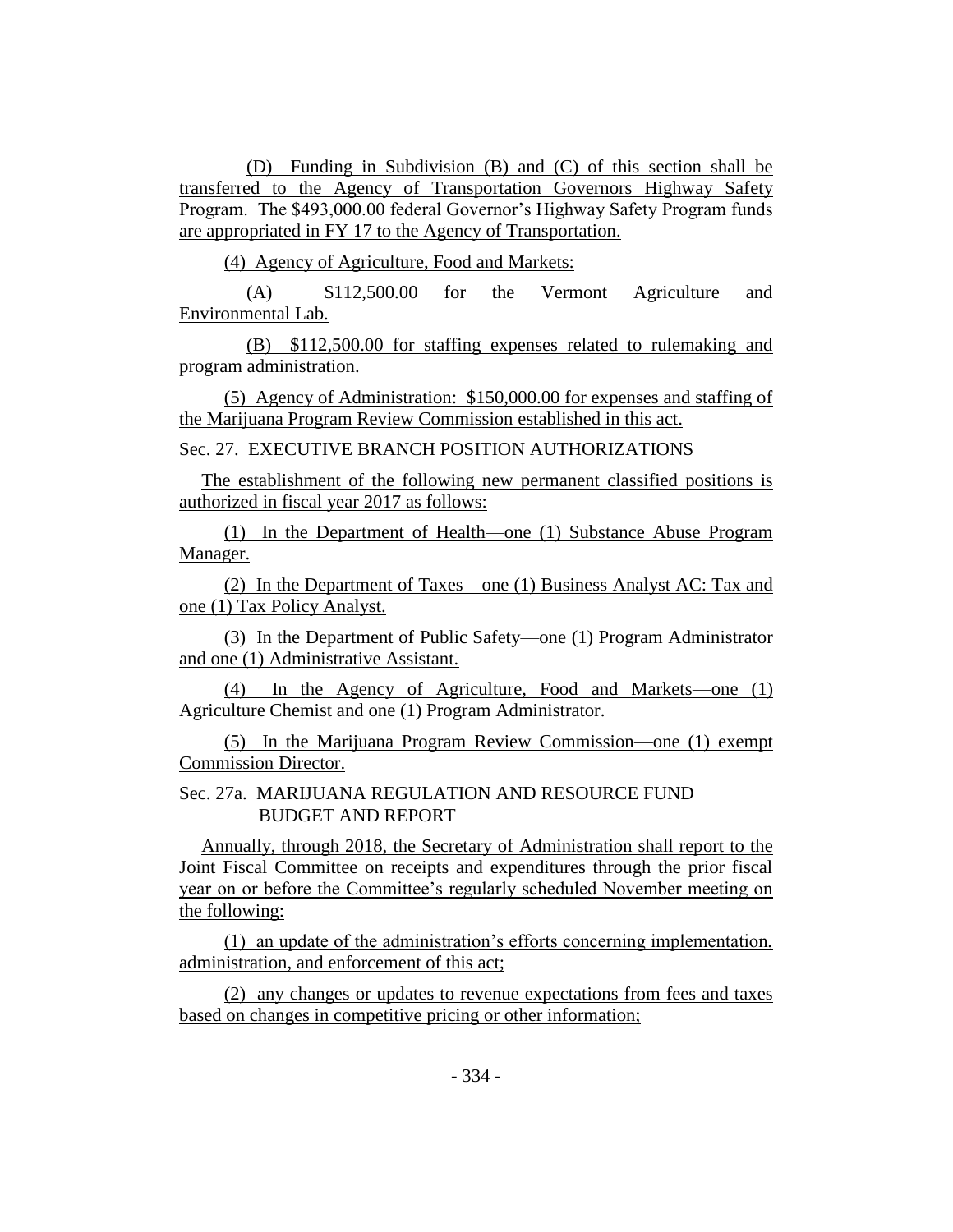(3) projected budget adjustment needs for current year appropriations from the Marijuana Regulation and Resource Fund; and

(4) a comprehensive spending plan with recommended appropriations from the Fund for the next the fiscal year, by department, including an explanation and justification for the expenditures and how each recommendation meets the intent of this act.

Fifteenth: By striking out Sec. 31 (effective dates) in its entirety and inserting in lieu thereof the following:

## Sec. 31. EFFECTIVE DATES

(a) This section and Secs. 1, 2, 12, 12a, 18a, and 29a shall take effect on passage.

(b) Secs. 7, 8, 10a, 11, 14 through 18, 19 through 22, 23 through 29 shall take effect on July 1, 2016.

(c) Sec. 12b shall take effect on January 1, 2017 and shall apply to taxable year 2017 and after.

(d) Secs. 6, 9, 10, 12c, 22a, 22b, and 30 shall take effect on January 2, 2018.

(Committee vote: 4-3-0)

## **Amendment to S. 241 to be offered by Senators Sears, Ashe, Benning, and White**

Senators Sears, Ashe, Benning, and White move that the bill as amended by the Committee on Judiciary be further amended as follows:

First: In Sec. 9, 18 V.S.A. § 4230a(b), by striking out subdivision (6) in its entirety and by renumbering the remaining subdivisions in subsection (b) to be numerically correct.

Second: In Sec 9, 18 V.S.A. § 4230a, after subsection (d) by inserting a subsection (e) to read as follows:

(e) Nothing in this section shall be construed to do any of the following:

(1) require an employer to permit or accommodate the use, consumption, possession, transfer, display, transportation, sale, or growing of marijuana in the workplace;

(2) prevent an employer from adopting a policy that prohibits the use of marijuana in the workplace;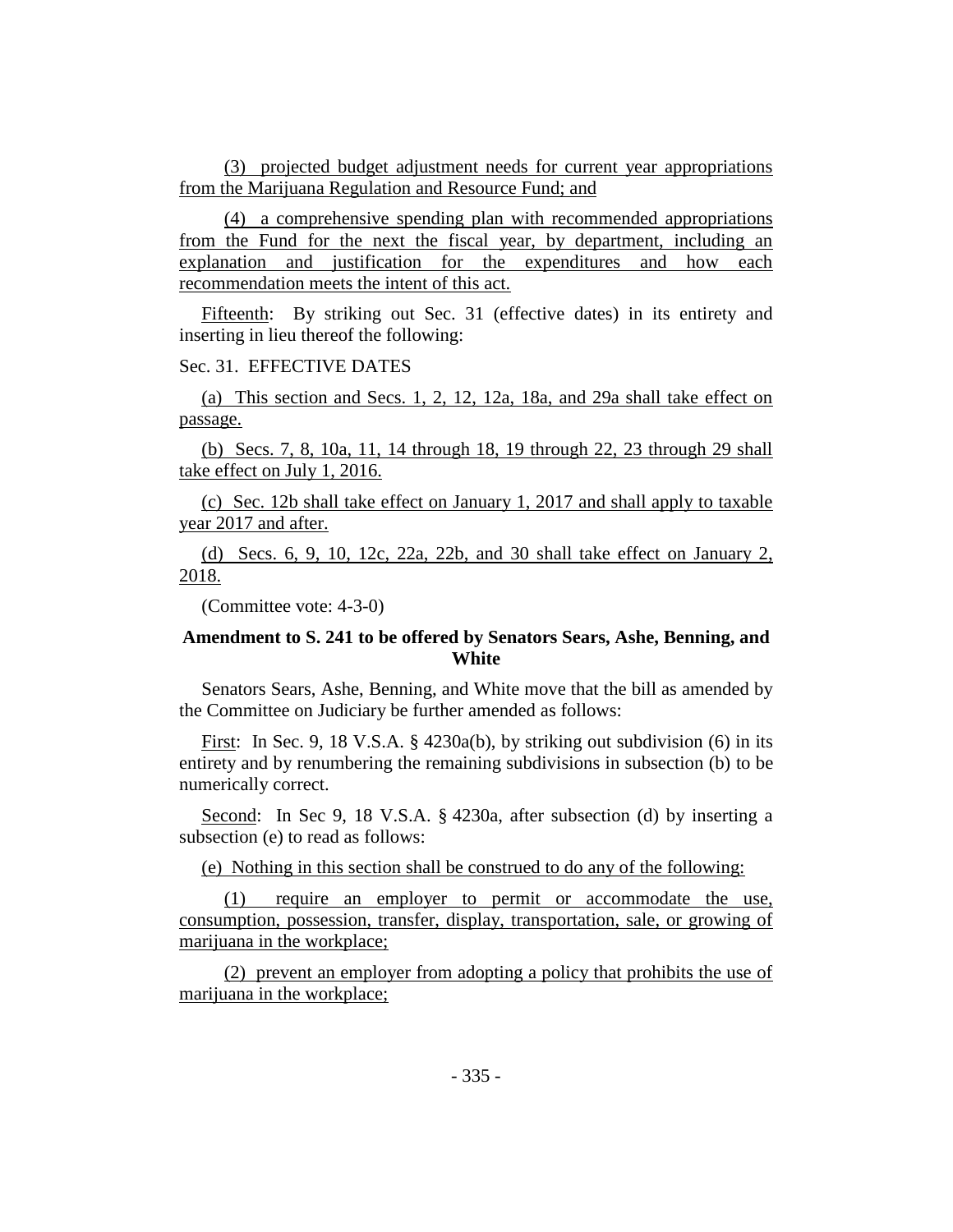(3) create a cause of action against an employer that discharges an employee for violating a policy that restricts or prohibits the use of marijuana by employees; or

(4) prevent an employer from prohibiting or otherwise regulating the use, consumption, possession, transfer, display, transportation, sale, or growing of marijuana on the employer's premises.

Third: By adding a Sec. 29b to read as follows:

Sec. 29b. WORKFORCE STUDY COMMITTEE

(a) Creation. There is created a Workforce Study Committee to examine the potential impacts of alcohol and drug use on the workplace.

(b) Membership. The Committee shall be composed of the following five members:

(1) the Secretary of Commerce and Community Development or designee;

(2) the Commissioner of Labor or designee;

(3) the Commissioner of Health or designee;

(4) one person representing the interests of employees appointed by the Governor; and

(4) one person representing the interests of employers appointed by the Governor.

(c) Powers and duties. The Committee shall study:

(1) whether Vermont's workers' compensation and unemployment insurance systems are adversely impacted by alcohol and drug use and identify regulatory or legislative measures to mitigate any adverse impacts;

(2) the issue of alcohol and drugs in the workplace and determine whether Vermont's workplace drug testing laws should be amended to provide employers with broader authority to conduct drug testing, including by permitting drug testing based on a reasonable suspicion of drug use, or by authorizing employers to conduct post-accident, employer-wide, or post-rehabilitation follow-up testing of employees; and

(3) the impact of alcohol and drug use on workplace safety and identify regulatory or legislative measures to address adverse impacts and enhance workplace safety.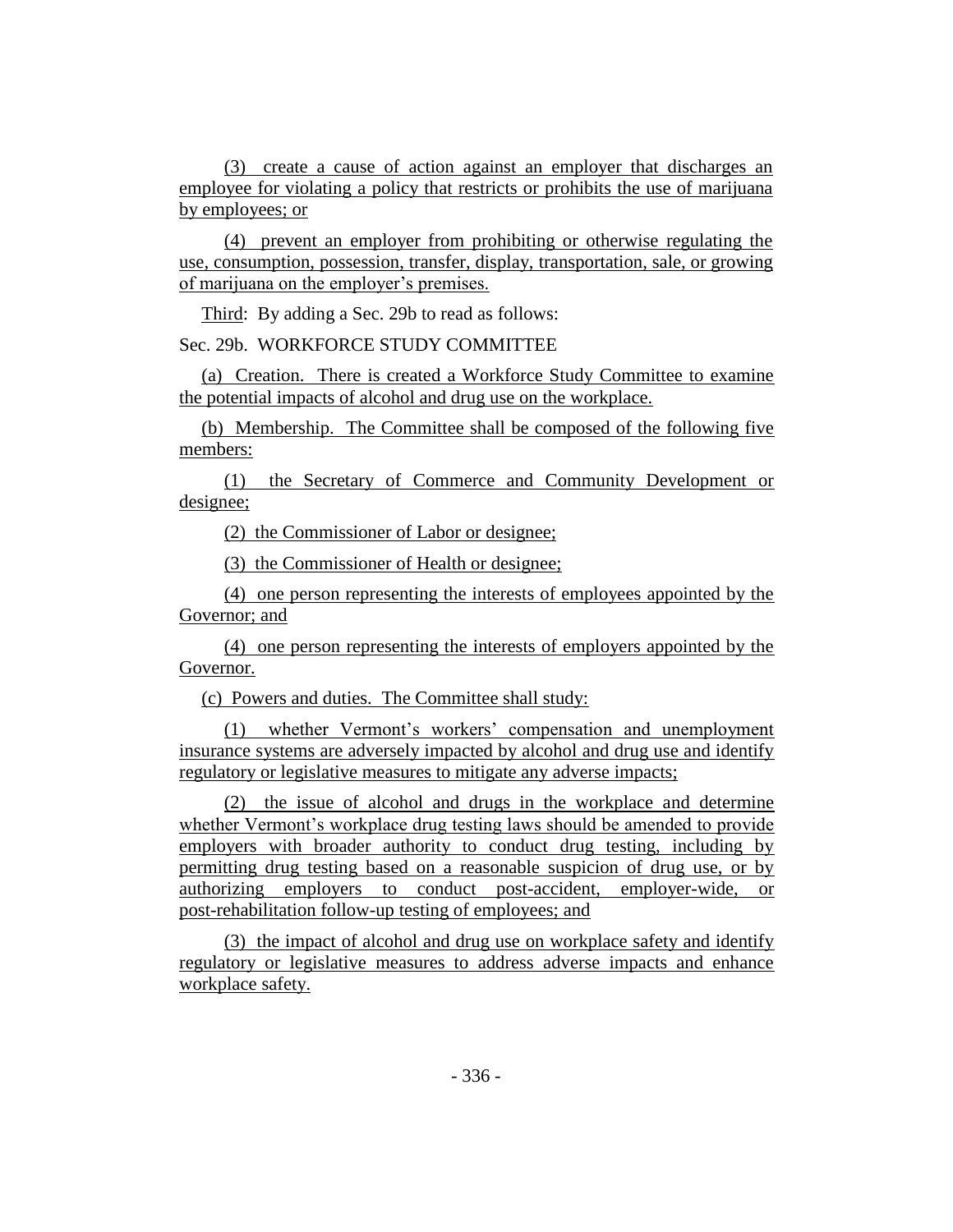(d) Assistance. The Committee shall have the administrative, technical, and legal assistance of the Agency of Commerce and Community Development, the Department of Labor, and the Department of Health.

(e) Report. On or before December 1, 2016, the Committee shall submit a written report with findings and recommendations to the House Committee on General, Housing and Military Affairs and the Senate Committee on Economic Development, Housing and General Affairs with its findings and any recommendations for legislative action.

(f) Meetings.

(1) The Secretary of Commerce or designee shall call the first meeting of the Committee to occur on or before September 15, 2016.

(2) The Committee shall select a chair from among its members at the first meeting.

(3) A majority of the membership shall constitute a quorum.

(4) The Committee shall cease to exist on December 31, 2016.

Fourth: In Sec. 31, EFFECTIVE DATES, in subsection (a) by striking out "and" and after "29a" by inserting and 29b

## **Amendment to S. 241 to be offered by Senators Rodgers and Zuckerman**

Senators Rodgers and Zuckerman move that the bill as amended by the Committee on Judiciary be further amended as follows:

First: By adding a new section to be numbered Sec. 7a to read as follows:

Sec. 7a. 18 V.S.A. § 4230 is amended to read:

#### § 4230. MARIJUANA

(a) Possession and cultivation.

(1)(A) No person shall knowingly and unlawfully possess more than one ounce of marijuana or more than five grams of hashish or cultivate marijuana in excess of the limit provided in subsection 4230h(a) of this title. For a first offense under this subdivision (A), a person shall be provided the opportunity to participate in the Court Diversion Program unless the prosecutor states on the record why a referral to the Court Diversion Program would not serve the ends of justice. A person convicted of a first offense under this subdivision shall be imprisoned not more than six months or fined not more than \$500.00, or both.

(B) A person convicted of a second or subsequent offense of knowingly and unlawfully possessing more than one ounce of marijuana or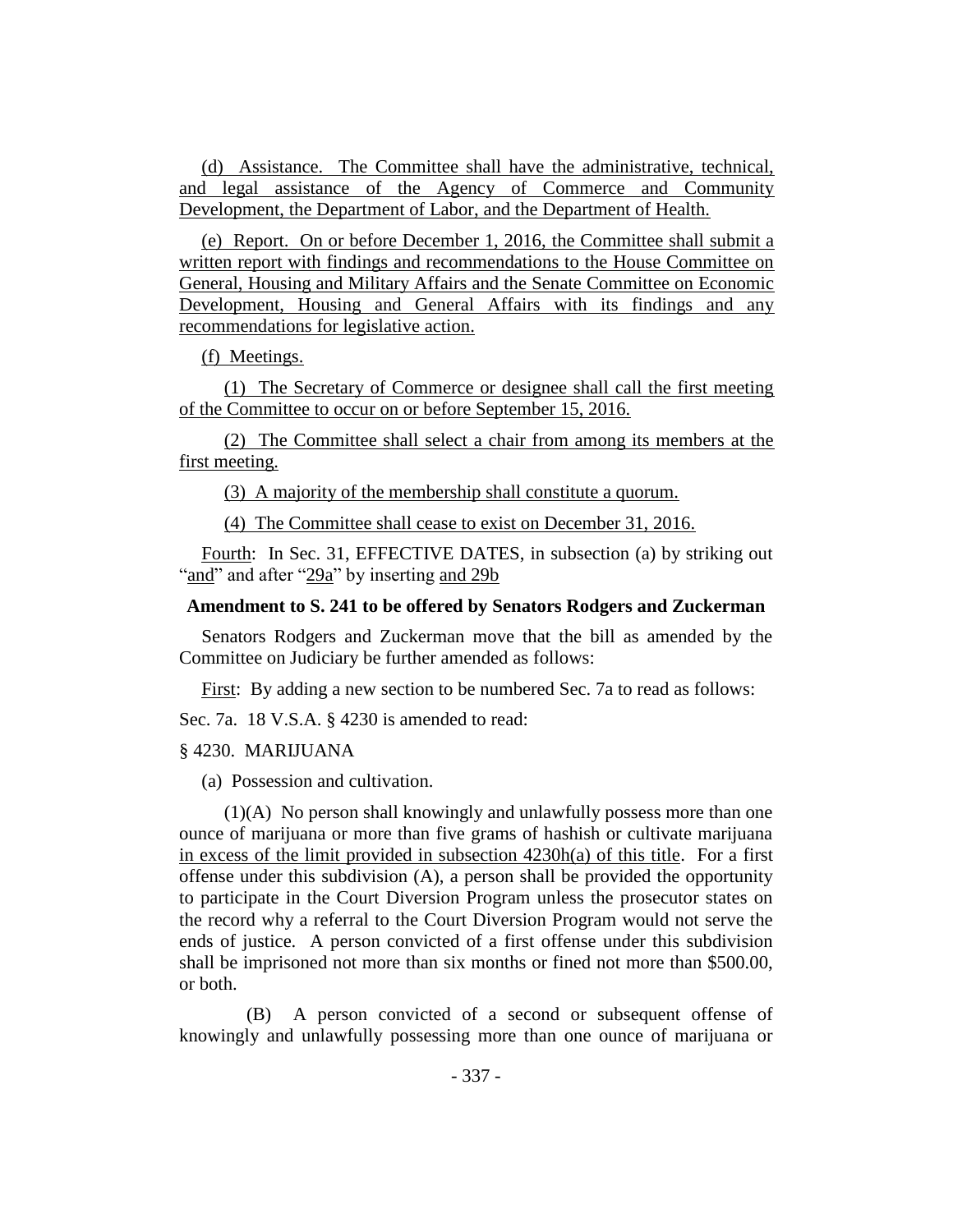more than five grams of hashish or cultivating marijuana in excess of the limit provided in section 4230h of this title shall be imprisoned not more than two years or fined not more than \$2,000.00, or both.

(C) Upon an adjudication of guilt for a first or second offense under this subdivision, the court may defer sentencing as provided in 13 V.S.A. § 7041 except that the court may in its discretion defer sentence without the filing of a presentence investigation report and except that sentence may be imposed at any time within two years from and after the date of entry of deferment. The court may, prior to sentencing, order that the defendant submit to a drug assessment screening which may be considered at sentencing in the same manner as a presentence report.

(2) A person knowingly and unlawfully possessing two ounces or more of marijuana or 10 grams or more of hashish or knowingly and unlawfully cultivating more than three plants of marijuana twice the limit provided in section 4230h of this title shall be imprisoned not more than three years or fined not more than \$10,000.00, or both.

(3) A person knowingly and unlawfully possessing one pound or more of marijuana or 2.8 ounces or more of hashish or knowingly and unlawfully cultivating more than 10 plants of marijuana three times the limit provided in section 4230h of this title shall be imprisoned not more than five years or fined not more than \$100,000.00, or both.

(4) A person knowingly and unlawfully possessing 10 pounds or more of marijuana or one pound or more of hashish or knowingly and unlawfully cultivating more than 25 plants of marijuana four times the limit provided in section 4230h of this title shall be imprisoned not more than 15 years or fined not more than \$500,000.00, or both.

\* \* \*

Second: By adding a new section to be numbered Sec.10b to read as follows:

Sec. 10b. 18 V.S.A. § 4230h is added to read:

#### § 4230h. PERSONAL CULTIVATION; RESTRICTIONS; PENALTIES

(a)(1) Except as otherwise provided in this chapter, a person 21 years of age or older who possesses six or fewer marijuana plants, of which not more than three are mature female plants, shall not be penalized or sanctioned in any manner by the State or any of its political subdivisions or denied any right or privilege under State law. Each residential unit shall be limited to six marijuana plants, of which not more than three may be mature female plants, regardless of how many persons 21 years or older reside in the residential unit.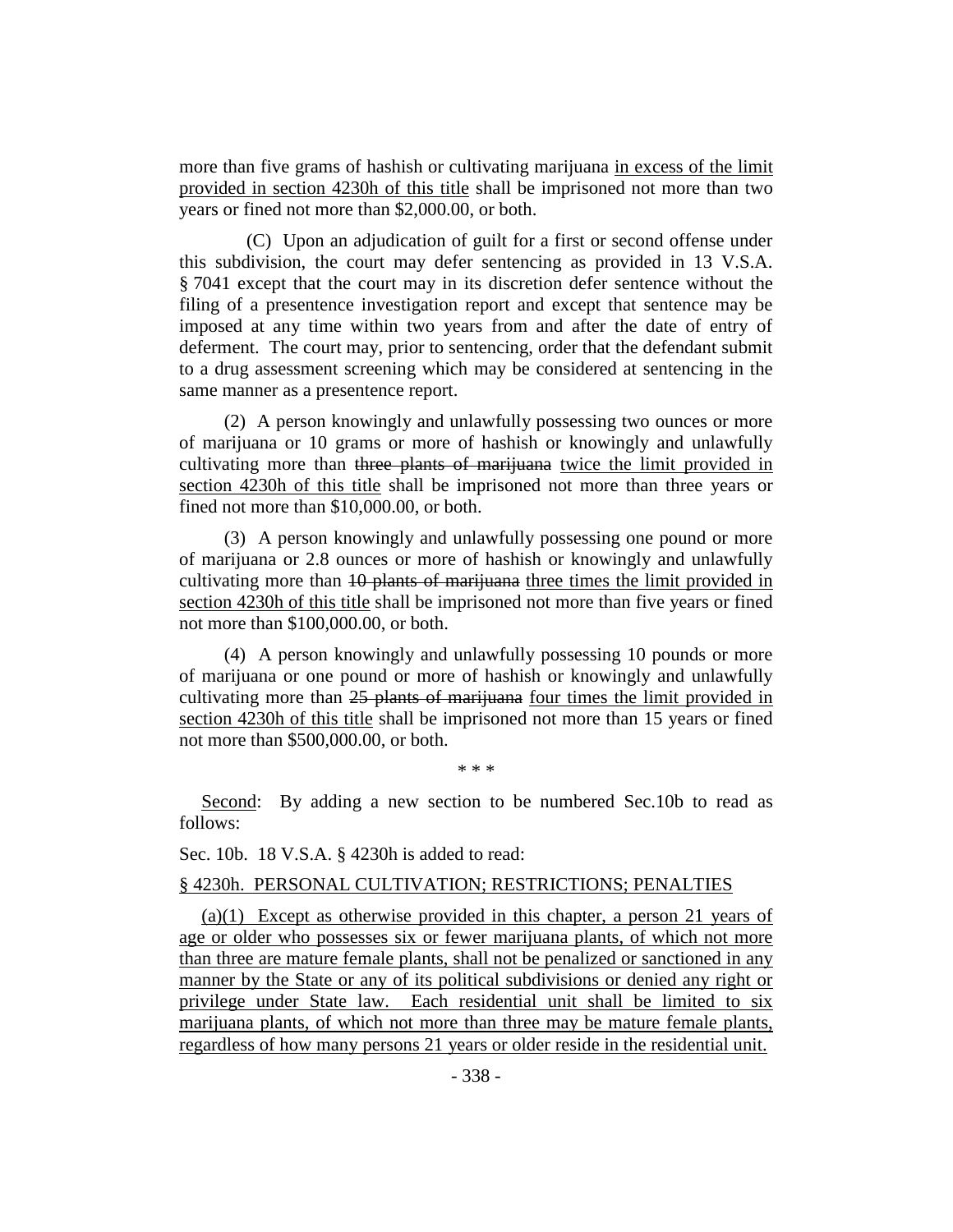(2) Any marijuana harvested from the plants allowed pursuant to subdivision (1) of this subsection shall not count toward the one ounce possession limit provided in section 4230a of this title provided it is in a secure indoor facility.

(3) As used in this section, "dwelling unit" means a building or the part of a building that is used as a primary home, residence, or sleeping place by one or more persons who maintain a household.

(b) Personal cultivation of marijuana only may occur:

(1) outdoors on property lawfully in possession of the cultivator or with the consent of the person in lawful possession of the property; and

(2) in an enclosure that is screened from public view.

(c) A violation of subsection (a) of this section shall be punished in accordance with subsection 4230(a) of this title.

(d) A violation of subsection (b) of this section shall be punished in accordance with subdivision  $4230(a)(1)(A)$  of this title.

(e) Chapter 87 of this title (marijuana establishments) shall not apply to personal cultivation conducted in compliance with this section and a license shall not be required.

Third: In Sec. 12, 18 V.S.A.  $\S$  4547(a) by striking out subdivision (3) in its entirety and by renumbering the remaining subdivisions to be numerically correct.

Fourth: In Sec. 31, EFFECTIVE DATES, subsection (d) after the following: " $10$ ," by inserting the following:  $10b$ ,

### **Amendment to S. 241 to be offered by Senator Zuckerman**

Senator Zuckerman moves that the bill as amended by the Committee on Judiciary be further amended as follows:

First: In Sec. 12, by striking out 18 V.S.A. § 4501 in its entirety and inserting in lieu thereof a new section 4501 to read:

### § 4501. DEFINITIONS

As used in this chapter:

(1) "Affiliate" means a person that directly or indirectly owns or controls, is owned or controlled by, or is under common ownership or control with, another person.

(2) "Applicant" means a person that applies for a license to operate a marijuana establishment pursuant to this chapter.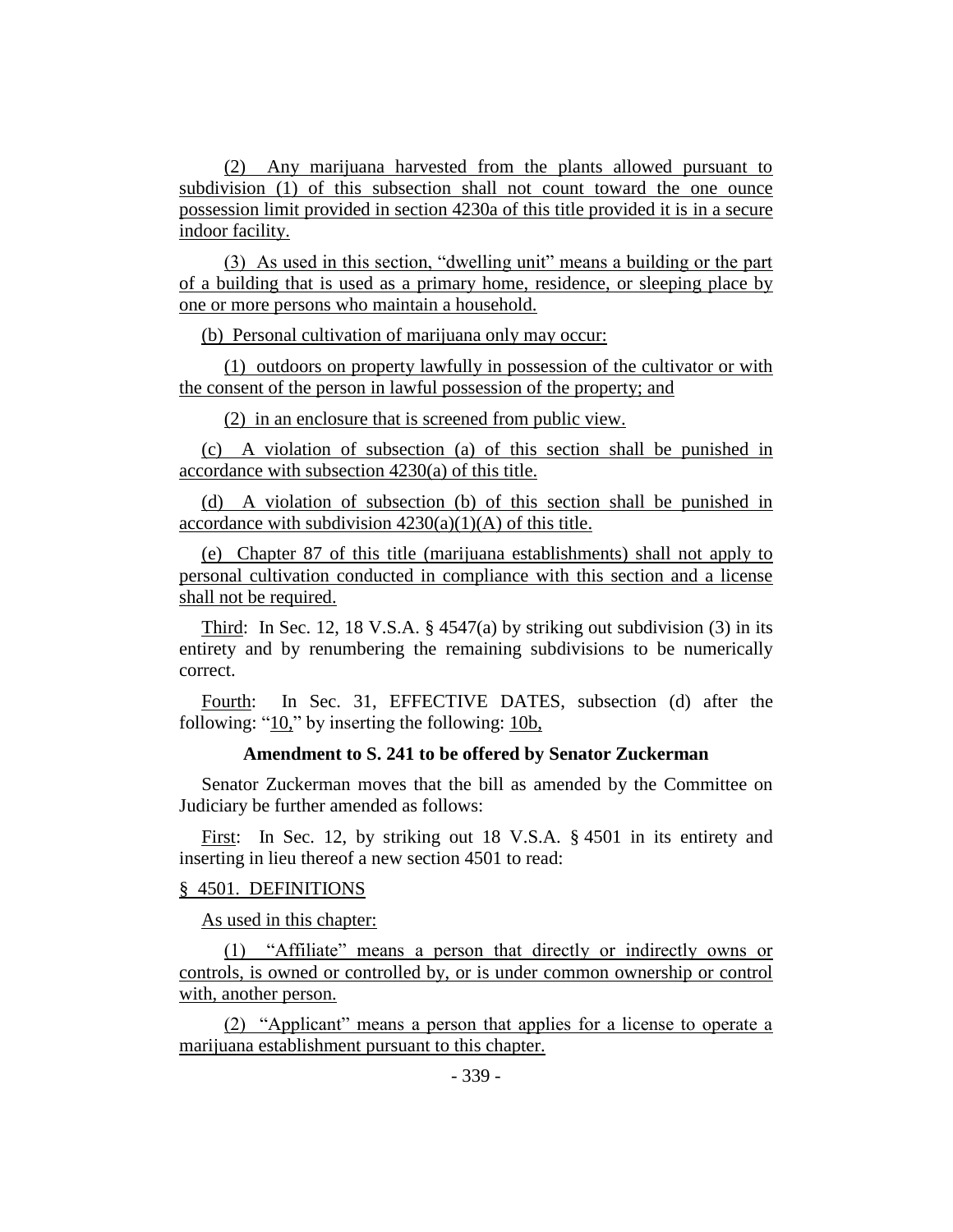(3) "Child care facility" means a child care facility or family day care home licensed or registered under 33 V.S.A. chapter 35.

(4) "Commissioner" means the Commissioner of Public Safety.

(5) "Department" means the Department of Public Safety.

(6) "Dispensary" means a person registered under section 4474e of this title that acquires, possesses, cultivates, manufactures, transfers, transports, supplies, sells, or dispenses marijuana, marijuana-infused products, and marijuana-related supplies and educational materials for or to a registered patient who has designated it as his or her center and to his or her registered caregiver for the registered patient's use for symptom relief.

(7) "Enclosed, locked facility" shall be either indoors or outdoors, not visible to the public, and may include a building, room, greenhouse, fully enclosed fenced-in area, or other location enclosed on all sides and equipped with locks or other security devices that permit access only by:

(A) Employees, agents, or owners of the cultivator, all of whom shall be 21 years of age or older.

(B) Government employees performing their official duties.

(C) Contractors performing labor that does not include marijuana cultivation, packaging, or processing. Contractors shall be accompanied by an employee, agent, or owner of the cultivator when they are in areas where marijuana is being grown, processed, or stored.

(D) Registered employees of other cultivators, members of the media, elected officials, and other individuals 21 years of age or older visiting the facility, provided they are accompanied by an employee, agent, or owner of the cultivator.

(8) "Financier" means a person, other than a financial institution as defined in 8 V.S.A. § 11101, that makes an equity investment, a gift, loan, or otherwise provides financing to a person with the expectation of a financial return.

(9) "Handbill" means a flyer, leaflet, or sheet that advertises marijuana or a marijuana establishment.

(10) "Marijuana" shall have the same meaning as provided in section 4201 of this title.

(11) "Marijuana cultivator" or "cultivator" means a person registered with the Department to engage in commercial cultivation of marijuana in accordance with this chapter.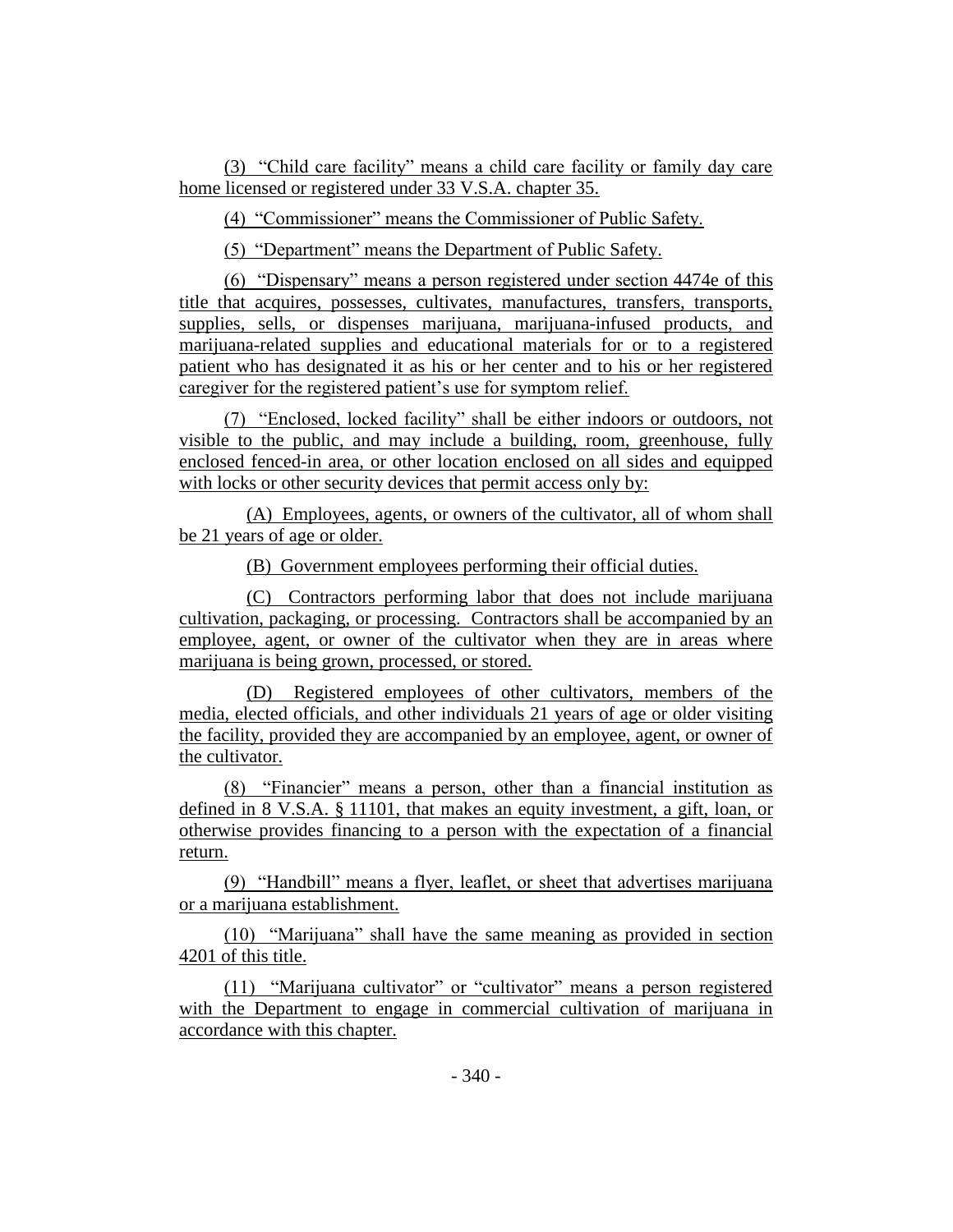(12) "Marijuana establishment" means a marijuana cultivator, retailer, or testing laboratory licensed by the Department to engage in commercial marijuana activity in accordance with this chapter.

(13) "Marijuana retailer" or "retailer" means a person licensed by the Department to sell marijuana to consumers for off-site consumption in accordance with this chapter.

(14) "Marijuana testing laboratory" or "testing laboratory" means a person licensed by the Department to test marijuana for cultivators and retailers in accordance with this chapter.

(15) "Owns or controls," "is owned or controlled by," and "under common ownership or control" mean direct ownership or beneficial ownership of an equity interest, or the equivalent thereof, of ten percent or more, and the power to direct, or cause the direction of, the management and policies of a person, whether through the ownership of voting securities, by contract, or otherwise.

(16) "Person" shall include any natural person; corporation; municipality; the State of Vermont or any department, agency or subdivision of the State; and any partnership, unincorporated association, or other legal entity.

(17) "Plant canopy" means the square footage dedicated to live plant production and does not include areas such as office space or areas used for the storage of fertilizers, pesticides, or other products.

(18) "Principal" means an individual vested with the authority to conduct, manage, or supervise the business affairs of a person, and may include the president, vice-president, secretary, treasurer, manager, or similar executive officer of a business; a director of a corporation, nonprofit corporation, or mutual benefit enterprise; a member of a nonprofit corporation, cooperative, or member-managed limited liability company; and a partner of a partnership.

(19) "Public place" means any street, alley, park, sidewalk, public building other than individual dwellings, any place of public accommodation as defined in 9 V.S.A. § 4501, and any place where the possession of a lighted tobacco product is prohibited pursuant to section 1421 of this title or chapter 37 of this title.

(20) "Resident" means a person who is domiciled in Vermont, subject to the following:

(A) The process for determining the domicile of an individual shall be the same as that required by rules adopted by the Department of Taxes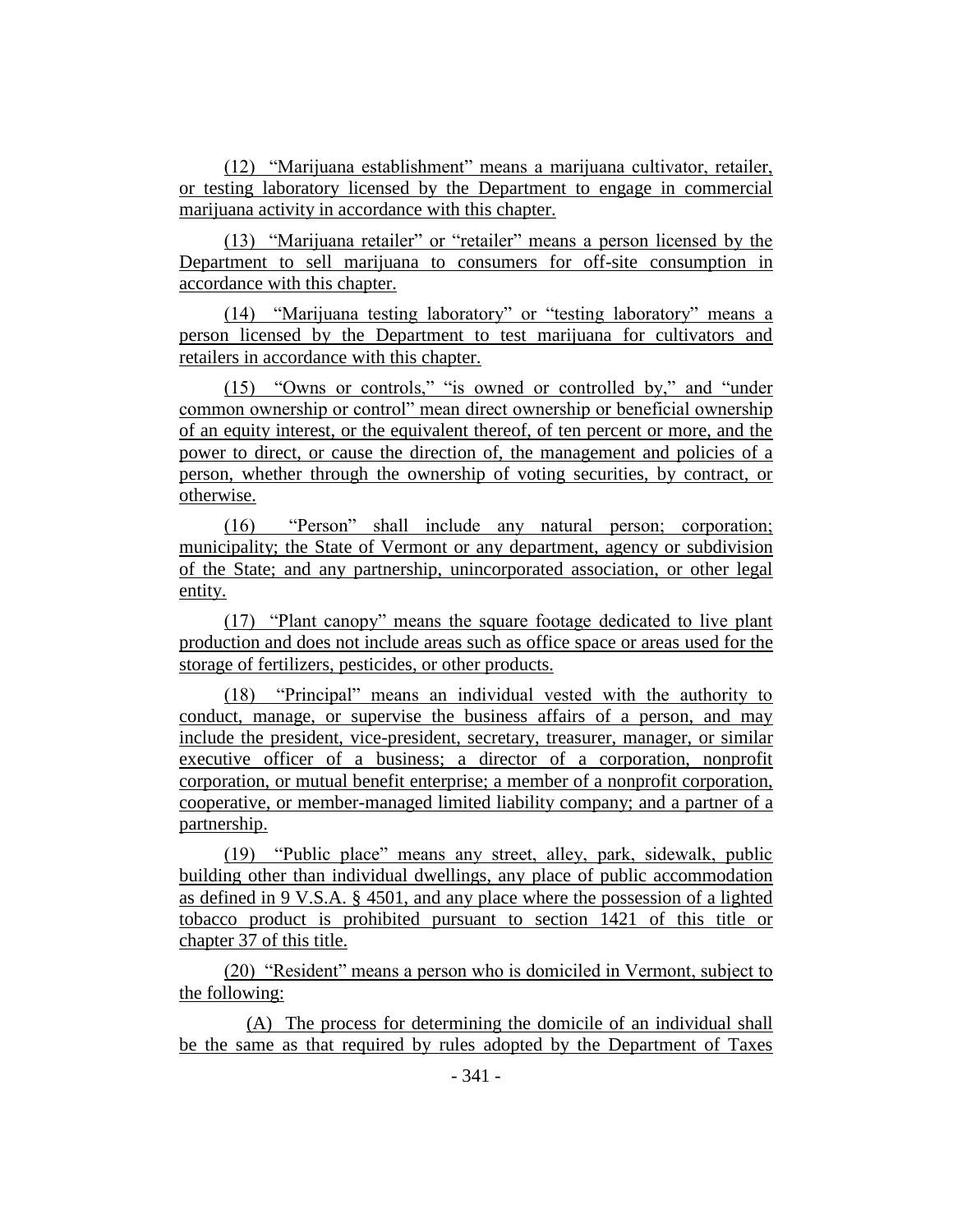related to determining domicile for the purpose of the interpretation and administration of 32 V.S.A. § 5401(14).

(B) The domicile of a business entity is the State in which it is organized.

(21) "School" means a public school, independent school, or facility that provides early childhood education as those terms are defined in 16 V.S.A. § 11.

Second: In Sec. 12, in 18 V.S.A.  $\S$  4521(d)(1), by striking out "a person" inserting in lieu thereof an applicant and its affiliates

Third: In Sec. 12, in 18 V.S.A. § 4522, by striking out subsections (a)–(b) in their entirety and inserting in lieu thereof new subsections (a)–(b) to read:

(a) To be eligible for a marijuana establishment license:

(1) An applicant shall be a resident of Vermont.

(2) A principal of an applicant, and a person who owns or controls an applicant, shall have been a resident of Vermont for two or more years immediately preceding the date of application.

(3) An applicant, principal of an applicant, or person who owns or controls an applicant, who is a natural person:

(A) shall be 21 years of age or older; and

(B) shall consent to the release of his or her criminal and administrative history records.

(b) A financier of an applicant shall have been a resident of Vermont for two or more years immediately preceding the date of application.

Fourth: In Sec. 12, in 18 V.S.A. § 4522, by striking out subsection (d) in its entirety and inserting in lieu thereof a new subsection (d) to read:

(d) The Department shall obtain a Vermont criminal history record, an out-of-state criminal history record, a criminal history record from the Federal Bureau of Investigation, and any regulatory records relating to the operation of a business in this State or any other jurisdiction for each of the following who is a natural person:

(1) an applicant or financier;

(2) a principal of an applicant or financier; and

(3) a person who owns or controls an applicant or financier.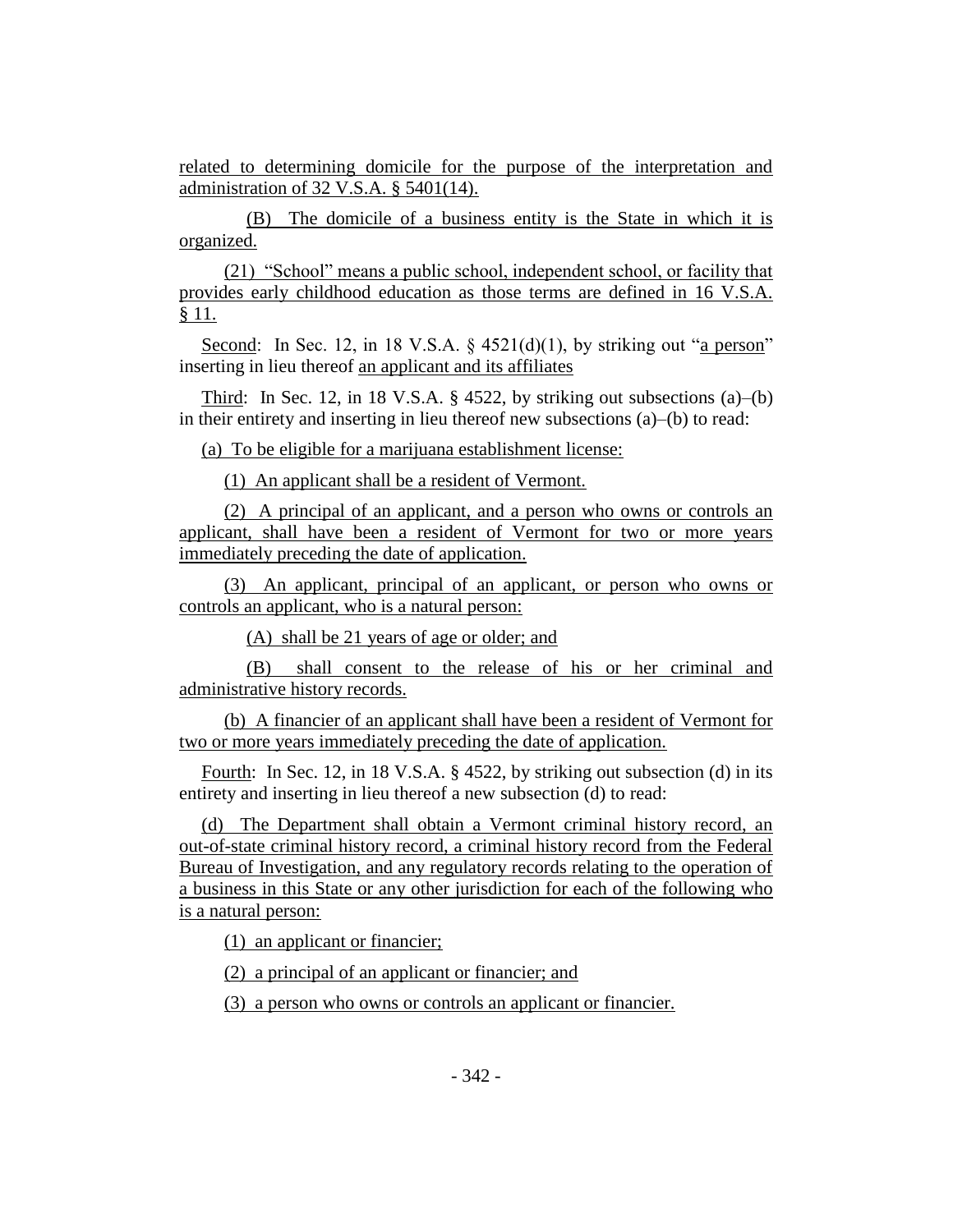Fifth: In Sec. 12, in 18 V.S.A.  $\frac{6}{9}$  4512(1)(B), by striking out "for all principals and financiers of the proposed marijuana establishment" and inserting in lieu thereof pursuant to subsection 4522(d) of this title

## **Favorable with Proposal of Amendment**

#### **H. 84.**

An act relating to internet dating services.

# **Reported favorably with recommendation of proposal of amendment by Senator Balint for the Committee on Economic Development, Housing & General Affairs.**

The Committee recommends that the Senate propose to the House to amend the bill by striking out all after the enacting clause and inserting in lieu thereof the following:

### Sec. 1. FINDINGS AND PURPOSE

(a) The General Assembly finds:

(1) Currently, an Internet dating service does not have an affirmative duty under any state or federal law to ban a member of the service, but a service may choose to voluntarily ban a member for violating one or more terms of use, or because the service determines the member poses a risk of defrauding another member.

(2) In 2014, Internet dating services banned millions of members, the vast majority of which were banned within 72 hours of creating an account with the service.

(3) Of the members banned in 2014, well less than one percent contacted the Internet dating service concerning the ban.

(4) Due to a growing number of cases in which Vermont members of Internet dating services have lost significant financial amounts to persons using Internet dating services to defraud members or businesses, the Office of the Vermont Attorney General proposes this legislation, working with the input of multiple Internet dating services and other stakeholders.

(5) If an Internet dating service violates the statutory provisions created in this act, the Attorney General has the authority pursuant to 9 V.S.A. §§ 2458 and 2459 to request from a court, or to settle with the service for, restitution for a consumer or class of consumers affected by the violation.

(b) Purpose. The purposes of this act are: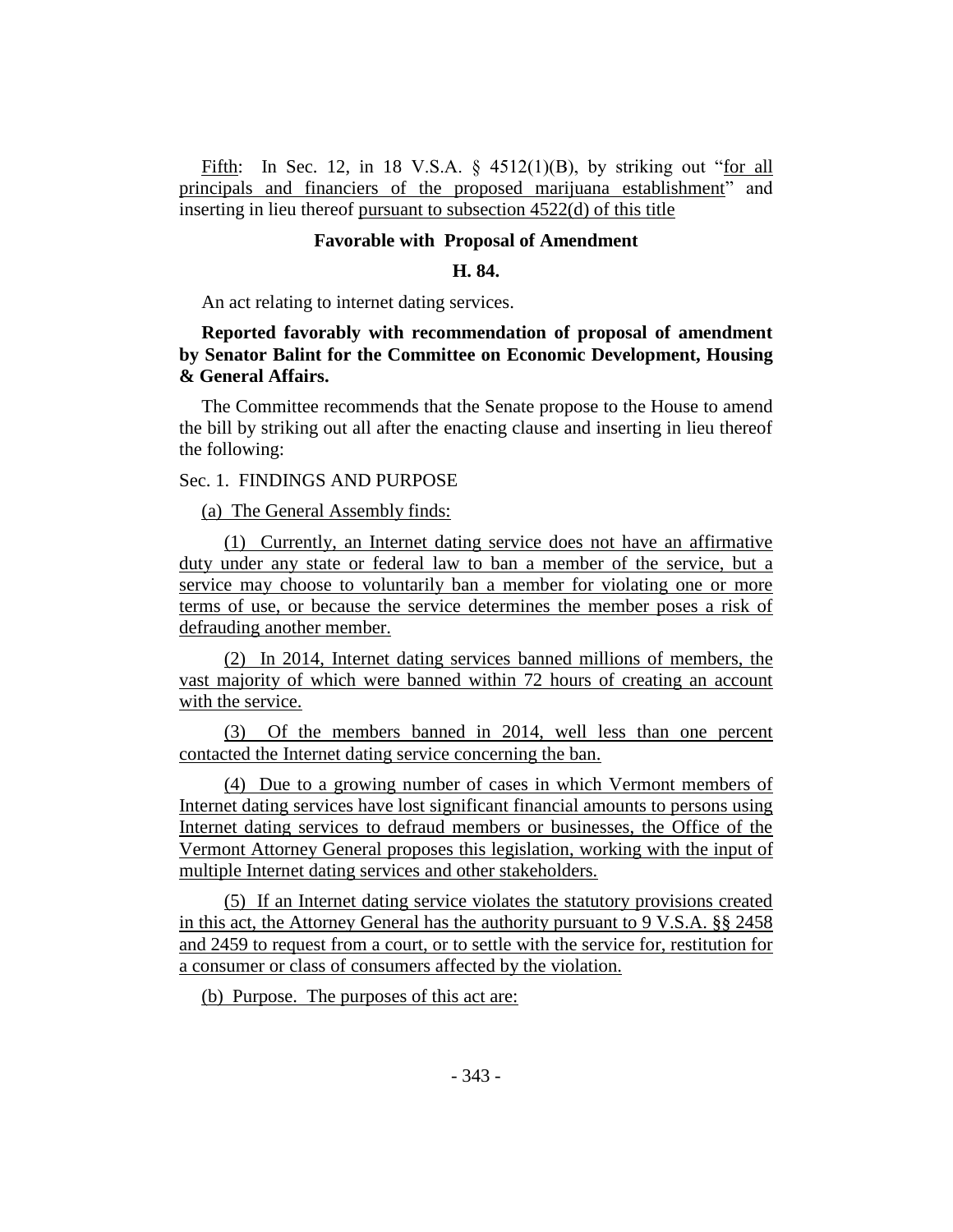(1) to protect Vermont consumers by requiring an Internet dating service to disclose in a timely manner important information about banned members to Vermont members of the service;

(2) to protect Internet dating services from liability to members for disclosing the information required by this act, while preserving liability to the State of Vermont and its agencies, departments, and subdivisions for violating this act; and

(3) to protect Vermont consumers and other members of Internet dating services by requiring an Internet dating service to notify its Vermont members when there is a significant change to the Vermont member's account information.

Sec. 2. 9 V.S.A. chapter 63, subchapter 8 is added to read:

Subchapter 8. Internet Dating Services

## § 2482a. DEFINITIONS

In this chapter:

(1) "Account change" means a change to a member's password, username, e-mail address, or other contact information an Internet dating service uses to enable communications between members.

(2) "Banned member" means the member whose account or profile is the subject of a fraud ban.

(3) "Fraud ban" means barring a member's account or profile from an Internet dating service because, in the judgment of the service, the member poses a significant risk of attempting to obtain money from other members through fraudulent means.

(4) "Internet dating service" means a person, or a division of a person, that is primarily in the business of providing dating services principally on or through the Internet.

(5) "Member" means a person who submits to an Internet dating service information required to access the service and who obtains access to the service.

(6) "Vermont member" means a member who provides a Vermont residential or billing address or zip code when registering with the Internet dating service.

§ 2482b. REQUIREMENTS FOR INTERNET DATING SERVICES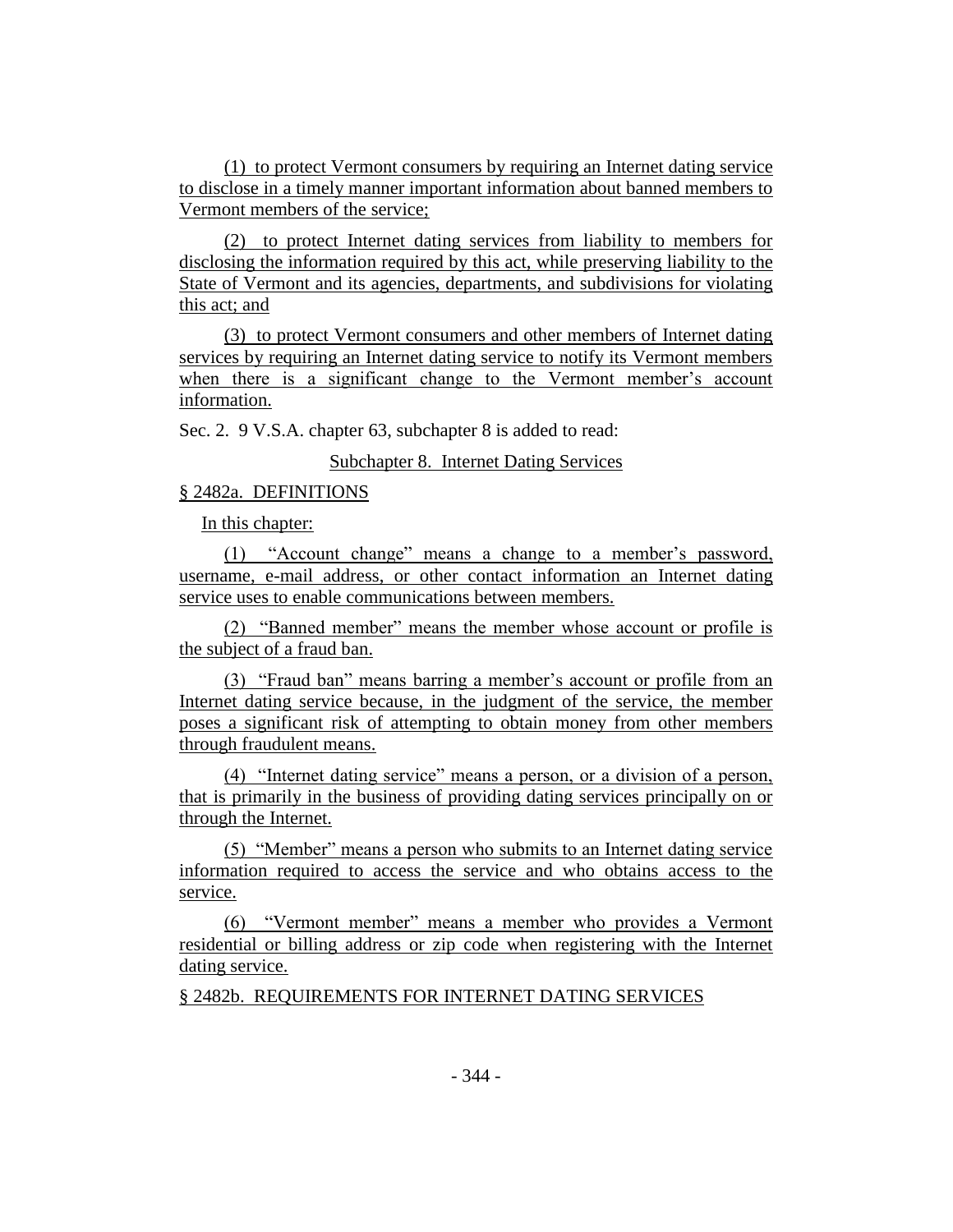(a) An Internet dating service shall disclose to all of its Vermont members known to have previously received and responded to an on-site message from a banned member:

(1) the user name, identification number, or other profile identifier of the banned member;

(2) the fact that the banned member was banned because, in the judgment of the Internet dating service, the banned member may have been using a false identity or may pose a significant risk of attempting to obtain money from other members through fraudulent means;

(3) that a member should never send money or personal financial information to another member; and

(4) a hyperlink to online information that clearly and conspicuously addresses the subject of how to avoid being defrauded by another member of an Internet dating service.

(b) The notification required by subsection (a) of this section shall be:

(1) clear and conspicuous;

(2) by e-mail, text message, or other appropriate means of communication; and

(3) sent within 24 hours after the fraud ban, or at a later time if the service has determined, based on an analysis of effective messaging, that a different time is more effective, but in no event later than three days after the fraud ban.

(c) An Internet dating service shall disclose in an e-mail, text message, or other appropriate means of communication, in a clear and conspicuous manner, within 24 hours after discovering an account change to a Vermont member's account:

(1) the fact that information on the member's account has been changed;

(2) a brief description of the change; and

(3) if applicable, how the member may obtain further information on the change.

## § 2482c. LIMITED IMMUNITY

(a) An Internet dating service shall not be liable to any person, other than the State of Vermont, or any agency, department, or subdivision of the State, for disclosing to any member that it has banned a member, the user name or identifying information of the banned member, or the reasons for the Internet dating service's decision to ban such member.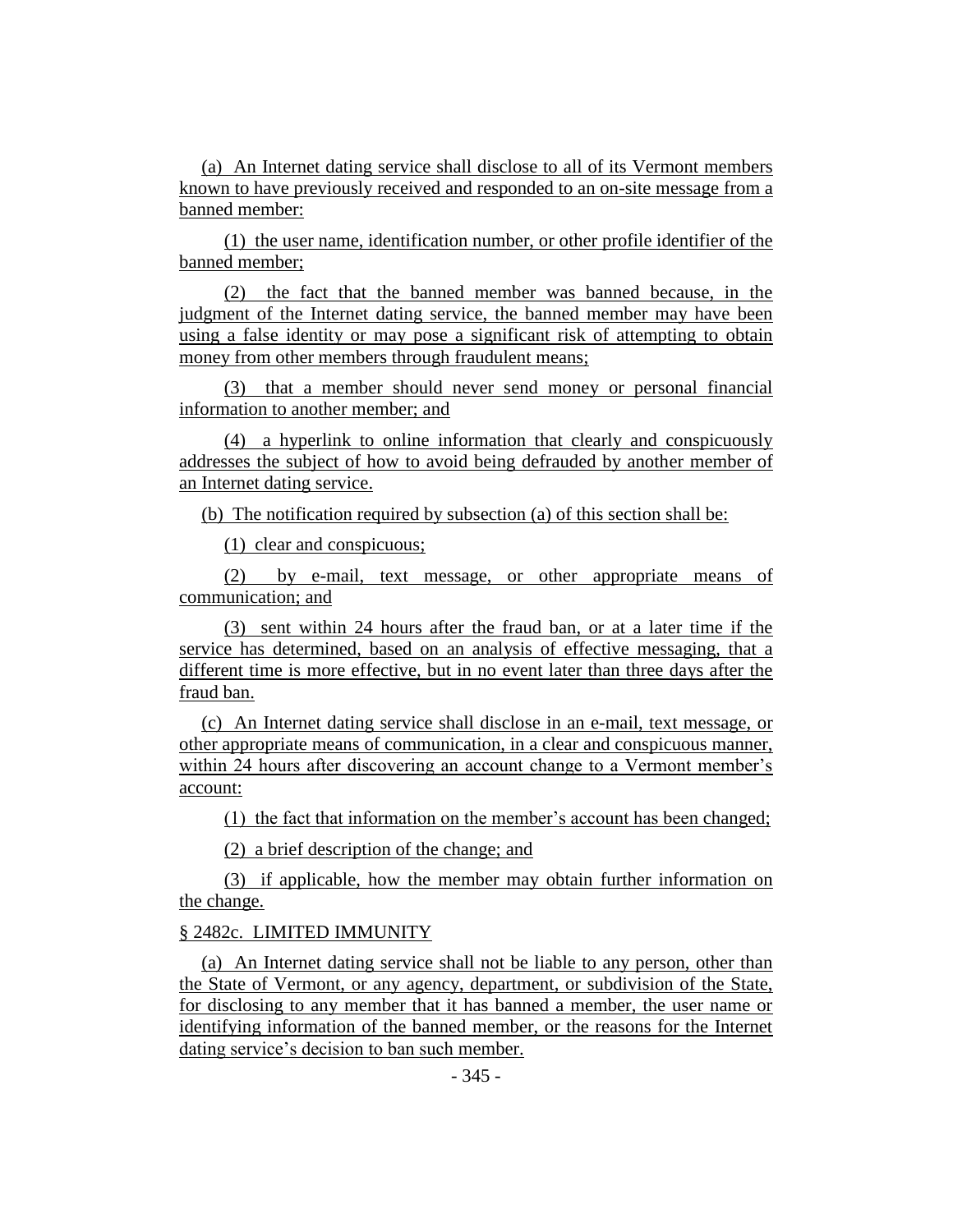(b) An Internet dating service shall not be liable to any person, other than the State of Vermont, or any agency, department, or subdivision of the State, for the decisions regarding whether to ban a member, or how or when to notify a member pursuant to section 2482b of this title.

(c) This subchapter does not diminish or adversely affect the protections for Internet dating services that are afforded in 47 U.S.C. § 230 (Federal Communications Decency Act).

### § 2482d. VIOLATIONS

(a) A person who violates this subchapter commits an unfair and deceptive act in trade and commerce in violation of section 2453 of this title.

(b) The Attorney General has the same authority to make rules, conduct civil investigations, and enter into assurances of discontinuance as is provided under subchapter 1 of this chapter.

# Sec. 3. EFFECTIVE DATES

(a) This section and 9 V.S.A. §§ 2482a, 2482c, and 2482d in Sec. 2 shall take effect on passage.

(b) In Sec. 2, 9 V.S.A. § 2482b shall take effect on January 1, 2017.

(Committee vote: 5-0-0)

(For House amendments, see House Journal for May 14, 2015, page 1992- 1995.)

#### **NOTICE CALENDAR**

### **Second Reading**

#### **Favorable with Recommendation of Amendment**

## **S. 10.**

An act relating to the State DNA database.

## **Reported favorably with recommendation of amendment by Senator Sears for the Committee on Judiciary.**

The Committee recommends that the bill be amended by striking out all after the enacting clause and inserting in lieu thereof the following:

Sec. 1. 20 V.S.A. § 1932 is amended to read:

## § 1932. DEFINITIONS

As used in this subchapter:

\* \* \*

- 346 -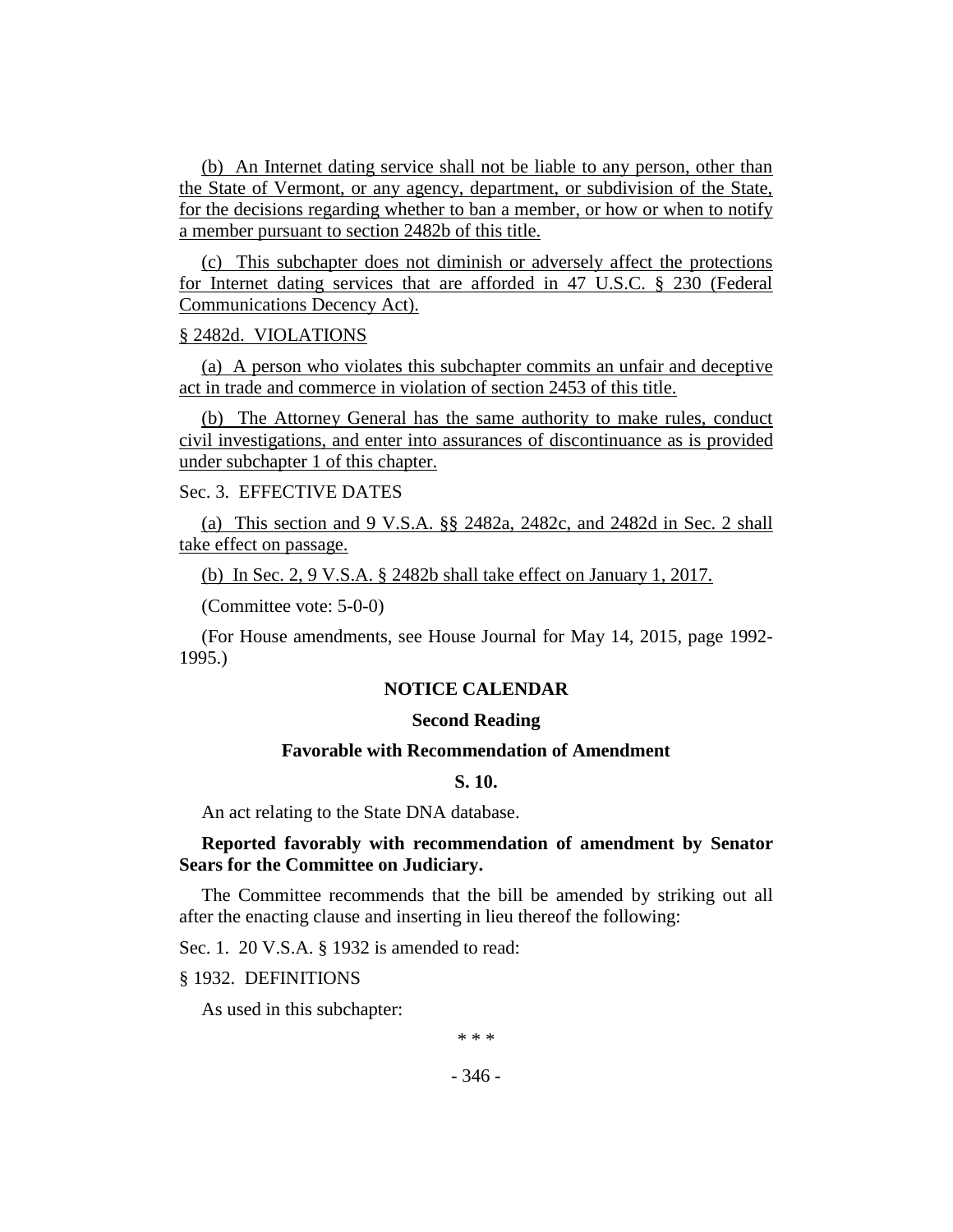(5) "DNA sample" means a forensic unknown tissue sample or a tissue sample provided by any person convicted of a designated crime or for whom the court has determined at arraignment there is probable cause that the person has committed a felony. The DNA sample may be blood or other tissue type specified by the department Department.

\* \* \*

(12) "Designated crime" means any of the following offenses:

(A) a felony;

(B) 13 V.S.A. § 1042 (domestic assault);

(C) any crime for which a person is required to register as a sex offender pursuant to 13 V.S.A. chapter 167, subchapter 3 of chapter 167 of Title 13;

(D) a misdemeanor for which a person is sentenced to and serves a period of incarceration of at least 30 days;

(E) an attempt to commit any offense listed in this subdivision; or

 $(E)(F)$  any other offense, if, as part of a plea agreement in an action in which the original charge was a crime listed in this subdivision and probable cause was found by the court, there is a requirement that the defendant submit a DNA sample to the DNA data bank.

Sec. 2. 20 V.S.A. § 1933 is amended to read:

§ 1933. DNA SAMPLE REQUIRED

(a) The following persons shall submit a DNA sample:

(1) A  $\alpha$  person convicted in a court in this state State of a designated crime on or after April 29, 1998.;

(2) A person for whom the court has determined at arraignment there is probable cause that the person has committed a felony in this state on or after July 1, 2011.

 $(3)$  A a person who was convicted in a court in this state State of a designated crime prior to April 29, 1998 and, after such date, is:

(A) in the custody of the commissioner of corrections Commissioner of Corrections pursuant to 28 V.S.A. § 701;

(B) on parole for a designated crime;

(C) serving a supervised community sentence for a designated crime; or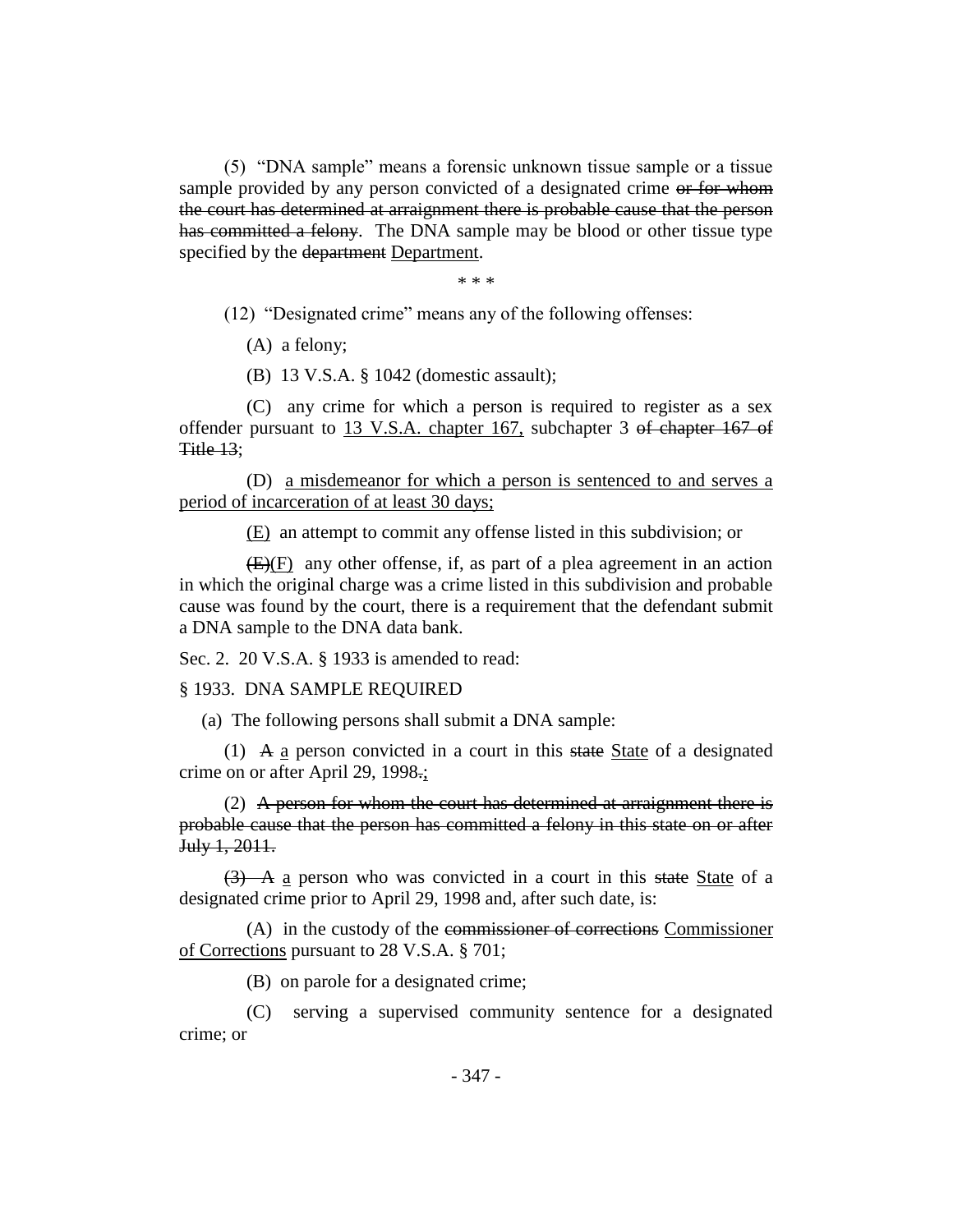(D) on probation for a designated crime.

(b) At the time of arraignment, the court shall set a date and time for the person to submit a DNA sample.

 $\left\langle \epsilon \right\rangle$  A person required to submit a DNA sample who is serving a sentence in a correctional facility shall have his or her DNA samples collected or taken at the receiving correctional facility, or at a place and time designated by the commissioner of corrections Commissioner of Corrections or by a court, if the person has not previously submitted a DNA sample.

 $(d)(c)$  A person serving a sentence for a designated crime not confined to a correctional facility shall have his or her DNA samples collected or taken at a place and time designated by the commissioner of corrections Commissioner of Corrections, the commissioner of public safety Commissioner of Public Safety, or a court if the person has not previously submitted a DNA sample in connection with the designated crime for which he or she is serving the sentence.

Sec. 3. 20 V.S.A. § 1940 is amended to read:

# § 1940. EXPUNGEMENT OF RECORDS AND DESTRUCTION OF SAMPLES

(a) In accordance with procedures set forth in subsection (b) of this section, the department Department shall destroy the DNA sample and any records of a person related to the sample that were taken in connection with a particular alleged designated crime in any either of the following circumstances:

(1) A person's conviction related to an incident that caused the DNA sample to be taken is reversed, and the case is dismissed.

(2) The person is granted a full pardon related to an incident that caused the DNA sample to be taken.

(3) If the sample was taken post-arraignment, the felony charge which required the DNA sample is downgraded to a misdemeanor by the prosecuting attorney upon a plea agreement or the person is convicted of a lesser offense that is a misdemeanor other than domestic assault pursuant to 13 V.S.A. § 1042 or a sex offense for which registration is required pursuant to 13 V.S.A. § 5401 et seq.

(4) If the sample was taken post-arraignment, the person is acquitted after a trial of the charges which required the taking of the DNA sample.

(5) If the sample was taken post-arraignment, the charges which required the taking of the DNA sample are dismissed by either the court or the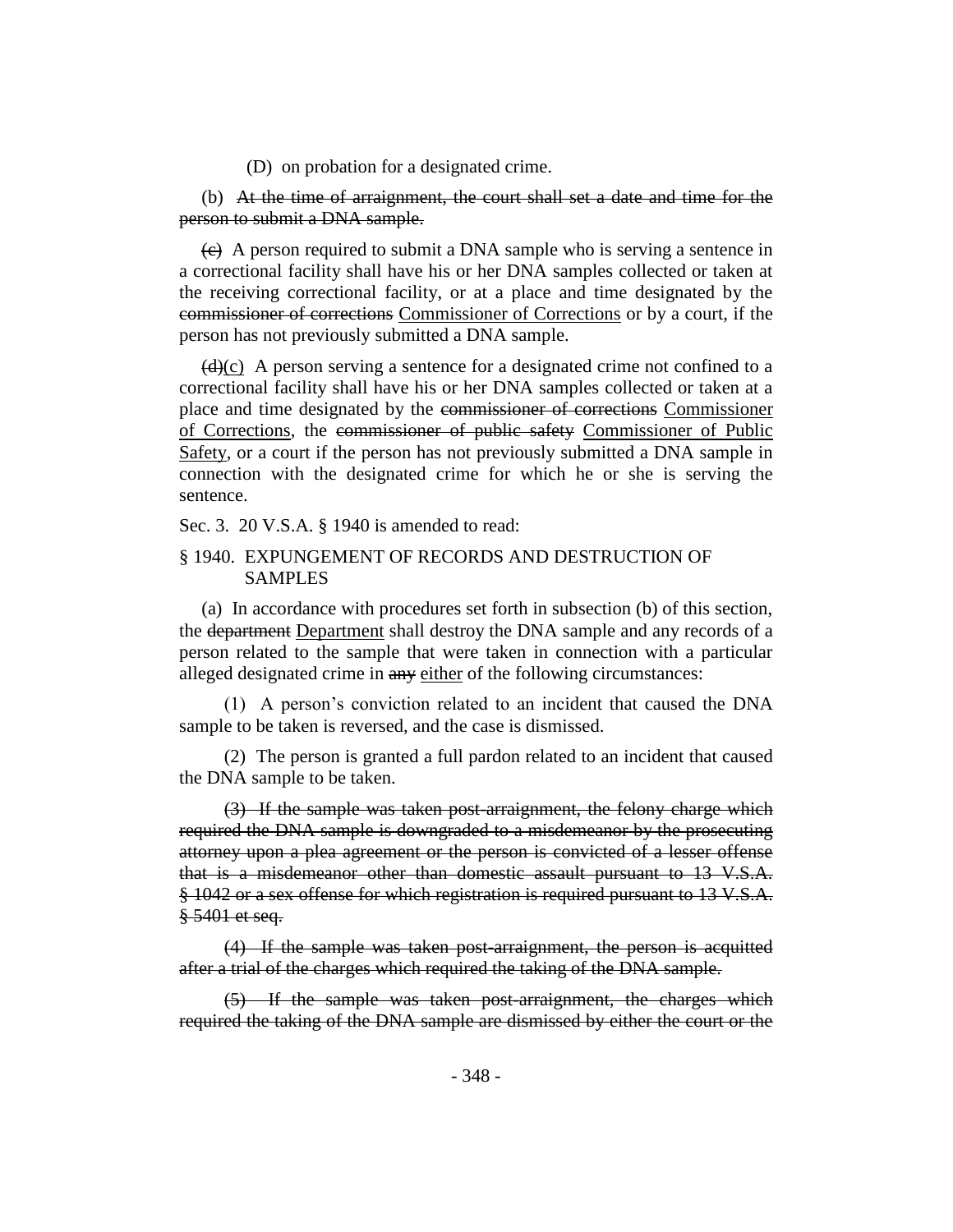state after arraignment unless the attorney for the state can show good cause why the sample should not be destroyed.

\* \* \*

Sec. 4. EFFECTIVE DATE

This act shall take effect on passage.

(Committee vote: 5-0-0)

# **S. 223.**

An act relating to regulating fantasy sports contests.

# **Reported favorably with recommendation of amendment by Senator Mullin for the Committee on Economic Development, Housing & General Affairs.**

The Committee recommends that the bill be amended by striking out all after the enacting clause and inserting in lieu thereof the following:

Sec. 1. 9 V.S.A. chapter 116 is added to read:

# CHAPTER 116. FANTASY SPORTS CONTESTS

# § 4185. DEFINITIONS

In this chapter:

(1) "Confidential fantasy sports contest information" means nonpublic information available to a fantasy sports operator that relates to a fantasy sports player's activity in a fantasy sports contest and that, if disclosed, may give another fantasy sports player an unfair competitive advantage in a fantasy sports contest.

(2) "Fantasy sports contest" means a virtual or simulated sporting event governed by a uniform set of rules adopted by a fantasy sports operator in which:

(A) a fantasy sports player may earn one or more cash prizes or awards, the value of which a fantasy sports operator discloses in advance of the contest;

(B) a fantasy sports player uses his or her knowledge and skill of sports data, performance, and statistics to create and manage a fantasy sports team;

(C) a fantasy sports team earns fantasy points based on the sports performance statistics accrued by individual athletes or teams, or both, in real world sporting events;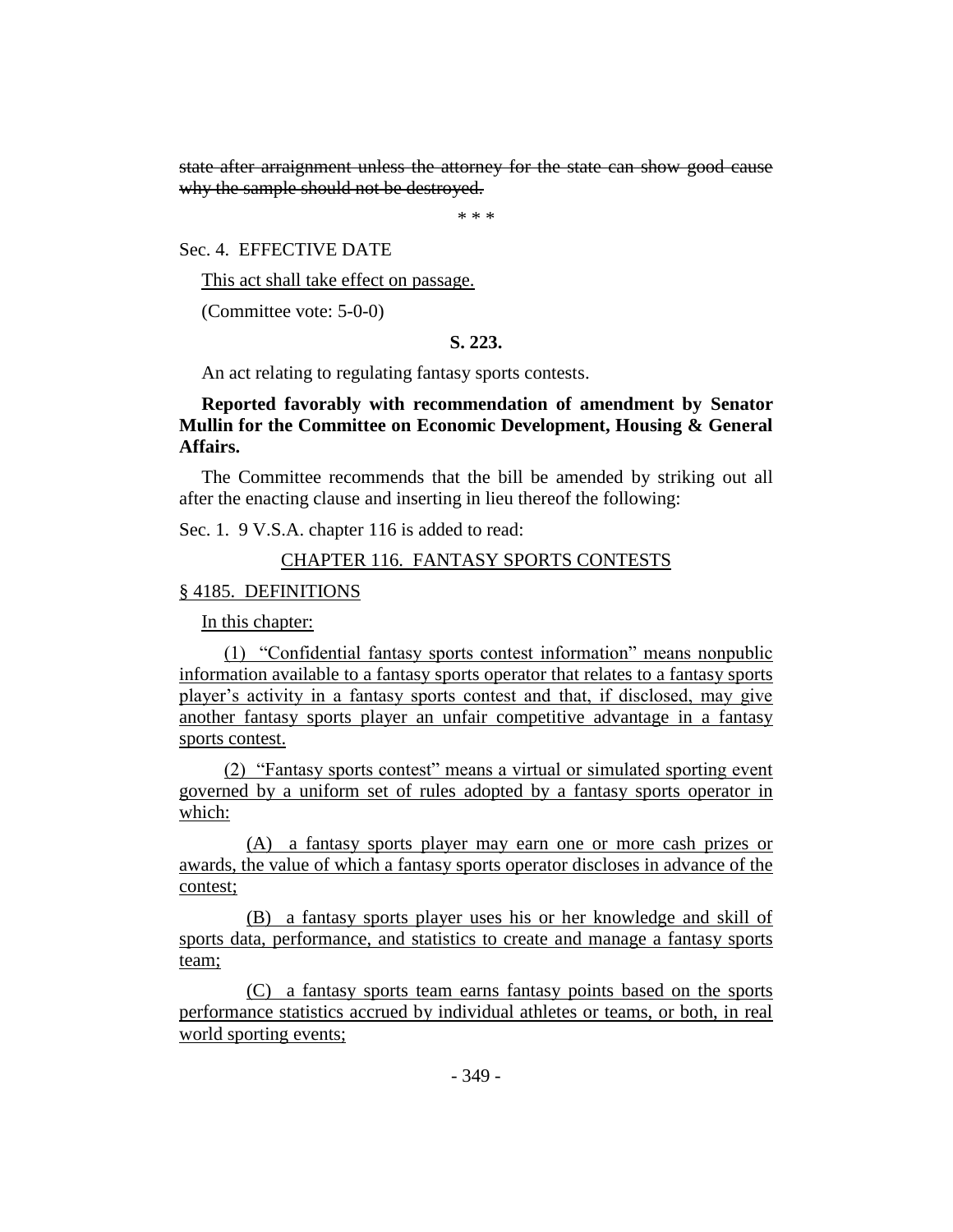(D) the outcome is determined by the number of fantasy points earned; and

(E) the outcome is not determined by the score, the point spread, the performance of one or more teams, or the performance of an individual athlete in a single real world sporting event.

(3) "Fantasy sports operator" means a person that offers to members of the public the opportunity to participate in a fantasy sports contest for consideration.

(4) "Fantasy sports player" means an individual who participates in a fantasy sports contest for consideration.

# § 4186. CONSUMER PROTECTION

(a) A fantasy sports operator shall adopt policies and procedures to:

(1) prevent participation in a fantasy sports contest he or she offers with a cash prize of \$5.00 or more by:

(A) the fantasy sports operator;

(B) an employee of the fantasy sports operator or a relative of the employee who lives in the same household; or

(C) a professional athlete or official who participates in one or more real world sporting events in the same sport as the fantasy sports contest;

(2) prevent the disclosure of confidential fantasy sports contest information to an unauthorized person;

(3) require that a fantasy sports player is 18 years of age or older, and verify the age of each player using one or more commercially available databases, which primarily consist of data from government sources and which government and business regularly use to verify and authenticate age and identity;

(4) limit and disclose to prospective players the number of entries a fantasy sports player may submit for each fantasy sports contest; and

(5) segregate player funds from operational funds, and maintain a reserve in the form of cash, cash equivalents, an irrevocable letter of credit, a bond, or a combination thereof in an amount that equals or exceeds the amount of deposits in fantasy sports player accounts, for the benefit and protection of fantasy sports player funds held in their accounts.

(b) A fantasy sports operator shall have the following duties: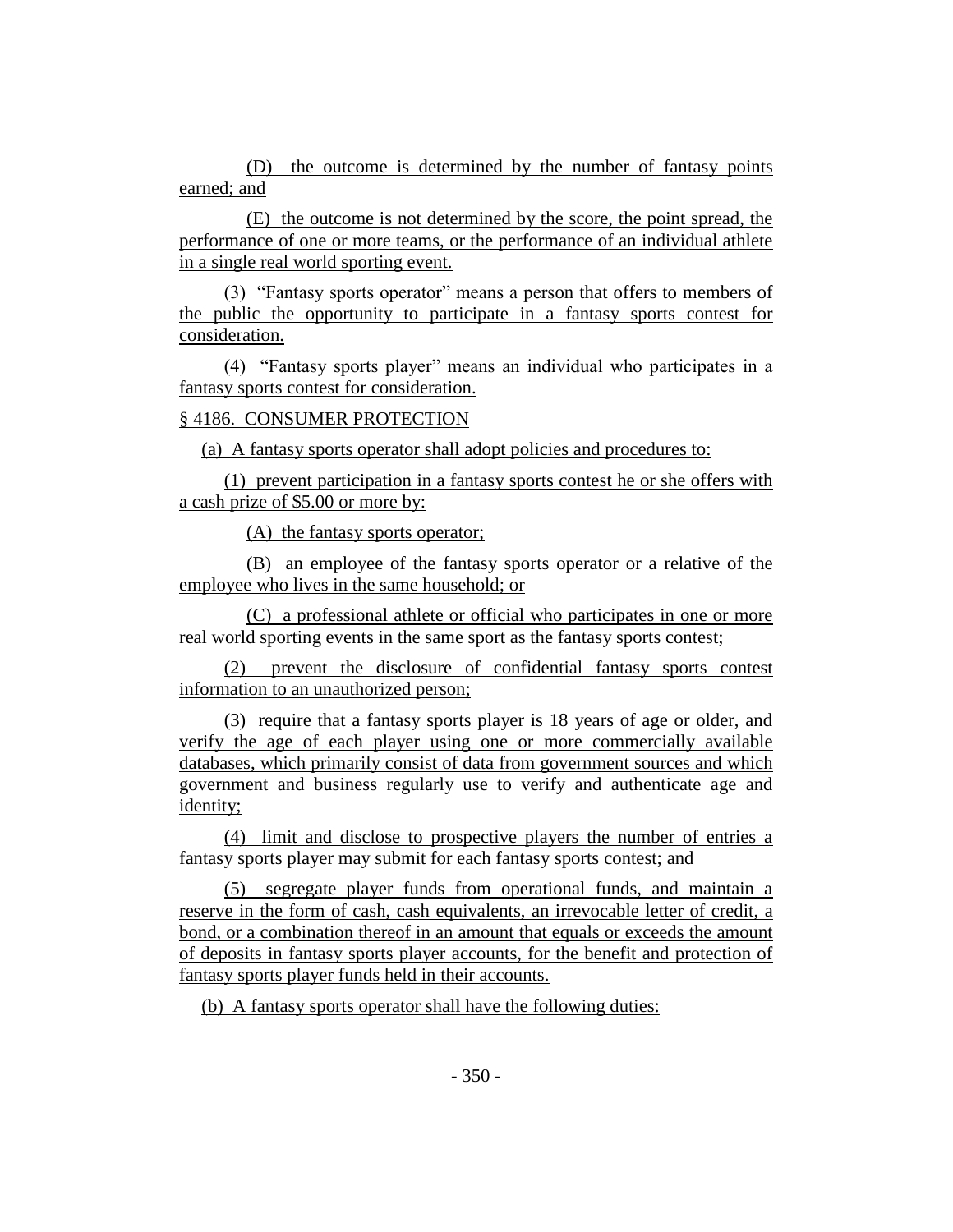(1) The operator shall provide a link on its website to information and resources addressing addiction and compulsive behavior and where to seek assistance with these issues in Vermont and nationally.

(2)(A) The operator shall enable a fantasy sports player to restrict irrevocably his or her own ability to participate in a fantasy sports contest, for a period of time the player specifies, by submitting a request to the operator through its website or by online chat with the operator's agent.

(B) The operator shall provide to a player who self-restricts his or her participation information concerning:

(i) available resources addressing addiction and compulsive behavior;

(ii) how to close an account and restrictions on opening a new account during the period of self-restriction;

(iii) requirements to reinstate an account at the end of the period; and

(iv) how the operator addresses reward points and account balances during and after the period of self-restriction, and when the player closes his or her account.

(3) The operator shall provide a player access to the following information for the previous six months:

(A) a player's play history, including money spent, games played, previous line-ups, and prizes awarded;

(B) a player's account details, including deposit amounts, withdrawal amounts, and bonus information, including amounts remaining for a pending bonus and amounts released to the player.

(c)(1) A fantasy sports operator shall contract with a third party to perform an annual independent audit, consistent with the standards established by the Public Company Accounting Oversight Board, to ensure compliance with the requirements in this chapter.

(2) The fantasy contest operator shall submit the results of the independent audit to the Attorney General.

# § 4187. PENALTY

A person who violates a provision of this chapter shall be subject to a civil penalty of not more than \$1,000.00 for each violation, which shall accrue to the State and may be recovered in a civil action brought by the Attorney General.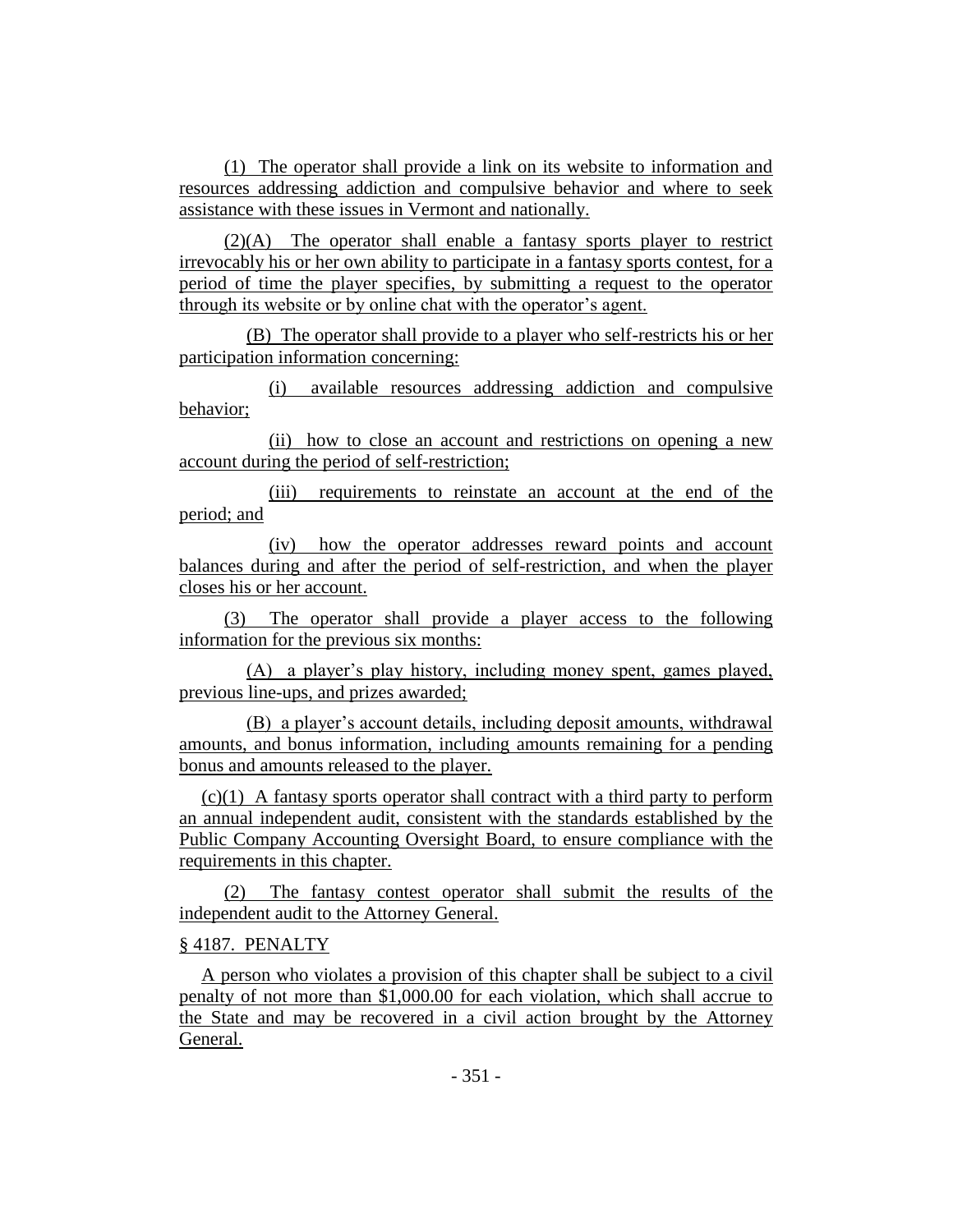#### § 4188. EXEMPTION

The provisions of 13 V.S.A. chapter 51, relating to gambling and lotteries, shall not apply to a fantasy sports contest.

Sec. 2. EFFECTIVE DATE

This act shall take effect on July 1, 2016.

(Committee vote: 5-0-0)

# **House Proposal of Amendment to Senate Proposal of Amendment H. 611.**

An act relating to fiscal year 2016 budget adjustment.

The House concurs in the Senate proposal of amendment with further amendment thereto as follows:

First: By striking out the *First* proposal of amendment in its entirety and inserting in lieu thereof the following:

Sec. 13. 2015 Acts and Resolves No. 58, Sec. B.301 is amended to read:

Sec. B.301 Secretary's office - global commitment

| Operating expenses               | 4,541,736                | 7,884,268     |
|----------------------------------|--------------------------|---------------|
| <b>Grants</b>                    | 1,372,464,147            | 1,434,250,041 |
| Total                            | 1,377,005,883            | 1,442,134,309 |
| Source of funds                  |                          |               |
| General fund                     | 208, 728, 673            | 217,281,414   |
| Special funds                    | 26,550,179               | 27,899,279    |
| Tobacco fund                     | 28, 747, 141             | 28,079,458    |
| State health care resources fund | 270, 712, 781            | 282,705,968   |
| Federal funds                    | 842,227,109              | 886,128,190   |
| Interdepartmental transfers      | 40,000                   | 40,000        |
| Total                            | <del>1,377,005,883</del> | 1,442,134,309 |

Second: By striking out the *Sixth* proposal of amendment in its entirety and inserting in lieu thereof the following:

Sec. 55a. FISCAL YEAR 2016 CONTINGENT GENERAL FUND APPROPRIATIONS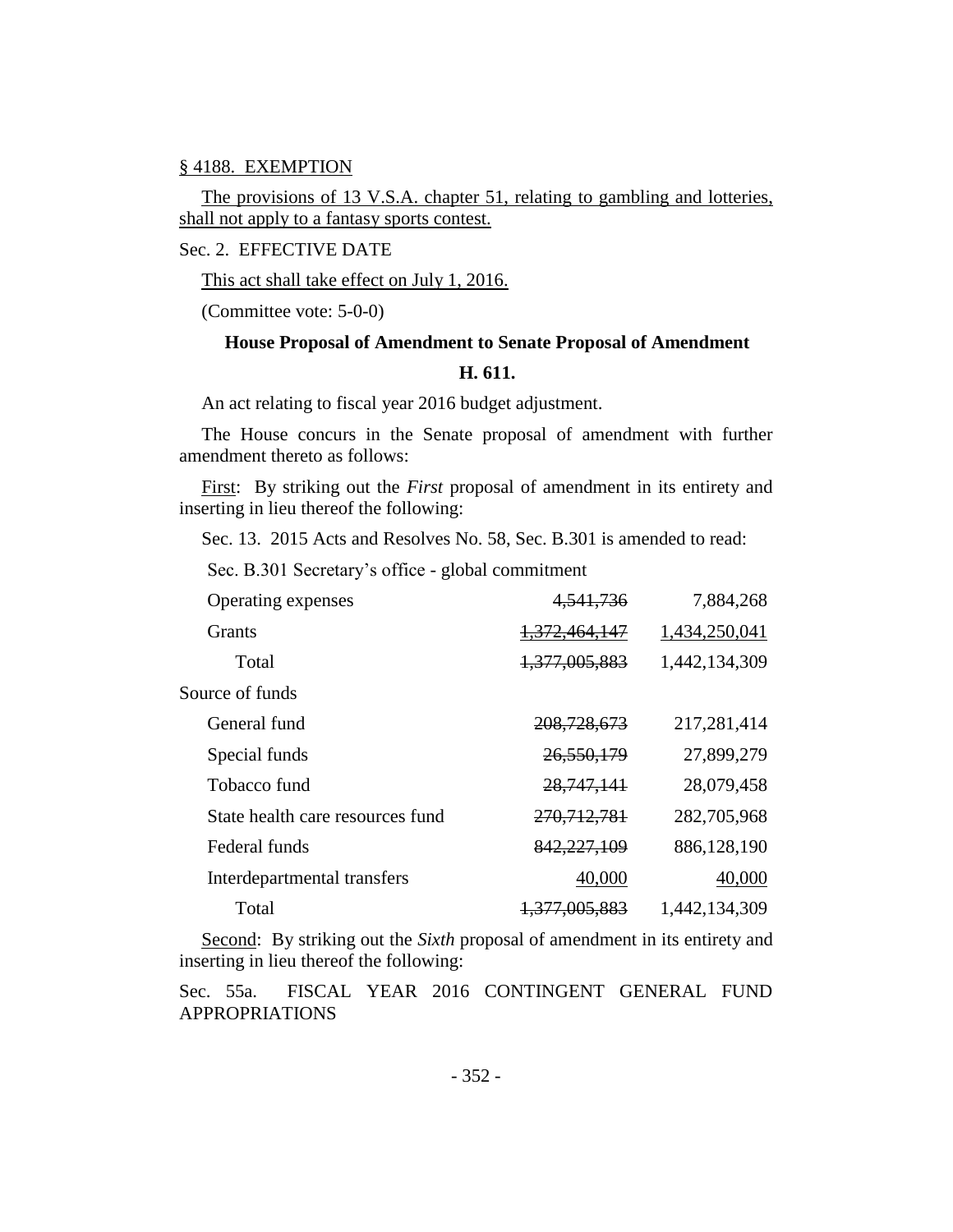(a) In fiscal year 2016, to the extent that the Commissioner of Finance and Management determines that General Fund revenues exceed the 2016 official revenue forecast and other fund receipts assumed for all previously authorized fiscal year 2016 appropriations and transfers necessary to ensure the stabilization reserve is at its maximum authorized level under 32 V.S.A. § 308, \$10,300,000 is appropriated to the Agency of Administration for transfer to the Agency of Human Services for Global Commitment upon determination of the Commissioner of Finance and Management of the amount necessary to fund the 53rd week of Medicaid expenditures. Any funds remaining from this \$10,300,000 appropriation after this 53rd week payment shall be distributed in accordance with the provisions of 32 V.S.A. § 308c(a).

(b) The Commissioner of Finance and Management shall report to the Joint Fiscal Committee in July 2016 on the status of the funds appropriated in this section.

#### **CONFIRMATIONS**

The following appointments will be considered by the Senate, as a group, under suspension of the Rules, as moved by the President *pro tempore,* for confirmation together and without debate, by consent thereby given by the Senate. However, upon request of any senator, any appointment may be singled out and acted upon separately by the Senate, with consideration given to the report of the Committee to which the appointment was referred, and with full debate; and further, all appointments for the positions of Secretaries of Agencies, Commissioners of Departments, Judges, Magistrates, and members of the Public Service Board shall be fully and separately acted upon.

Kirstin Schoonover of Huntington – Superior Court Judge – By Sen. Benning for the Committee on Judiciary. (2/25/16)

# **FOR INFORMATION ONLY**

#### **CROSS OVER DATES**

The Joint Rules Committee established the following Crossover deadlines:

(1) All **Senate/House** bills must be reported out of the last committee of reference (including the Committees on Appropriations and Finance/Ways and Means, except as provided below in (2) and the exceptions listed below) on or before **Friday, March 11, 2016**, and filed with the Secretary/Clerk so they may be placed on the Calendar for Notice the next legislative day.

(2) All **Senate/House** bills referred pursuant to Senate Rule 31 or House Rule 35(a) to the Committees on Appropriations and Finance/Ways and Means must be reported out by the last of those committees on or before **Friday,**